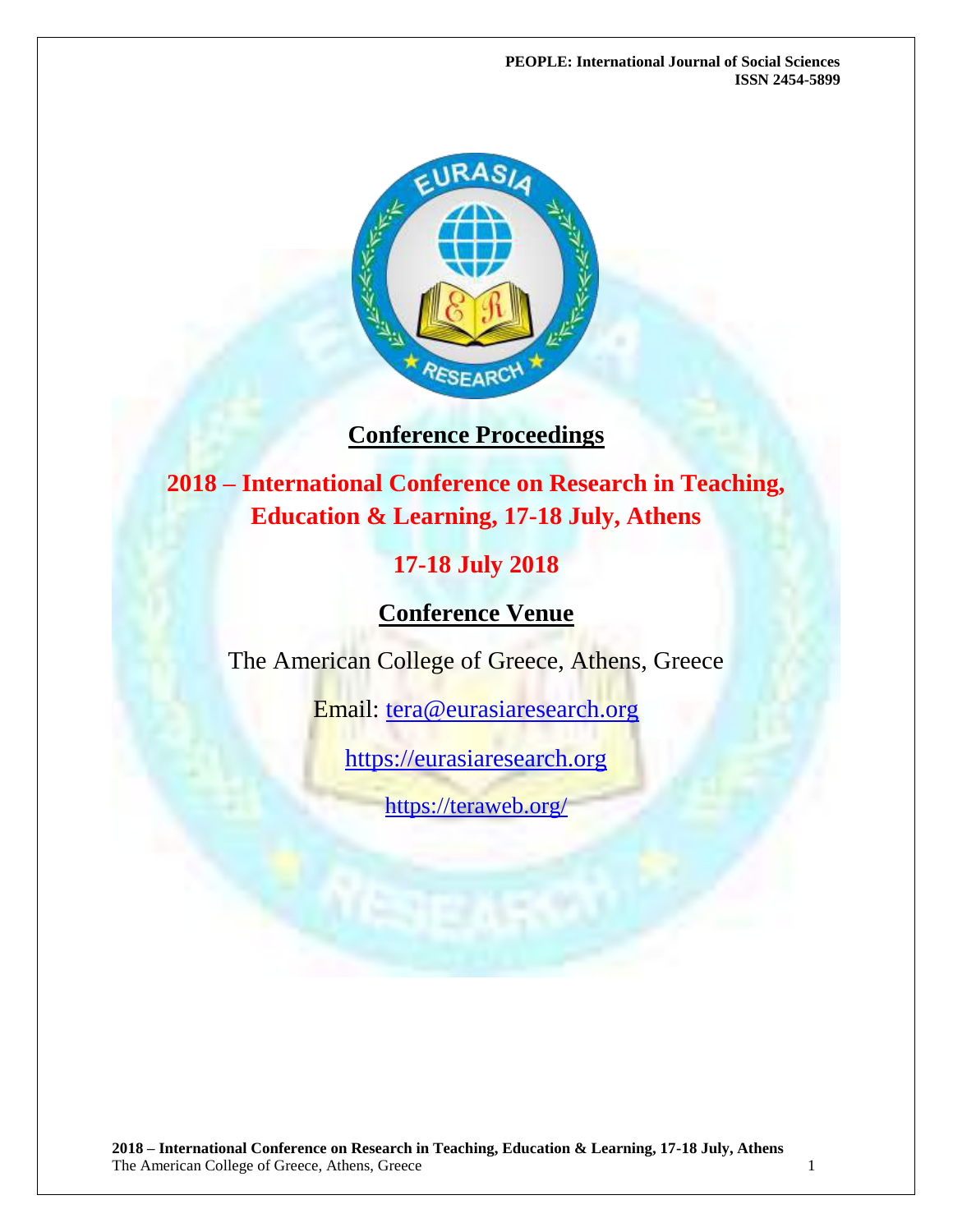| S. No. | <b>Particulars</b>          | <b>Page Numbers</b> |
|--------|-----------------------------|---------------------|
| 1.     | Preface                     | 3                   |
| 2.     | <b>Keynote Description</b>  | 4                   |
| 3.     | <b>List of Presenters</b>   | $5 - 31$            |
| 4.     | <b>List of Listeners</b>    | $31 - 34$           |
| 5.     | <b>Upcoming Conferences</b> | $34 - 35$           |

# **Table of Content:**

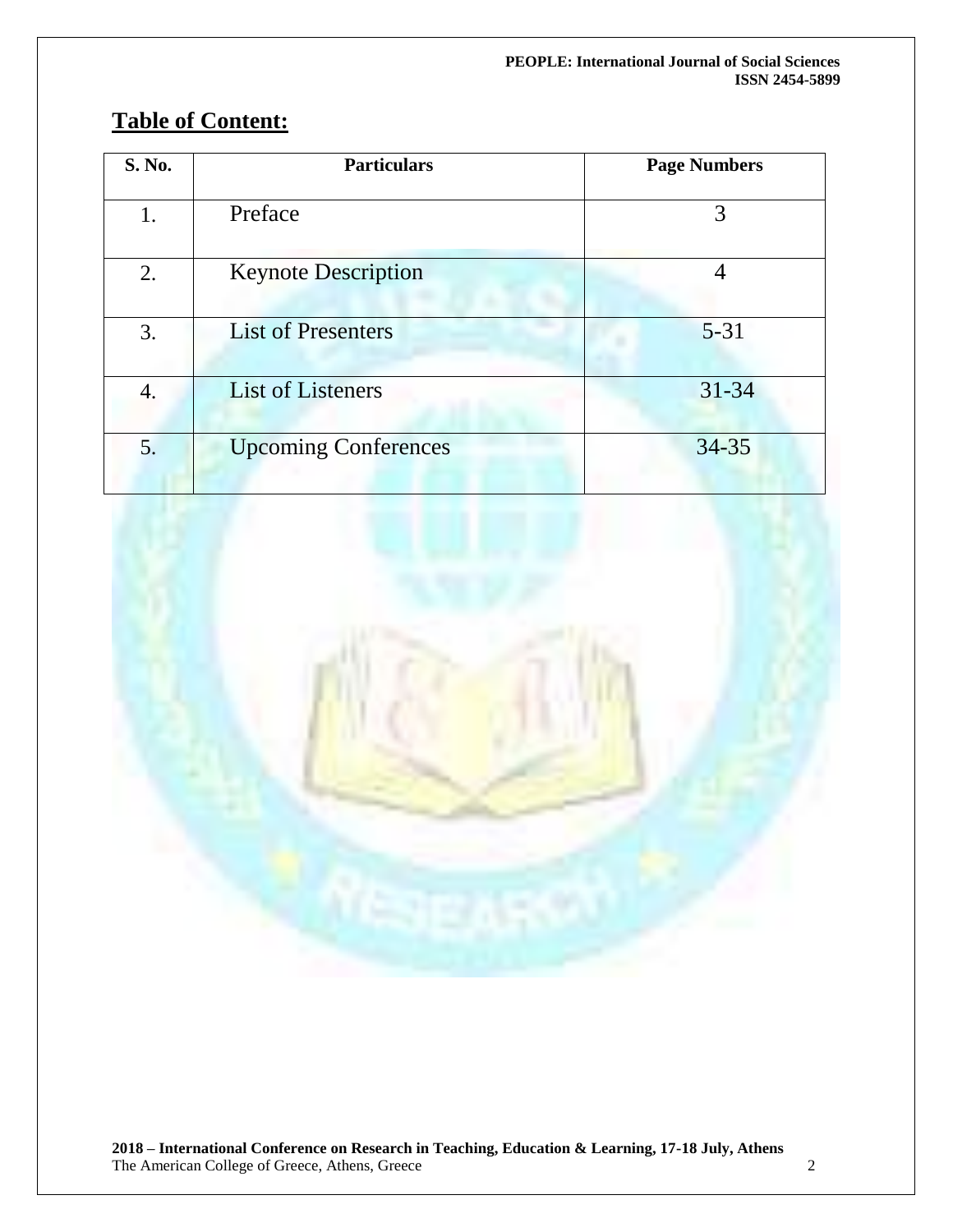### **Preface:**

Teaching and Education Research Association (TERA) is a community of passionate researchers, practitioners and educationists for the development and spread of ideas in the field of teaching and learning. TERA aims to bring together worldwide researchers and professionals, encourage intellectual development and providing opportunities for networking and collaboration. These objectives are achieved through academic networking, meetings, conferences, workshops, projects, research publications, academic awards and scholarships. The driving force behind this association is its diverse members and advisory board, who provide inspiring ideas and research contribution. Scholars, Researchers, Professionals are invited to freely join TERA and become a part of this ever growing network, working for benefit of society and research with the spirit of sharing and mutual growth.

For this conference around 95 Participants from around 13 different countries have submitted their entries for review and presentation.

TERA has now grown to 4528 followers and 2817 members from 45 countries.

Membership in our scholarly association ADTEL is completely free of cost.

List of members: https://teraweb.org/membership/list-of-members/

Membership Application form link: https://teraweb.org/membership/

Proceedings is a book of abstracts, all the abstracts are published in our conference proceedings a day prior to the conference.

You can get our conference proceedings at: https://teraweb.org/conference/proceedings/

Facebook is a very popular free social networking website that allows us to keep in touch with friends, family and colleagues.

We hope to have an everlasting and long term friendly relation with you in the future.

In this context we would like to share our social media web links: <https://www.facebook.com/adtelweb/>

You will be able to freely communicate your queries with us, collaborate and interact with our previous participants, share and browse the conference pictures on the above link.

Our mission is to make continuous efforts in transforming the lives of people around the world through education, application of research  $\&$  innovative idea.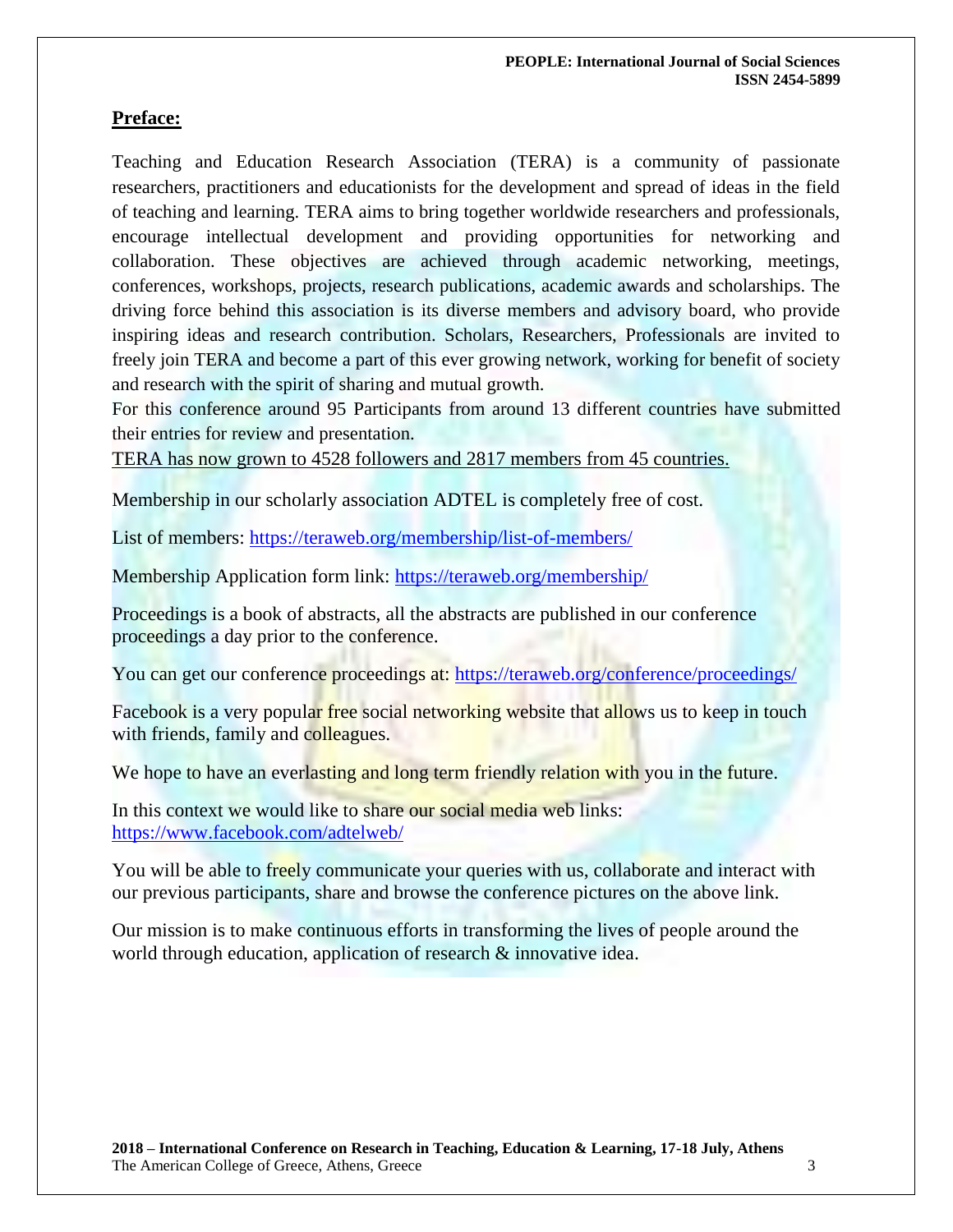#### **PEOPLE: International Journal of Social Sciences ISSN 2454-5899**

# **KEYNOTE SPEAKER**



### **Vasiliki Kakosimou Head officer of Regional Asylum Office (RAO) of Piraeus, Athens**

### **Greek Asylum Service**

Vasiliki Kakosimou is the head officer of the Regional Asylum Office in Piraeus- Attica, dealing with cases of international protection from Afghanistan and Bangladesh. Former case worker in RAO Attica for international protection cases from sub-saharian countries and Europe. PhD candidate in asylum management. Master degree in public management. Graduated from National School of Public Administration (ENA). Legal studies' background. Published journal and conference papers. Many paper presentations in international conferences. Moto: "Instead of trying to find the meaning of life, try to have a life of meaning". Research interests: refugee law, asylum management, new public service, etc **Topic**: Right to asylum

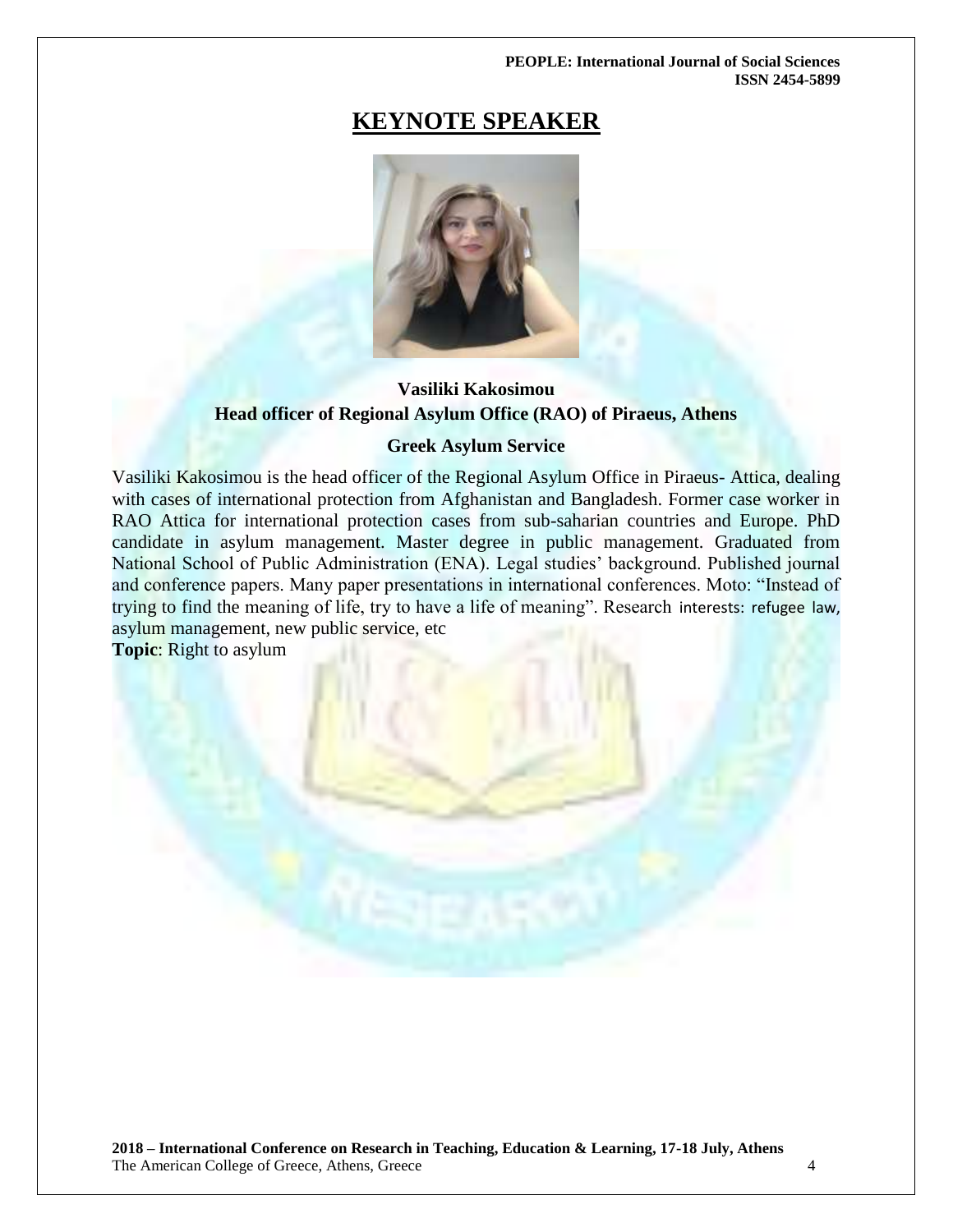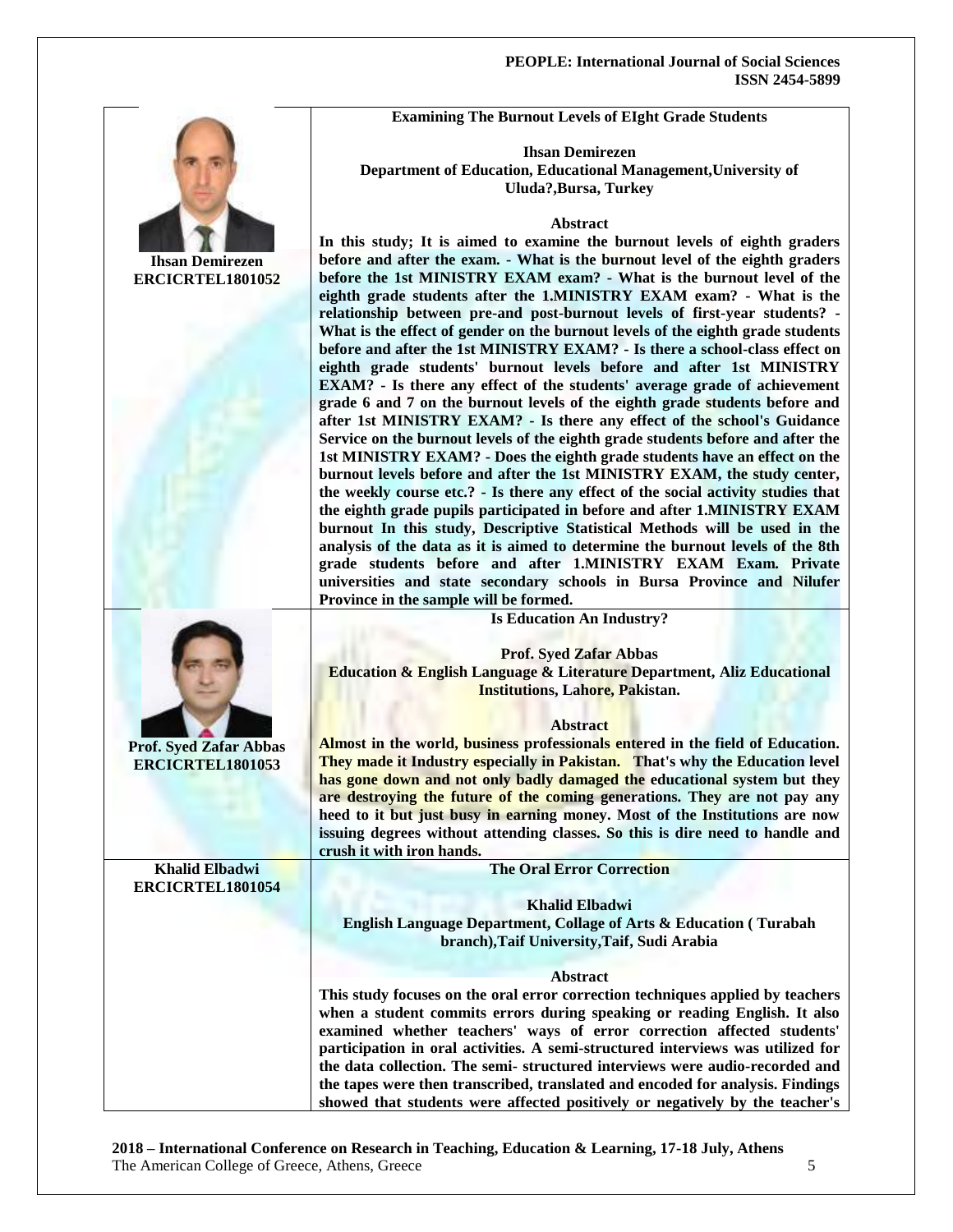|                                           | error corrections. They also draw the attention for importance of the scientific<br>ways of correcting errors. This study concludes with the idea that English<br>teacher should get involved in such self-observation studies in order to realize<br>their current practices in the classroom. The data yielded a number of<br>interesting findings which showed that there were differences and similarities<br>between male and female teachers in the ways of correcting students' oral<br>errors. At the end of this thesis, recommendations and suggestions were given.                                                                                                                                                 |
|-------------------------------------------|-------------------------------------------------------------------------------------------------------------------------------------------------------------------------------------------------------------------------------------------------------------------------------------------------------------------------------------------------------------------------------------------------------------------------------------------------------------------------------------------------------------------------------------------------------------------------------------------------------------------------------------------------------------------------------------------------------------------------------|
| Ya-Chen Su<br>ERCICRTEL1801056            | EFL High School Teachers' Perception of Intercultural Learning<br>and their Intercultural Sensitivity                                                                                                                                                                                                                                                                                                                                                                                                                                                                                                                                                                                                                         |
|                                           | <b>Ya-Chen Su</b><br>Department of Applied English, Southern Taiwan University of Science and<br><b>Technology, Tainan, Taiwan</b>                                                                                                                                                                                                                                                                                                                                                                                                                                                                                                                                                                                            |
|                                           | <b>Abstract</b>                                                                                                                                                                                                                                                                                                                                                                                                                                                                                                                                                                                                                                                                                                               |
|                                           | English language is being used as the medium of communication in a wide<br>variety of international and intercultural settings. This implies that English<br>language teaching should help students develop linguistic skills to<br>communicate and enhance intercultural understanding, which has placed a<br>new demand on teachers. The purposes of the study are to develop an<br>understanding of Taiwanese English language teachers' (1) perception of<br>intercultural learning; (2) levels of intercultural sensitivity and its relation to                                                                                                                                                                          |
|                                           | their willingness to teach intercultural dimensions; and (3) difficulties they<br>face in incorporating intercultural learning into their teaching practices. Data<br>were collected by teacher questionnaire surveys and interviews. Fifty EFL<br>high school teachers in Tainan City participated in this study, 25 of which<br>agreed to participate in interviews and be observed in their classrooms.<br>Results found that these teachers have a high level of intercultural sensitivity<br>and willingness to achieve intercultural learning objectives. But in reality,<br>teachers rely heavily on textbooks for their teaching and devote most of their<br>time to language teaching rather than cultural teaching. |
| <b>Gokhan Ozaslan</b><br>ERCICRTEL1801059 | Preservice Teachers' Shared Meanings of the High-Stakes High School<br><b>Entrance Examination</b>                                                                                                                                                                                                                                                                                                                                                                                                                                                                                                                                                                                                                            |
|                                           | <b>Gokhan Ozaslan, PhD</b><br>Necmettin Erbakan University, Ahmet Kelesoğlu Faculty of Education<br><b>Department of Educational Sciences</b><br><b>Meram Campus, 42090 Konya/TURKEY</b>                                                                                                                                                                                                                                                                                                                                                                                                                                                                                                                                      |
|                                           | <b>Abstract</b>                                                                                                                                                                                                                                                                                                                                                                                                                                                                                                                                                                                                                                                                                                               |
|                                           | The aim of this phenomenological study is to reveal the shared meaning of the<br>high stakes high school entrance examination as derived from the articulated<br>beliefs of a number of Turkish preservice teachers. In the fall semester of the<br>2017-2018 academic year, 10 undergraduate students from a faculty of<br>education located in a central Anatolian city were interviewed about both<br>their previous experiences of the examination in question and about their                                                                                                                                                                                                                                            |
|                                           | perceptions of the current situation at the time of the interviews. Findings<br>from semi-structured interviews revealed a consensus that the high stakes<br>high school entrance examination that they took when they were 8th graders<br>was a serious source of stress and unhappiness for the participants and limited<br>their time for extracurricular activities. The striking finding of the present<br>study is that although the participants expressed their concerns about this<br>testing system and suggested remedial measures for the current situation,                                                                                                                                                      |
|                                           | none of them mentioned a need for the total abolishment of the entrance<br>examination and giving the students an unconditional equal educational<br>opportunity as an alternative to the current student placement system. A                                                                                                                                                                                                                                                                                                                                                                                                                                                                                                 |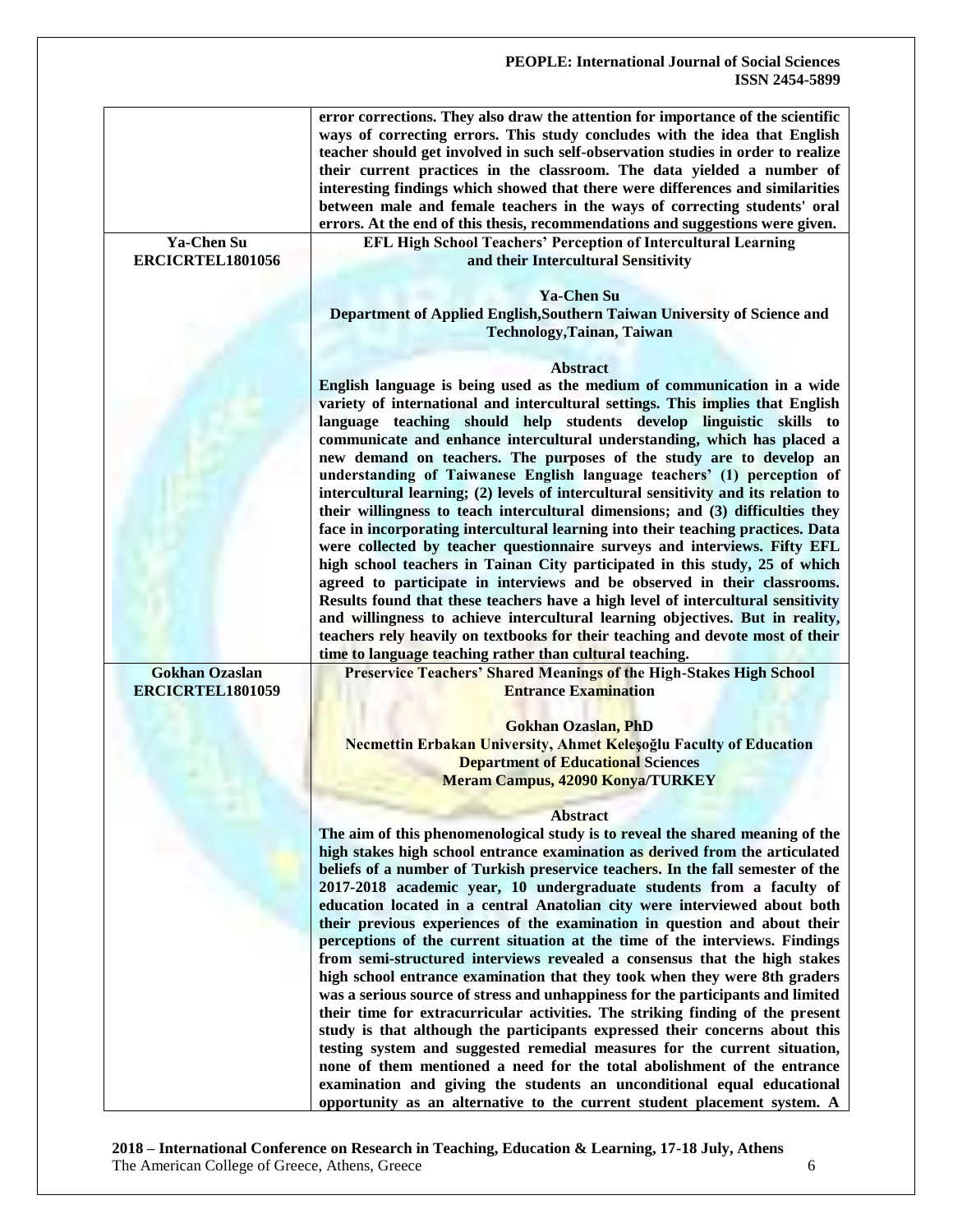|                                                | practical implication of the findings might be that the courses of "philosophy<br>of education" and "comparative education" should be included in all the<br>departments' curricula.<br>Keywords: High stakes examinations, phenomenology, preservice teachers,<br><b>Turkey</b>                                                                                                                                                                                                                                                                                                                                                                                                                                                                                                                                                                                                                                                                                          |
|------------------------------------------------|---------------------------------------------------------------------------------------------------------------------------------------------------------------------------------------------------------------------------------------------------------------------------------------------------------------------------------------------------------------------------------------------------------------------------------------------------------------------------------------------------------------------------------------------------------------------------------------------------------------------------------------------------------------------------------------------------------------------------------------------------------------------------------------------------------------------------------------------------------------------------------------------------------------------------------------------------------------------------|
| <b>Sarah Tytler</b><br>ERCICRTEL1801060        | Write Time, Write Place, Write Tools: How Digital Creative Writing Engages<br><b>Students of All Disciplines</b>                                                                                                                                                                                                                                                                                                                                                                                                                                                                                                                                                                                                                                                                                                                                                                                                                                                          |
|                                                | <b>Sarah Tytler</b><br>School of Critical Studies, Creative Writing, University of Glasgow, University<br>of Glasgow, Glasgow, Scotland, United Kingdom                                                                                                                                                                                                                                                                                                                                                                                                                                                                                                                                                                                                                                                                                                                                                                                                                   |
|                                                |                                                                                                                                                                                                                                                                                                                                                                                                                                                                                                                                                                                                                                                                                                                                                                                                                                                                                                                                                                           |
|                                                | <b>Abstract</b><br>Digital creative media offer a free, open alternative to publication, which<br>creates an environment in which students can make their voices heard; our<br>research introduces effective ways to introduce these tools into any classroom,<br>of any discipline, as well as how to best guide the conversations resulting from<br>students interacting with each other's writing.<br>Twitter and online blogging sites such as Wordpress or Tumblr can provide                                                                                                                                                                                                                                                                                                                                                                                                                                                                                        |
|                                                | students with a platform for both creative exploration and critical analysis.<br>These digital platforms provide educators with adaptable, flexible tools to<br>increase student engagement, which in turn improves retention rates, and<br>encourages an innovative approach to practising research and writing.<br>Our presentation recommends best practices for incorporating digital creative<br>media and creative writing assignments into any classroom, which adds new                                                                                                                                                                                                                                                                                                                                                                                                                                                                                           |
|                                                | dimensions to student research and rhetorical analysis and helps them make<br>inspiring connections between the world and their writing and research<br>processes. As blended learning tools, these provide access to and promote<br>engagement with marginalized voices in student populations. We demonstrate<br>how incorporating multimodality into classrooms--be they distance-learning,<br>higher-education,<br>adult-education<br>international,<br>classrooms,<br><b>or</b><br>combination--improves student involvement, increases retention rates, and                                                                                                                                                                                                                                                                                                                                                                                                         |
|                                                | encourages active learning processes.<br>Key Words: cross-discipline; digital creative writing; digital pedagogy<br>multimodality; teaching methods                                                                                                                                                                                                                                                                                                                                                                                                                                                                                                                                                                                                                                                                                                                                                                                                                       |
|                                                | <b>IMPROVING THE QUALITY OF LIFE OF THE PHYSICALLY</b><br><b>CHALLENGED PERSONS THROUGH SPORTS PARTICIPATION</b><br><b>Mohammed Usman Sani (PhD)</b>                                                                                                                                                                                                                                                                                                                                                                                                                                                                                                                                                                                                                                                                                                                                                                                                                      |
|                                                | Department of Science Education Human Kinetics and Health Education Unit<br>Faculty of Education Federal University Dutsinma, Katsina State Nigeria                                                                                                                                                                                                                                                                                                                                                                                                                                                                                                                                                                                                                                                                                                                                                                                                                       |
|                                                | <b>Abstract</b>                                                                                                                                                                                                                                                                                                                                                                                                                                                                                                                                                                                                                                                                                                                                                                                                                                                                                                                                                           |
| <b>Mohammed Usman Sani</b><br>ERCICRTEL1801061 | Good health-related fitness and participating in sporting activities are<br>important to health promotion and feeling well. Regular participation in<br>sporting activity not only help prevent illness and disease of the physically<br>challenged, but also help them look good, feel good and improve their quality.<br>This paper therefore discusses on the values of sports, causes of disability,<br>disability sport and its benefit, the rise in physical inactivity, the health<br>benefits of sport and physical activities, improving the quality of life of the<br>physically challenged through sports participation and concluded that the<br>physically challenged must be encouraged to participate in various sports<br>because they need to keep fit to achieve good quality of life. It also<br>recommended that all physically challenged should be encouraged to<br>participate in one form of sports or the other in order to enhance their health |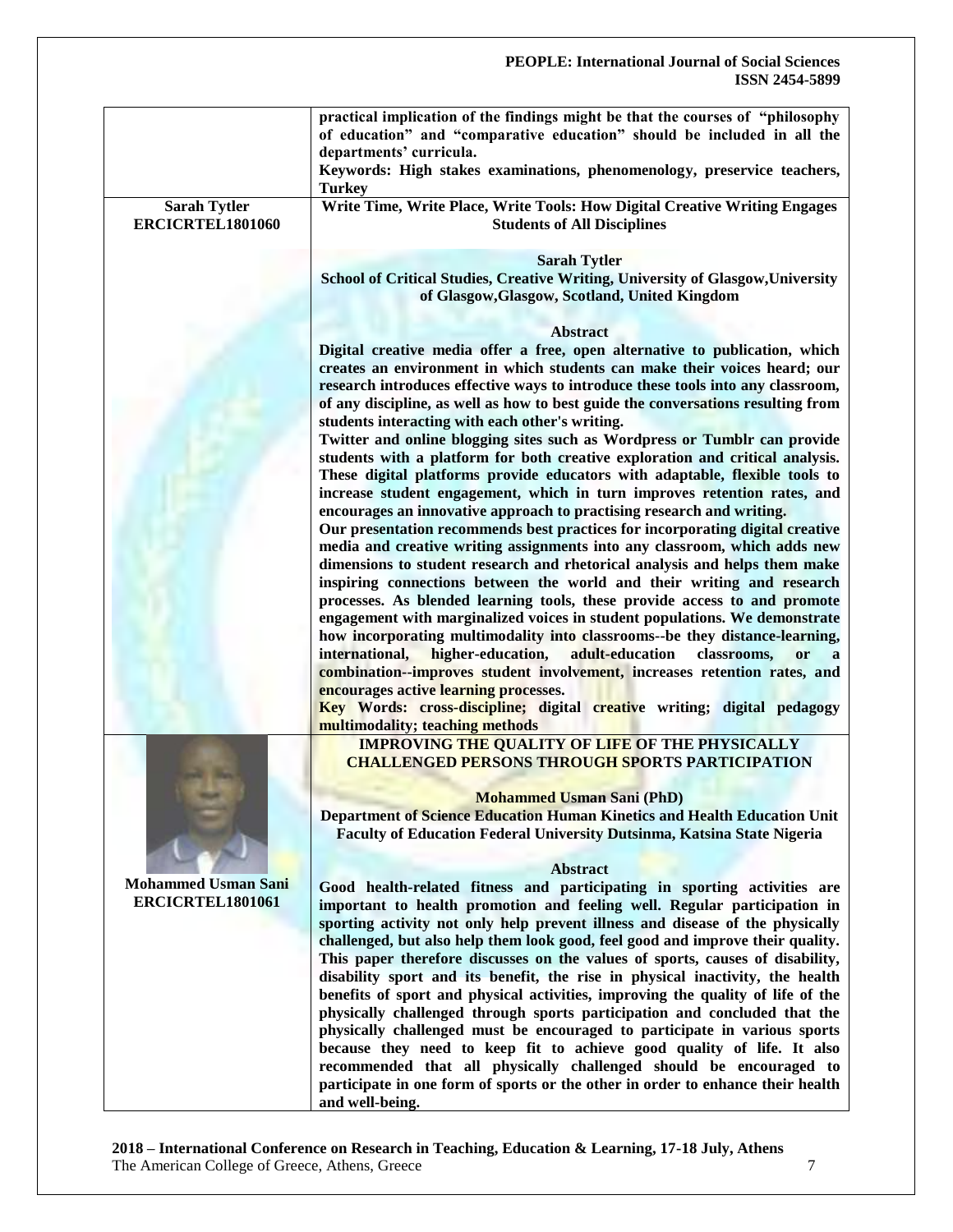|                          | Keywords: Participation, Physically Challenged, Quality, Sports                       |
|--------------------------|---------------------------------------------------------------------------------------|
| <b>Aileen Chai</b>       | Design Thinking: How Adolescent Co-Researchers Design Media Literacy                  |
| ERCICRTEL1801062         | <b>Lessons to Solve Adolescent Irresponsible Online Behaviour</b>                     |
|                          |                                                                                       |
|                          | <b>Aileen Chai</b>                                                                    |
|                          | <b>Learning Sciences and Technologies</b>                                             |
|                          | National Institute of Education, Nanyang Technological University                     |
|                          | <b>50 Nanyang Technology University</b>                                               |
|                          |                                                                                       |
|                          | <b>Abstract</b>                                                                       |
|                          | Today's adolescents have grown up in a digital world and are accustomed to            |
|                          | socializing and learning online. They are constantly bombarded with                   |
|                          | information and social perils such as shaming, cyberbullying or egged into            |
|                          | performing risky actions.                                                             |
|                          |                                                                                       |
|                          | Adolescents are at a precarious developmental stage of their lives. They are          |
|                          | prone to make suboptimal decisions because they are compelled to overlook             |
|                          | negative consequences to enjoy the immediate benefit— the dopamine reward.            |
|                          | To date, media literacy interventions in schools have been successful in              |
|                          | dispensing knowledge but seem to have less effect improving adolescent online         |
|                          | behaviour. Therefore, it is critical to design media literacy lessons that can        |
|                          | influence adolescent online behaviour in a positive way. Since the issue at           |
|                          | hand is of adolescents and it can be difficult for adults to discard adult filters    |
|                          | when trying to solve the mentioned problem, this research study engaged               |
|                          | seven Singaporean adolescents as co-researchers.                                      |
|                          | This present study focused on first understanding why some adolescents                |
|                          | behave in an undesirable manner online. With that understanding, adult and            |
|                          | student co-researchers formulate possible strategies to guide adolescents to be       |
|                          | responsible online. At phase one, seven student co-researchers (13 to 15 years        |
|                          | old) with an adult researcher will formulate solutions through design thinking        |
|                          | approach. They will explore possible answers through coding of self-reflection        |
|                          | and discussion amongst student co-researchers, and peer interviews and social         |
|                          | media artefacts. They will proceed to design a series of Character and                |
|                          |                                                                                       |
|                          | <b>Citizenship Education (CCE) lessons for their peers.</b> At phase two, the student |
|                          | co-researchers will test their solutions during CCE lessons on three classes          |
|                          | from varied socio-economic backgrounds. From the classroom discussion and             |
|                          | pre-post tests from the intervention group, and also the results from the             |
|                          | comparison data of control and intervention groups, the CCE lessons will be           |
|                          | revised further. Key findings will be highlighted during the conference               |
|                          | sharing.                                                                              |
|                          | Keywords: design thinking, children as co-researchers, media literacy,                |
|                          | adolescents, social media                                                             |
|                          | <b>Pupil's Attitudes towards Education and Working Perspectives after Primary</b>     |
|                          | <b>Education in Georgia</b>                                                           |
|                          |                                                                                       |
|                          | <b>Nana Chavchanidze</b>                                                              |
|                          | Ivane Javakhishvili Tbilisi State University                                          |
|                          | <b>Student of Master's Degree program in Applied Social Psychology</b>                |
|                          |                                                                                       |
|                          | <b>Abstract</b>                                                                       |
| <b>Nana Chavchanidze</b> | The aim of the study is to explore the 9th and 12th graders attitudes towards         |
| ERCICRTEL1801064         | education and employment perspectives after primary education, as well as to          |
|                          | explore factors influencing their career choice. The research was carried out         |
|                          | with 389 students, 2 focus groups with 17 pupils and 9 interviews with school         |
|                          |                                                                                       |
|                          | management and one expert. The analysis shows that the pupil's attitudes are          |
|                          | positive both towards high and vocational education, but more positive is their       |
|                          | attitudes towards high education. Accordingly, a majority of pupils (85%) are         |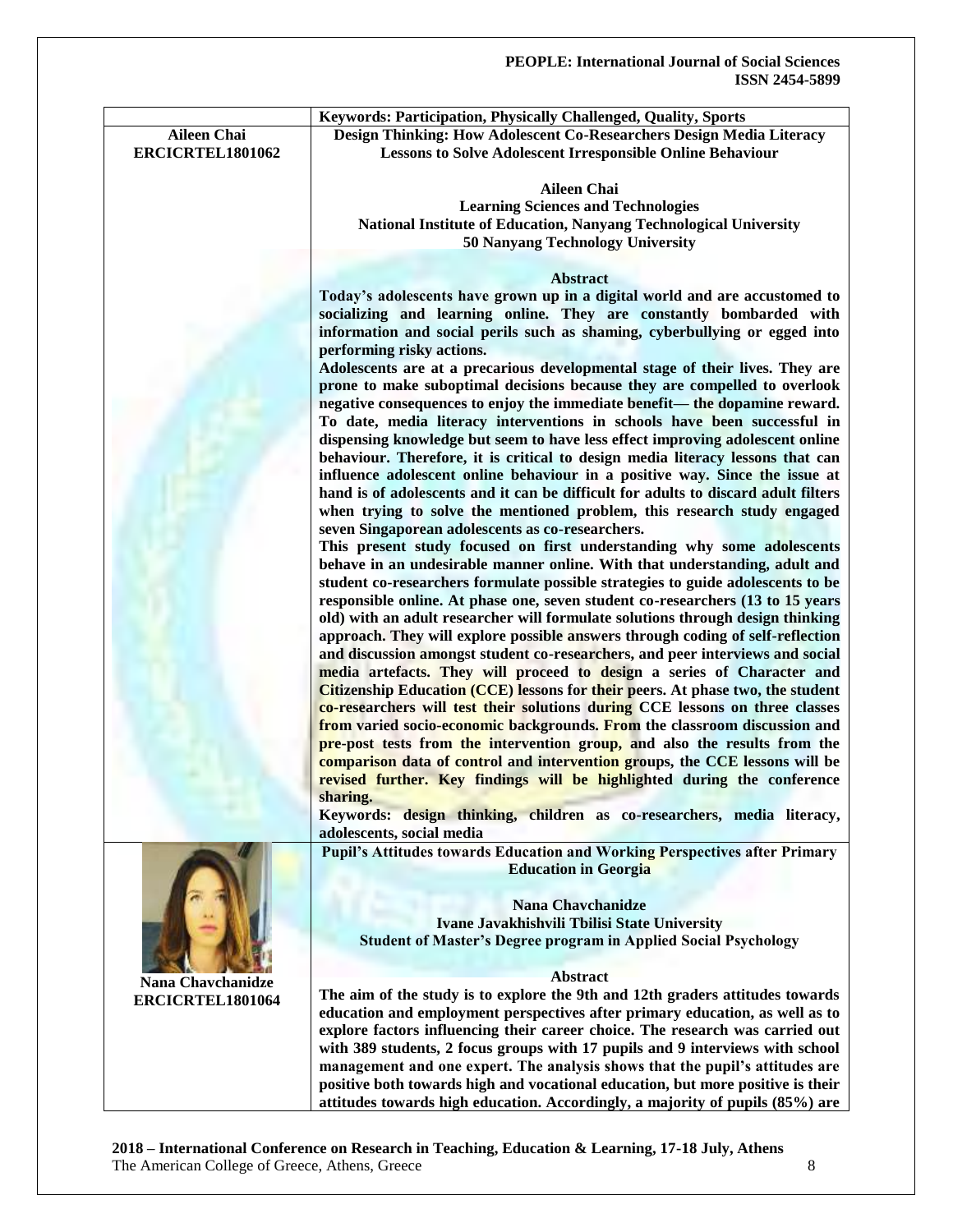|                          | going to receive high education, while only 7% is interested in vocational<br>education. A big part of the pupils don't have information about vocational<br>institutions, or vocational education.<br>48% of pupils think their future work will match their profession, 31% does<br>not know where to work after finishing the desired / named faculty. The<br>largest majority of students made their career choice independently despite<br>the fact that they had no information about the labor market, or their access<br>to career consultation was limited. Thus, students' career choice was not well<br>-informed, or realistic.<br>In schools there are no profession orientation systems in general education<br>schools. Pupils would like to get more information about professions from<br>schools (52%), presentations about universities and vocational institutions, |
|--------------------------|-----------------------------------------------------------------------------------------------------------------------------------------------------------------------------------------------------------------------------------------------------------------------------------------------------------------------------------------------------------------------------------------------------------------------------------------------------------------------------------------------------------------------------------------------------------------------------------------------------------------------------------------------------------------------------------------------------------------------------------------------------------------------------------------------------------------------------------------------------------------------------------------|
|                          | $(34%)$ tours in the universities and vocational education institutions $(20%),$ or<br>have access to relevant literature $(11\%)$ .                                                                                                                                                                                                                                                                                                                                                                                                                                                                                                                                                                                                                                                                                                                                                    |
|                          | There is a connection between father's profession and pupil's dream<br>profession. Though there is no connection between pupil's future profession<br>and profession of parents. The main factors for the selection of higher<br>education are information about occupational employment, mother's                                                                                                                                                                                                                                                                                                                                                                                                                                                                                                                                                                                      |
|                          | profession, interest and the prestige of the profession.<br>Key words:<br>Career Choice, High Education, Vocational Education,                                                                                                                                                                                                                                                                                                                                                                                                                                                                                                                                                                                                                                                                                                                                                          |
| <b>Fernanda Cruvinel</b> | <b>Profession Orientation</b><br><b>Degree In Distance Physical Education: Ideological Trends</b>                                                                                                                                                                                                                                                                                                                                                                                                                                                                                                                                                                                                                                                                                                                                                                                       |
| ERCICRTEL1801066         | <b>Fernanda Cruvinel</b><br>Center for Teaching and Research Applied to Education, University Federal of<br>Goias, Goiania, Brazil                                                                                                                                                                                                                                                                                                                                                                                                                                                                                                                                                                                                                                                                                                                                                      |
|                          | <b>Raquel De Almeida Moraes</b><br>Center for Teaching and Research Applied to Education, University Federal of<br>Goias, Goiania, Brazil                                                                                                                                                                                                                                                                                                                                                                                                                                                                                                                                                                                                                                                                                                                                               |
|                          | <b>Abstract</b><br>In this research, we investigated the ideological tendencies of undergraduate<br>courses of distance education in Physical Education in the state of Goiás-<br><b>Brazil.</b> With historical-dialectical materialism as a guiding methodological<br>principle, research was structured on three interrelated fronts: analysis of the<br>historical aspects of higher education in physical education; discussion on the<br>association of education with the ideology of human capital and an empirical<br>study on the ideological tendencies of distance learning courses offered by<br>University Federal Goiás and University North of Parana. For data collection,                                                                                                                                                                                             |
|                          | the techniques of bibliographic, documentary and field research (semi-<br>structured interview) were used. As a conclusion, it was realized that<br>formation in private higher education institution is primarily focused on<br>employability with minimal concern with human training for the<br>emancipation of the subject. In the public higher education institution, the<br>discourse does not have explicitly this direction in the scope of the formation<br>proposal, but it was perceived that the Open University of Brazil policy, by                                                                                                                                                                                                                                                                                                                                      |
|                          | precarious teaching performance, among other structural issues, hinders a<br>formative action more committed to an emancipatory education, outside the<br>parameters of capital. With this research, we have been able to point out and<br>reveal that the ideological tendencies of Physical Education teacher education<br>are signalized for the labor market: liquid, flexible, where ephemeral fitness<br>or sport practices are expanded to search for beauty, youth and quality of life,<br>relegating to school the minimum of concern with human formation for<br>emancipation. This instrumental reason is evidenced quite strongly in the<br>private higher education institution and less prominent in the public higher                                                                                                                                                    |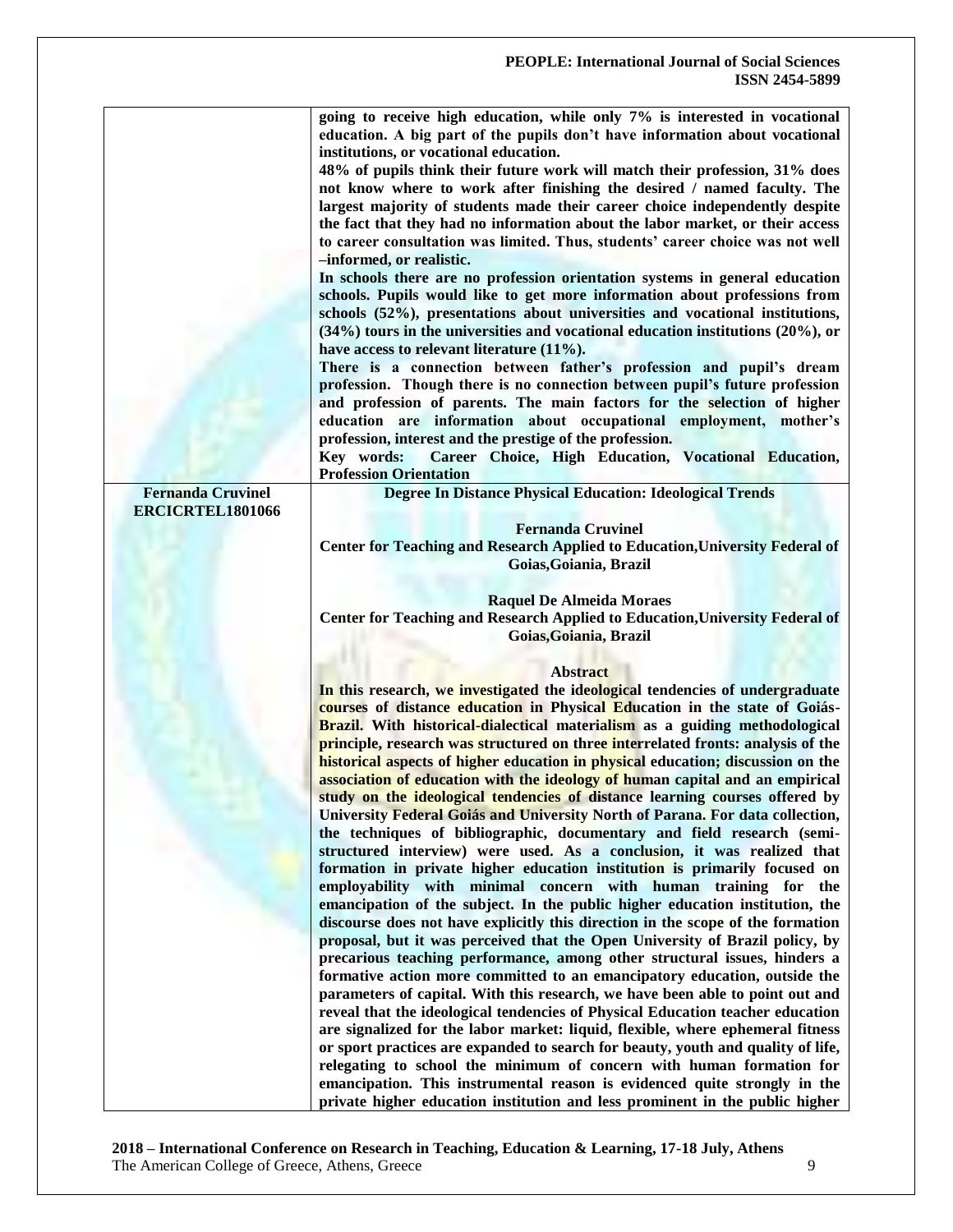| education institution, due to the confrontation of internal factors in relation to |
|------------------------------------------------------------------------------------|
| pedagogical issues, but the inability to act in the constitution of the Open       |
| University of Brazil policy. With this, we have that the problem is not the        |
| distance modality itself, but that under the domain of capital, the distance       |
| education becomes a very lucrative business thus compromising the quality of       |
| education.                                                                         |

**Keywords: Ideology. Distance education. Physical Education.**

**Jianping Gao ERCICRTEL1801070** **Model of teaching in MOOC time**

**Haixia Qiu School of Science, Tianjin University, Tianjin**

**Feihui Li School of Science, Tianjin University, Tianjin**

**Jianping Gao School of Science, Tianjin Commercial University, Tianjin**

#### **Abstract**

**Massive open online courses (MOOCs) are a recent and widely developed distance education. MOOC is an online course aimed at unlimited participation and open access via the web. MOOCs improve access to Higher Education. They are regarded by many as an important tool to widen access to higher education for millions of people, including those outside the universities. They Provides an affordable alternative to formal education. In the past two years, our university encourages professors to give lessons via MOOC. Our department has launched three courses: principle chemistry, inorganic chemistry and physical chemistry. All the three courses can be enrolled via a MOOC web offered by a provider. Another two courses will be soon launched. In addition to traditional course materials such as filmed lectures, readings, and problem sets, the MOOCs provide interactive student forums to support community interactions among students and professors. At present, all these MOOCs are under trial run. Some problems are founded** 

**Cohesive Devices and Academic Writing Quality of Thai Undergraduate Students**

**Natthapong Chanyoo The Graduate Program of Applied Linguistics, Faculty of Liberal Arts, Mahidol University, Thailand**

**The current study aims to investigate (1) common cohesive devices used in the writing development of Thai undergraduate students majoring in English, (2) the frequency of cohesive devices used in the writing of Thai undergraduate students majoring in English, and (3) the relationship between the number and types of cohesive devices and the quality of the writing as rated by writing experts. Thirty junior students majoring in English contributed thirty academic essays as sample texts in the study, with a total number of 16,856 words. Halliday & Hasan's (1976) taxonomy of cohesion was used as an analytical framework of cohesive devices, while a writing assessment rubric developed by Hogue & Oshima (2007) was used to determine students' writing quality. The findings revealed four types of cohesive devices frequently used by Thai undergraduate students including reiteration, reference, conjunction, and ellipsis. A one-way ANOVA revealed significant difference numbers of cohesive devices used in the students' writing. In addition, students' writing** 

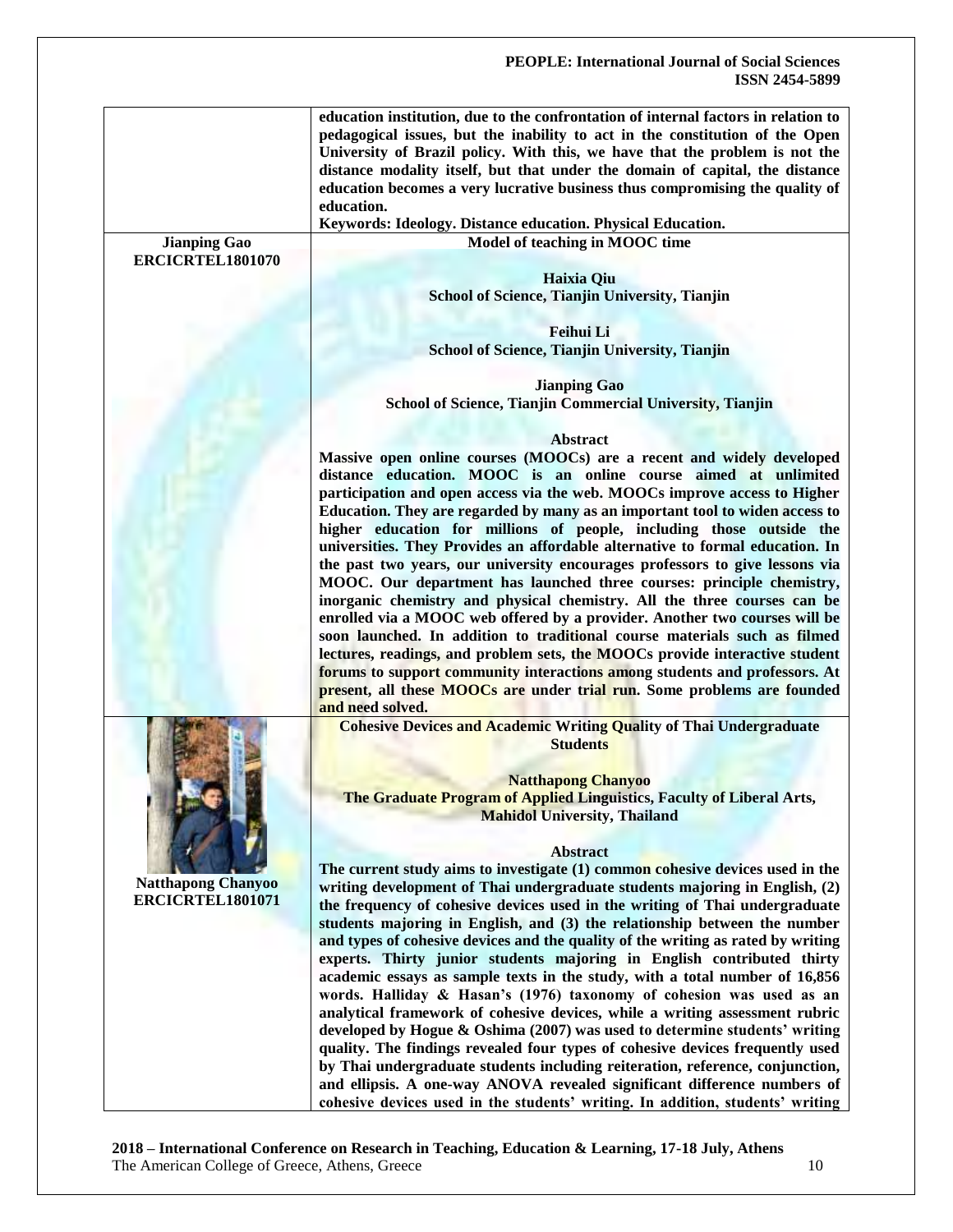|                                         | scores positively correlated with the total number of words used in the writing<br>task, the total number of cohesive devices used, and the number of references.<br>[184 words]                                                                                                                                                                                                                                                                                                                                                                                                                                                                       |
|-----------------------------------------|--------------------------------------------------------------------------------------------------------------------------------------------------------------------------------------------------------------------------------------------------------------------------------------------------------------------------------------------------------------------------------------------------------------------------------------------------------------------------------------------------------------------------------------------------------------------------------------------------------------------------------------------------------|
|                                         | Keywords: Cohesion, cohesive devices, academic writing, Thai English<br>students                                                                                                                                                                                                                                                                                                                                                                                                                                                                                                                                                                       |
|                                         | Student Perceptions of Responsibility for Their Own Learning and for<br><b>Supporting Peers' Learning in a Project-based Learning Environment</b>                                                                                                                                                                                                                                                                                                                                                                                                                                                                                                      |
|                                         | <b>Nader Ayish</b><br>Department of English and Communication, Khalifa University of Science and<br><b>Technology, Abu Dhabi, UAE</b>                                                                                                                                                                                                                                                                                                                                                                                                                                                                                                                  |
| <b>Nader Ayish</b>                      | <b>Abstract</b>                                                                                                                                                                                                                                                                                                                                                                                                                                                                                                                                                                                                                                        |
| ERCICRTEL1801072                        | While a common refrain among some educators is that many young adults<br>lack personal responsibility for learning, little empirical research exists that<br>examines how tertiary students perceive or operationalize this construct. This<br>research investigated how 124 freshman engineering students perceive<br>responsibility in terms of what responsibility means, its benefits, and the<br>factors that contribute to their own and peers' learning. Students were<br>surveyed in two project-based learning Communication courses. The survey<br>sought to identify a) students' perception of responsibility for their own                |
|                                         | learning and for supporting the learning of their peers, b) particular aspects<br>of the courses that contribute to students' development of responsibility, and<br>c) the effect responsible behavior has on their own and peers' learning.<br>Results indicate that most students: 1) believe that they have more<br>responsibility for their own learning than the need to support their peers'<br>learning; 2) can identify particular tasks and assignments that require them to<br>be responsible for their learning; and 3) can recognize the benefits of being<br>responsible for their own learning and for supporting their peers' learning, |
|                                         | but do not always operationalize this understanding. Results are discussed and<br>recommendations are made as to how to develop students' personal<br>responsibility in team-based courses.<br>Index Terms-freshman, gender, peers, personal responsibility, project-based<br>learning (PBL)                                                                                                                                                                                                                                                                                                                                                           |
|                                         | <b>Multi-Objective Assembly Line Solving With Programming</b>                                                                                                                                                                                                                                                                                                                                                                                                                                                                                                                                                                                          |
|                                         | <b>Jihene Sdiri</b><br><b>University of Tunis El Manar, National School of Engineers of Tunis,</b><br>mechanical engineering department, BP 37, Belvedere, 1002 Tunis, Tunisia                                                                                                                                                                                                                                                                                                                                                                                                                                                                         |
|                                         | <b>Abstract</b>                                                                                                                                                                                                                                                                                                                                                                                                                                                                                                                                                                                                                                        |
|                                         | This work addresses the assembly line balancing type I problem (SALBP-1).                                                                                                                                                                                                                                                                                                                                                                                                                                                                                                                                                                              |
| <b>Jihene Sdiri</b><br>ERCICRTEL1801073 | The aim is to minimize the number of stations given by the lower bound of the<br>number of stations and to minimize the total cost stations under the<br>constraints of a given the cycle time and the precedence of the tasks. On the<br>one hand, we consider the SALBP-1 with determinist tasks times; this model is                                                                                                                                                                                                                                                                                                                                |
|                                         | based on the method of the lower bound of the number of stations and the<br>determination of the earliest possible workstation for task and the latest<br>possible workstation for task. Moreover, we make a compares between this                                                                                                                                                                                                                                                                                                                                                                                                                     |
|                                         | multi-criteria model to model without cost parameter. Therefore, we notice<br>the importance of this parameter, such as minimizing the number of stations<br>is performed.                                                                                                                                                                                                                                                                                                                                                                                                                                                                             |
|                                         | <b>Keywords:</b>                                                                                                                                                                                                                                                                                                                                                                                                                                                                                                                                                                                                                                       |
|                                         | Assembly line balancing problem determinist, earliest possible workstation for<br>task, latest possible workstation for task, lower bound, optimization of the<br>number of stations is performed.                                                                                                                                                                                                                                                                                                                                                                                                                                                     |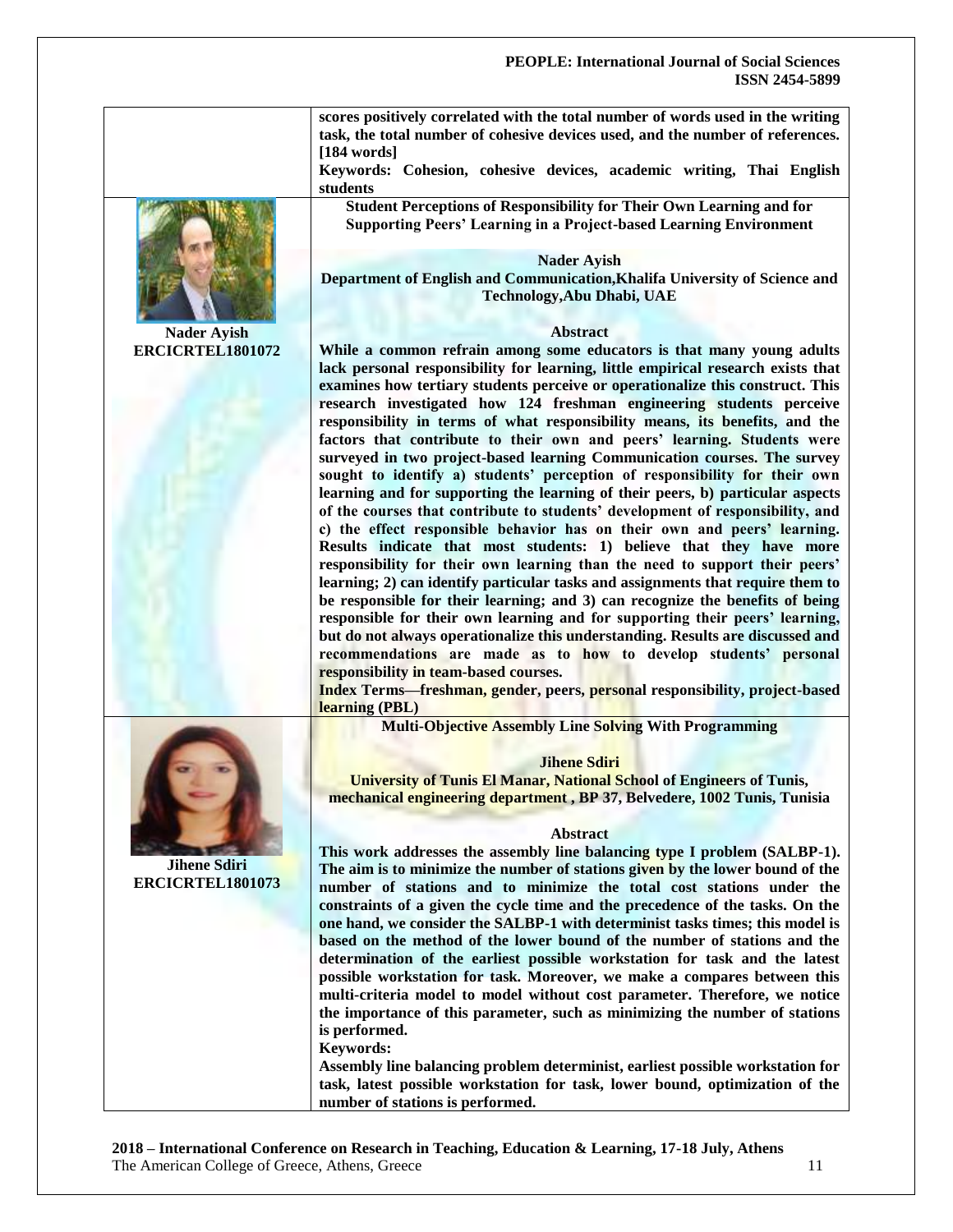| <b>Tagans Yohanna</b>   | Effects Of Cooperative Strategy, Class Size And School Location On Students'                                                                                 |
|-------------------------|--------------------------------------------------------------------------------------------------------------------------------------------------------------|
| ERCICRTEL1801077        | Achievement In Basic Science In Akwanga Nasarawa State                                                                                                       |
|                         |                                                                                                                                                              |
|                         | <b>Tagans Yohanna</b><br><b>Department Of Integrated Science</b>                                                                                             |
|                         | Federal College Of Education (Technical) Potiskum Yobe State Nigeria                                                                                         |
|                         |                                                                                                                                                              |
|                         | Abstract                                                                                                                                                     |
|                         | This study investigated the effects of cooperative strategy class size and school                                                                            |
|                         | location on students achievement in Basic Science in AkwangaNasarawa State.                                                                                  |
|                         | A true experimental research design was used for this study. The study also                                                                                  |
|                         | employed the use of proportionate stratified sampling technique to draw 256                                                                                  |
|                         | students of JSSII basic science, from 14 junior secondary schools in Akwanga                                                                                 |
|                         | educational zones. The sample was drawn from urban and rural dichotomy                                                                                       |
|                         | and gender wise to ensure uniformity. One instrument consisting of Basic                                                                                     |
|                         | Science Achievement Test (BSAT) were administered to students' to ascertain<br>the effects of cooperative strategy class size and school location and the    |
|                         | achievement of basic science students'. The Basic Science Achievement Test                                                                                   |
|                         | (BSAT) consisted of 20 multiple choice questions drawn from two basic                                                                                        |
|                         | science concepts. The questions were adopted from placement examinations in                                                                                  |
|                         | basic science from 2010-2014, of Nasarawa State Ministry of Education. T-test                                                                                |
|                         | of independent sample was used to test the Null hypotheses at 0.05 level of                                                                                  |
|                         | significance. The result indicated that there was significant difference in the                                                                              |
|                         | mean scores of students' exposed to cooperative strategy than those exposed to                                                                               |
|                         | lecture method. There was no significance in the mean scores of the male and                                                                                 |
|                         | female students exposed to cooperative strategy; there was a significant                                                                                     |
|                         | difference on the school location on students' achievement in basic science in                                                                               |
|                         | favor of urban schools. And there was no significant difference on the class<br>size in urban and rural school the study therefore recommended that teachers |
|                         | should employ cooperative strategy method so as to help or assist students' to                                                                               |
|                         | improve their achievement in basic science, Curriculum planners should                                                                                       |
|                         | examine the effectiveness of cooperative strategy and consider its suitability                                                                               |
|                         | for the teaching of basic science concepts since it has the potential of bringing                                                                            |
|                         | about meaningful learning and improved students' achievement, Professionals                                                                                  |
|                         | and research organizations like the science teachers association of Nigeria                                                                                  |
|                         | (STAN) and the Nigerian Educational and research Development Council                                                                                         |
|                         | (NERDC) that carry out seminars, workshops and conferences should                                                                                            |
|                         | incorporate cooperative strategy in their curricula at the lower basic                                                                                       |
|                         | secondary level.<br>Key words: cooperative strategy, class size, school location, achievement.                                                               |
| <b>Eche Nwali Paul</b>  | The Negative Impact Of Large Class In The Academic Performance Of                                                                                            |
| <b>ERCICRTEL1801078</b> | <b>Students In Higher Institutions Of Learning In Nigeria</b>                                                                                                |
|                         |                                                                                                                                                              |
|                         | <b>Eche Nwali Paul</b>                                                                                                                                       |
|                         | <b>Department Of Fine And Applied Arts</b>                                                                                                                   |
|                         | Ebonyi State College Of Education Ikwo, Nigeria                                                                                                              |
|                         |                                                                                                                                                              |
|                         | <b>Abstract</b>                                                                                                                                              |
|                         | The paper viewed education as the bedrock for Soc-economic development                                                                                       |
|                         | and sustainability of any given nation. It x-rayed the policy and programmes<br>usually put in by most governments just to make its citizenry get a good     |
|                         | education and be comfortable, but things like poverty, the large class problem                                                                               |
|                         | usually hinders these efforts. It is on this ground that this paper pointed out                                                                              |
|                         | some challenges facing large class and solution to it since we cannot avoid it                                                                               |
|                         | because of the large population of Nigeria. The paper stated that attentions                                                                                 |
|                         | were not properly given to students, students' works were not well marked or                                                                                 |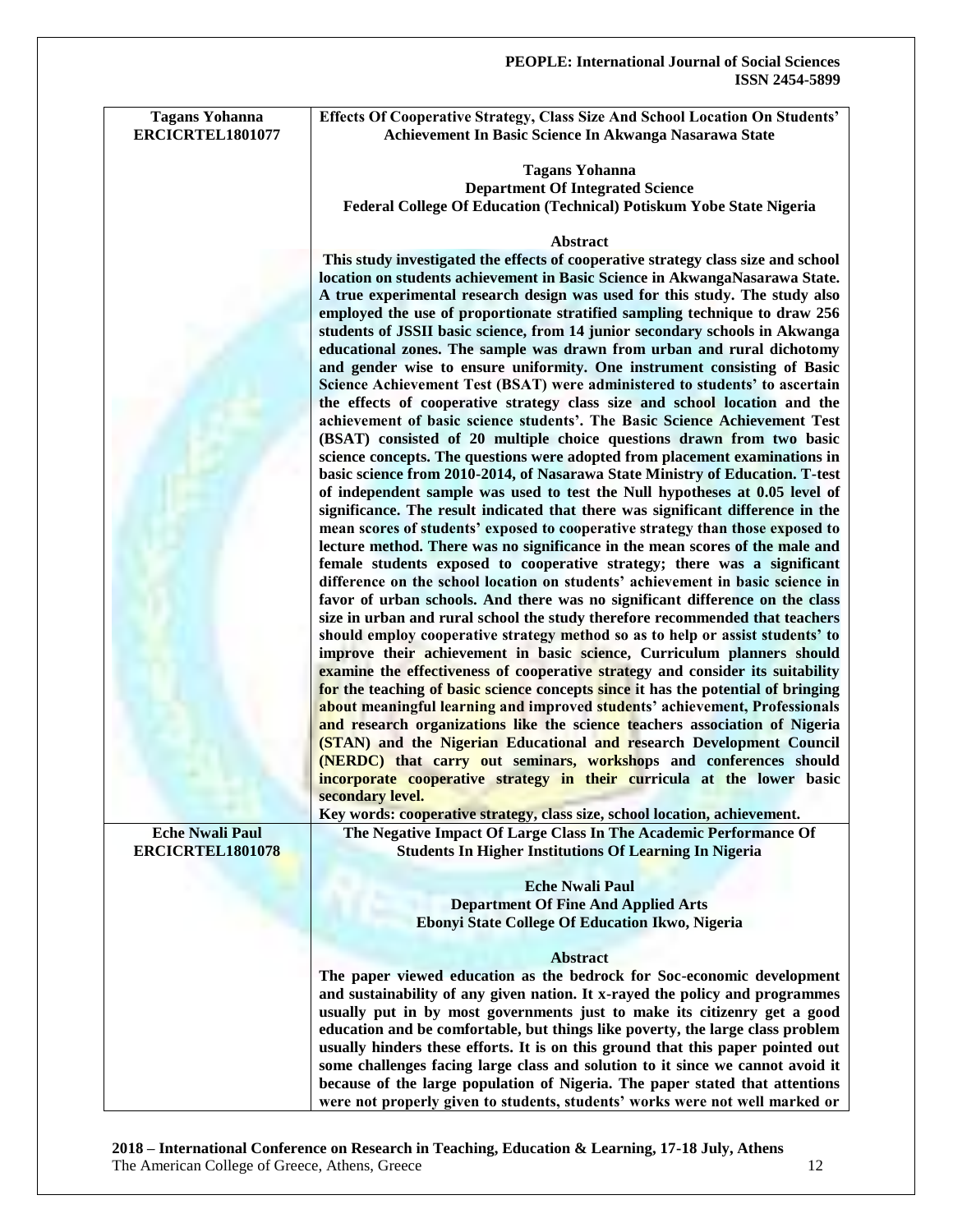|                                                                   | supervised, distractions during teaching and learning, limited space in a<br>classroom, no enough textbooks or other instructional materials available for<br>all students in a large class etc are some of the challenges observed in large<br>classes in Nigeria. Solutions to these ugly situations, recommendations and<br>conclusion provided at the end.                                                |
|-------------------------------------------------------------------|---------------------------------------------------------------------------------------------------------------------------------------------------------------------------------------------------------------------------------------------------------------------------------------------------------------------------------------------------------------------------------------------------------------|
| Prof. Dr. Hamdy Nour<br><b>Eldien Mansour</b><br>ERCICRTEL1801080 | The impact of suggested training program to improve Muscles power training<br>plyometric exercises on offensive block for volleyball Youngers.                                                                                                                                                                                                                                                                |
|                                                                   | Prof. Dr. Hamdy Nour Eldien Mansour<br>Department of Sports Games, Dean of Faculty of Physical Education, Fayoum<br><b>University, Fayoum, Egypt</b>                                                                                                                                                                                                                                                          |
|                                                                   | <b>Abstract</b>                                                                                                                                                                                                                                                                                                                                                                                               |
|                                                                   | The research aims to design some plyometric exercises on performance of<br>offensive block for volleyball Youngers. Was used the experiment of method<br>that suit the research by using experimental of two groups. The sample chosen<br>purposely from volleyball Youngers in Qaroun club Fayoum government 14-<br>16 years, included 20 players divided randomly into the equal groups                     |
|                                                                   | experimental and control group each included 10 players. The results showed<br>that the suggested plyometric exercises and playing the training program                                                                                                                                                                                                                                                       |
|                                                                   | improved men load o exercises n the performance level of offensive block shill                                                                                                                                                                                                                                                                                                                                |
|                                                                   | on volleyball and some of physical athletes. The research recommends the                                                                                                                                                                                                                                                                                                                                      |
|                                                                   | necessary of playing suggested plyometric exercises in training program with<br>care modify high according to age. Important of using complex plyometric<br>exercises to raise the level of offensive block skill and physical athletes on                                                                                                                                                                    |
|                                                                   | volleyball Youngers.                                                                                                                                                                                                                                                                                                                                                                                          |
|                                                                   | Key Words: Training program- Plyometric exercises- volleyball                                                                                                                                                                                                                                                                                                                                                 |
| Dr. Yonca ÖZKAN<br>ERCICRTEL1801082                               | <b>English Language Teachers' Views Of Native/Nonnative English Speaking</b><br><b>Teachers</b>                                                                                                                                                                                                                                                                                                               |
|                                                                   | Dr. Yonca ÖZKAN                                                                                                                                                                                                                                                                                                                                                                                               |
|                                                                   | <b>Cukurova University, TURKEY</b>                                                                                                                                                                                                                                                                                                                                                                            |
|                                                                   |                                                                                                                                                                                                                                                                                                                                                                                                               |
|                                                                   | <b>Abstract</b>                                                                                                                                                                                                                                                                                                                                                                                               |
|                                                                   | The debate of World Englishes and English as a lingua franca (ELF) lead to<br>some reconfigurations in such related issues as ELF in ELT and critical<br>teacher education models relevant to the current position of English language.<br>Considering the current position of English around the world, language                                                                                             |
|                                                                   | education based on the assumption that learners of English will only<br>communicate with native English speakers will not serve the needs of language                                                                                                                                                                                                                                                         |
|                                                                   | learners. Thus, it seems not applicable anymore to present English language<br>learners one single standardized model of English. Instead, it becomes                                                                                                                                                                                                                                                         |
|                                                                   | significant to offer them a non-standardized English language by presenting<br>them a broad array of Englishes from different cultural and linguistic<br>backgrounds since the knowledge of English cannot be constrained to one<br>single variety. This study tries to shed light on native and nonnative English                                                                                            |
|                                                                   | speaking teachers' differences in teaching context from the point of nonnative                                                                                                                                                                                                                                                                                                                                |
|                                                                   | English speaking teachers. Collecting data form open-ended questionnaire<br>and semi-structured interviews, the study tries to elicit it a clear picture of<br>what nonnative English speaking teachers think about themselves and their<br>counterparts at their own institution. The results showed that a great majority<br>of the teachers insisted on using inner-circle countries and their cultures in |
|                                                                   | their current context. However, some did challenge the notions of nativeness<br>and native speakerism, which could make this study authentic. This study also<br>has got some crucial implications for material developers, curriculum<br>designers, and language teachers.                                                                                                                                   |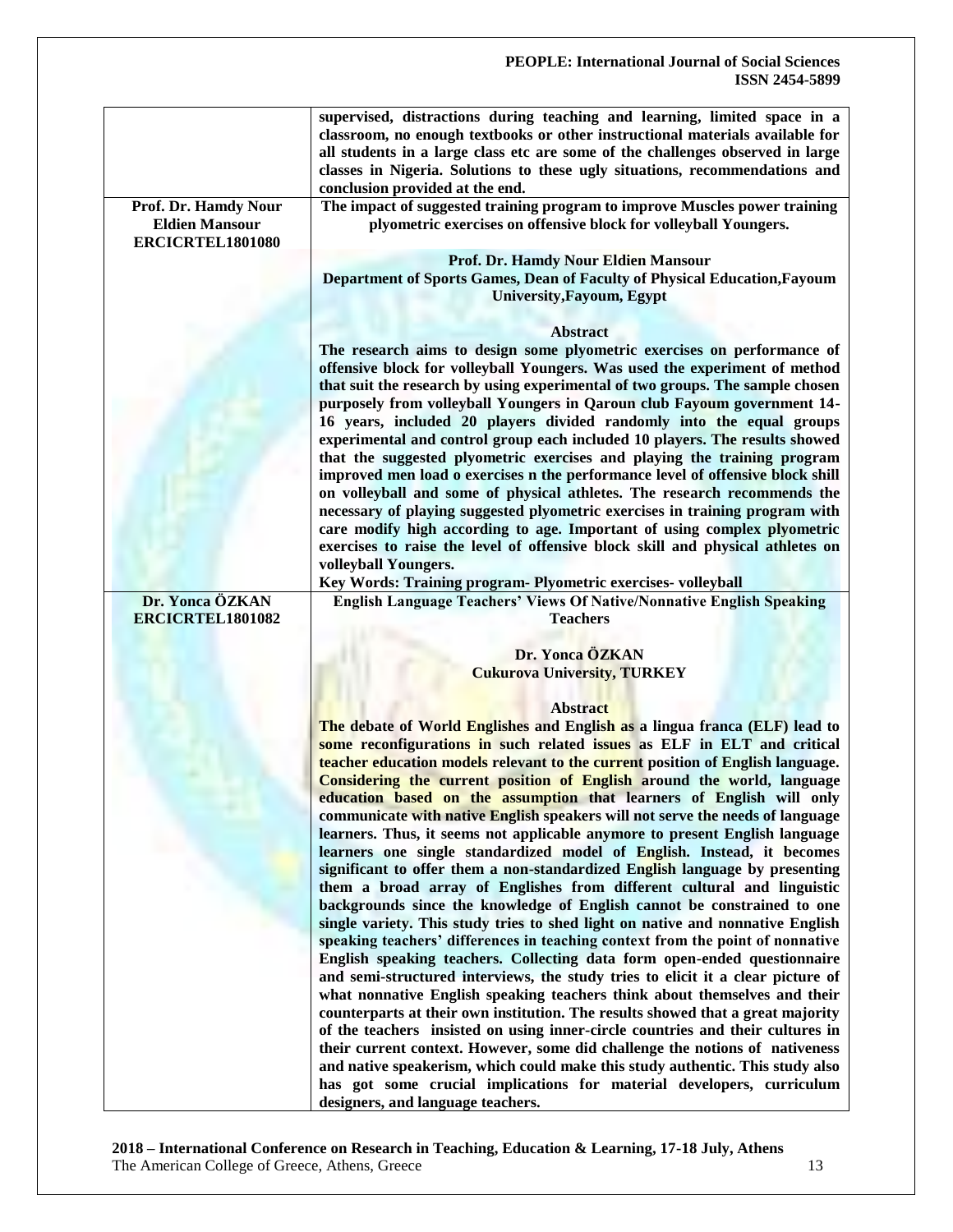|                                               | Keywords: English language teaching, native and nonnative English speaking<br>teachers, English as a lingua franca, culture. |
|-----------------------------------------------|------------------------------------------------------------------------------------------------------------------------------|
| <b>Robert Moussetis</b><br>ERCICRTEL1801083   | The Mediating Role of Engagement on the Relationship Between Curiosity<br>and Student Success                                |
|                                               | <b>Veselina Vracheva</b>                                                                                                     |
|                                               | <b>Assistant Professor of Strategic Management and Leadership</b>                                                            |
|                                               |                                                                                                                              |
|                                               | <b>Robert Moussetis</b>                                                                                                      |
|                                               | <b>Professor of International Business and Strategic Management</b>                                                          |
|                                               | <b>Abstract</b>                                                                                                              |
|                                               | Considering the global changes in higher education, students are focusing on                                                 |
|                                               | skills and knowledge to facilitate employability. Hence, value based education                                               |
|                                               | takes center stage. Consequently, the higher education is transitioning to                                                   |
|                                               | entice students with engaging and curiosity based approaches to education                                                    |
|                                               | while enrollment rates continue to increase, globally. This paper explores the                                               |
|                                               | relationship of perceptual and epistemic curiosity to student success along                                                  |
|                                               | with the mediating role of engagement. It will explore the considerable body of                                              |
|                                               | research on engagement and student performance or curiosity; however, it                                                     |
|                                               | will also delve into the relatively non-existing research on the relationship of                                             |
|                                               | curiosity and performance.                                                                                                   |
|                                               | The Impact of Organizational Cynicism on Organizational                                                                      |
|                                               | <b>Commitment: An Applied Research on Language Instructors in Turkey</b>                                                     |
|                                               | Davut Uysal, Lecturer                                                                                                        |
|                                               | Anadolu University, School of Foreign Languages, Eskişehir                                                                   |
|                                               |                                                                                                                              |
|                                               | Abstract                                                                                                                     |
| <b>Davut Uysal</b><br><b>ERCICRTEL1801123</b> | This study investigates the effects of organizational cynicism on organizational                                             |
|                                               | are some studies in the literature regarding<br>commitment.<br><b>There</b>                                                  |
|                                               | organizational cynicism. However, the number of studies on cynicism is very                                                  |
|                                               | limited in Turkey, but the present study attempts to find out if there is a                                                  |
|                                               | significant relationship between organizational cynicism and organizational                                                  |
|                                               | commitment. This study was conducted at School of Foreign Language-                                                          |
|                                               | Anadolu University in Turkey from 2016/5 through 2016/7. This study is one                                                   |
|                                               | of the few empirical works so far in the field of organizational cynicism and its                                            |
|                                               | effect on organizational commitment in Turkey. This survey-type study is a                                                   |
|                                               | descriptive one with regards to method employed in data collection. The                                                      |
|                                               | author of the study investigated the attitudes of English language instructors                                               |
|                                               | with regards to organizational cynicism and organizational commitment.                                                       |
|                                               | Ultimately, it explains the effects of organizational cynicism on organizational                                             |
|                                               | commitment. One hundred and sixty-seven questionnaires were distributed                                                      |
|                                               | and one hundred thirty six usable questionnaires were returned, a response                                                   |
|                                               | rate of 81%. The findings revealed a significant relationship between cynicism                                               |
|                                               | and their commitment to their organisation. The present study provides a                                                     |
|                                               | number of valuable recommendations for managers and higher education                                                         |
|                                               | organisations with regards to effective management practices.                                                                |
|                                               | Keywords: Organizational cynicism, organizational commitment, Turkey,                                                        |
|                                               | English language instructors, management.<br>Exploring narratives of belonging and engagement: students of refugee           |
| Dr Snjezana Bilic<br>ERCICRTEL1801124         | backgrounds in Australian higher education                                                                                   |
|                                               |                                                                                                                              |
|                                               | Dr Snjezana Bilic                                                                                                            |
|                                               | UniSA College, University of South Australia                                                                                 |
|                                               |                                                                                                                              |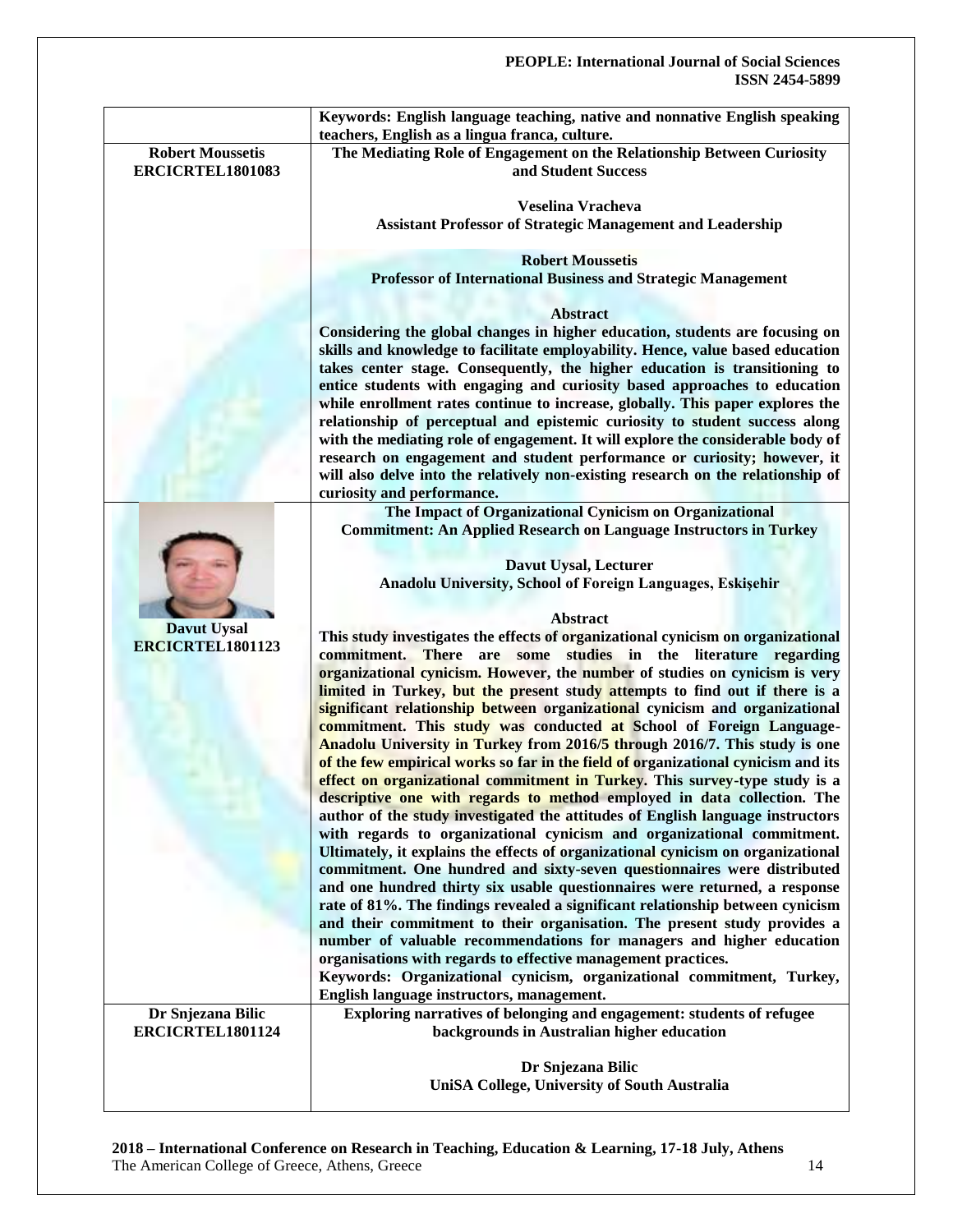#### **Abstract**

**Students of Middle Eastern and African refugee backgrounds are a new reality in an increasingly diversified Australian classrooms. Yet, research on culturally and linguistically diverse (CALD) students of refugee backgrounds in higher education (HE) is scarce and student experiences in the transitional pathway programs is undocumented.** 

**A handful of studies report that students of refugee backgrounds face many barriers to education (Pugh, Every and Hattam 2012:125). They experience external and internal obstacles. With regards to external obstacles, it is reported that despite being in a safe environment, these students still face racial discrimination and social exclusion (Luke, 2005; Onsando and Billett, 2009; Lawson, 2014). Students reported also encountering pedagogical practices that did not recognise their socio-cultural backgrounds and refugee life experiences. These factors can pose significant barriers to social inclusion and educational outcomes for students with refugee experience. So an exploration into what this cohort of students finds to be socially inclusive learning environment at a university level is essential. In terms of personal constraints, many have experienced trauma, relocation shock and challenges to their identity while transitioning to the new society. Yet, there is no research that documents in detail the constraints students of refugee backgrounds face in terms of cultural or familial obligations they have to negotiate when attending university. Understanding both personal and external constraints they face is central in our aim to engage this group of students further and for them to benefit more from their educational experiences.** 

**This paper reports on a study of experiences of students from refugee backgrounds studying at UNISA College to transition into university. It examines both external and internal obstacles students face and it looks at how students from refugee backgrounds negotiate university pathways program. The study also examines if students from refugee backgrounds feel sense of belonging at university and the significance of this to their academic and social development. Finally, this paper explores how these understandings can be used to improve student engagement, academic integration and outcomes of students from refugee backgrounds.**

**Pei-Ling Yang ERCICRTEL1801125** **EFL College Learners' Language Anxiety and English Picture Book Reading**

#### **Pei-Ling Yang Oriental Institute of Technology,,Taiwan**

#### **Abstract**

**The purpose of the study, based on the concepts of Vygotsky's Sociocultural theory and Krashen's Input Hypothesis, is to find out the effect of English picture books on EFL college low-achievers' language anxiety. English picture books and have been claimed to raise EFL learners' learning motivation and to promote independent learning and thinking. However, there is little research focusing on the effect of English picture books on tertiary learners. The study involves 25 participants; the study time is onesemester long. The instruments for the study are a set of learners' background questionnaire, perceptions of and attitudes towards English picture books and anxiety questionnaires. Each participant is required to read English picture books during class and after reading, they need to write down feedbacks or thoughts. On-site teacher observation and post-interviews will also be conducted after the study. The findings will possibly show some differences of the language learning anxiety. This study results may provide evidence that English picture books play an influencing role enhancing EFL learners' language anxiety and attitudes towards English learning.**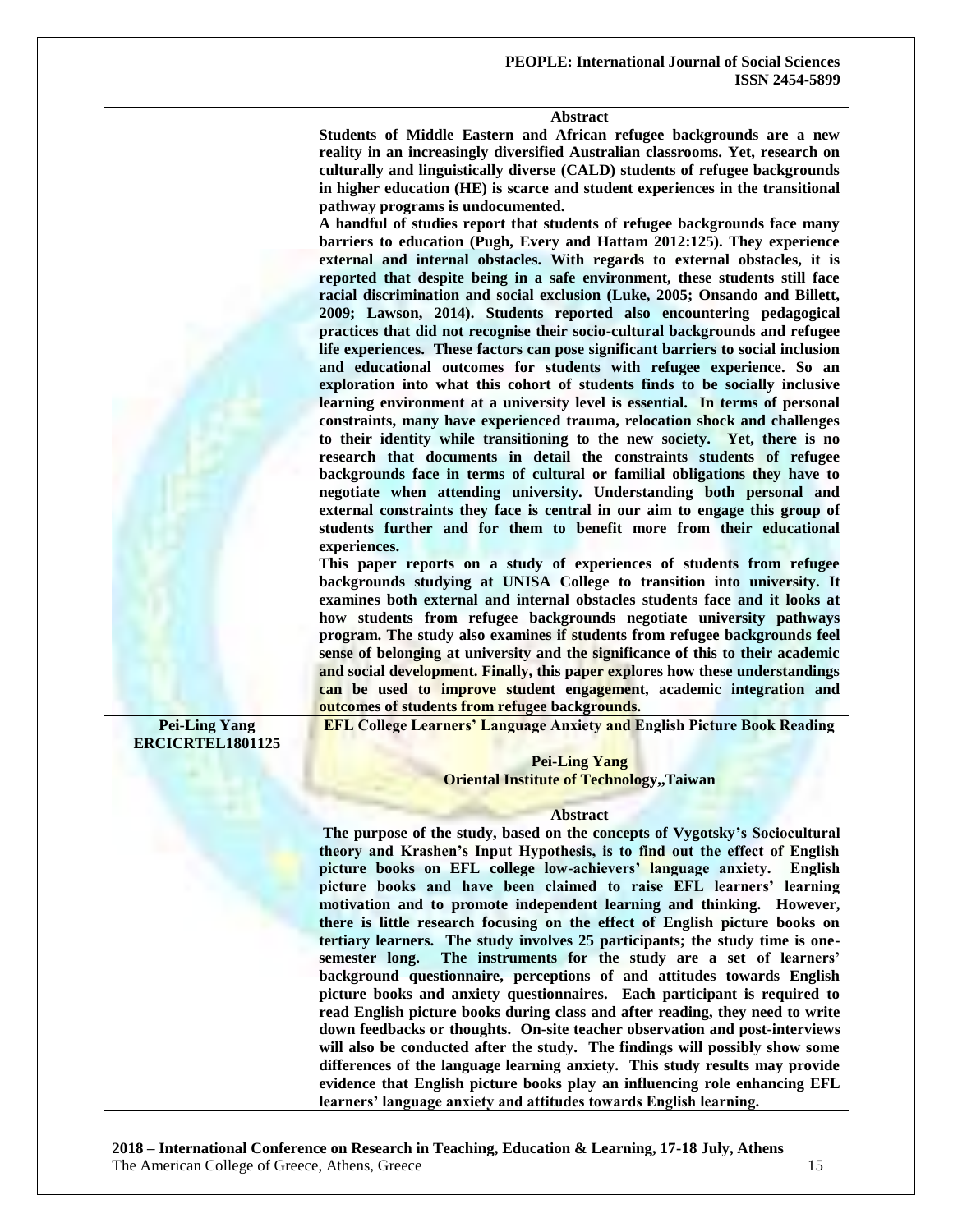|                                             | Keywords: Sociocultural Theory, Input Hypothesis, EFL learners, English<br>picture books, language anxiety                                                                                                                                                                                                                                                                                                                                                                                                                                                                |
|---------------------------------------------|---------------------------------------------------------------------------------------------------------------------------------------------------------------------------------------------------------------------------------------------------------------------------------------------------------------------------------------------------------------------------------------------------------------------------------------------------------------------------------------------------------------------------------------------------------------------------|
|                                             | Project Work as an Assessment Device: Preparing the adult learner for the<br>challenges of the 21st century.                                                                                                                                                                                                                                                                                                                                                                                                                                                              |
|                                             | Mounia Nedjari                                                                                                                                                                                                                                                                                                                                                                                                                                                                                                                                                            |
|                                             | English Language Education, Tlemcen University, Algeria                                                                                                                                                                                                                                                                                                                                                                                                                                                                                                                   |
| Mounia Nedjari                              | <b>Abstract</b>                                                                                                                                                                                                                                                                                                                                                                                                                                                                                                                                                           |
| ERCICRTEL1801126                            | This research work has adopted an investigative study to understand the                                                                                                                                                                                                                                                                                                                                                                                                                                                                                                   |
|                                             | specific sorts of secondary school EFL teachers practices to the project work<br>as an assessment pedagogy to language learning . With this goal in mind, we<br>needed to incorporate both EFL teachers and learners' attitudes and beliefs<br>that have nuts-and -bolts concerns into the process of alternative assessment<br>which is project geared. Data about the addressed issue were compiled<br>quantitatively through questionnaires, also qualitatively by using classroom<br>observations to seek live data from live teaching situations. Unfortunately, the |
|                                             | findings seem to paint a bleak picture of the prospects for project work as an                                                                                                                                                                                                                                                                                                                                                                                                                                                                                            |
|                                             | alternative assessment tool in the Algerian EFL classroom as the results reveal                                                                                                                                                                                                                                                                                                                                                                                                                                                                                           |
|                                             | that traditional testing methods are still given more prominence; the main                                                                                                                                                                                                                                                                                                                                                                                                                                                                                                |
|                                             | cause in that is apparent to be the inadequate teacher support and provision.                                                                                                                                                                                                                                                                                                                                                                                                                                                                                             |
|                                             | Indeed, the results helped in shaping remedial suggestions to afford more                                                                                                                                                                                                                                                                                                                                                                                                                                                                                                 |
|                                             | opportunities to the practice of alternative assessment.                                                                                                                                                                                                                                                                                                                                                                                                                                                                                                                  |
| <b>Saeed Ahmed Kasi</b><br>ERCICRTEL1801128 | <b>Evaluating The Degree Of Effectiveness Of Multimedia In Medical Science</b>                                                                                                                                                                                                                                                                                                                                                                                                                                                                                            |
|                                             | <b>And Engineering.</b>                                                                                                                                                                                                                                                                                                                                                                                                                                                                                                                                                   |
|                                             | <b>Saeed Ahmed Kasi</b>                                                                                                                                                                                                                                                                                                                                                                                                                                                                                                                                                   |
|                                             | Global Development Institute (Gdi), The University Of Manchester                                                                                                                                                                                                                                                                                                                                                                                                                                                                                                          |
|                                             | <b>Chief Operating Officer, Balochistan Education Endowment Fund</b>                                                                                                                                                                                                                                                                                                                                                                                                                                                                                                      |
|                                             | Fulbright Scholar/ Alumni, Maxwell School, Su, New York.                                                                                                                                                                                                                                                                                                                                                                                                                                                                                                                  |
|                                             | <b>British Chevening Scholar 2015/16.</b>                                                                                                                                                                                                                                                                                                                                                                                                                                                                                                                                 |
|                                             | <b>Abstract</b>                                                                                                                                                                                                                                                                                                                                                                                                                                                                                                                                                           |
|                                             | The Past Decade Witnessed A Significant Growth In The Use Of Multimedia                                                                                                                                                                                                                                                                                                                                                                                                                                                                                                   |
|                                             | In Various Educational Institutions, Corporate Sectors, Trainings And                                                                                                                                                                                                                                                                                                                                                                                                                                                                                                     |
|                                             | Seminars. Today, It Has Become An Important Part Of Higher Education In                                                                                                                                                                                                                                                                                                                                                                                                                                                                                                   |
|                                             | Medical Science, Engineering, Management Sciences And Other Field Of                                                                                                                                                                                                                                                                                                                                                                                                                                                                                                      |
|                                             | Studies With The Advent Of Computer Based Innovation, This Mode Of                                                                                                                                                                                                                                                                                                                                                                                                                                                                                                        |
|                                             | Learning Has Highly Flourished Across The Globe. This Paper Explores The                                                                                                                                                                                                                                                                                                                                                                                                                                                                                                  |
|                                             | Degree Of Effectiveness Of Multimedia In Medical Science And Engineering.<br>The Results Of This Study Shows That The Multimedia Application In The                                                                                                                                                                                                                                                                                                                                                                                                                       |
|                                             | Aforesaid Disciplines Seems Much More Effective If It Is Blended With The                                                                                                                                                                                                                                                                                                                                                                                                                                                                                                 |
|                                             | Traditional Mode Of Instructions. The Cognitive Loads Of Learning,                                                                                                                                                                                                                                                                                                                                                                                                                                                                                                        |
|                                             | Specifically The Intrinsic Load And The Extraneous Load Which Multimedia                                                                                                                                                                                                                                                                                                                                                                                                                                                                                                  |
|                                             | Exerts On The Students Of These Disciplines Suggest That This Media                                                                                                                                                                                                                                                                                                                                                                                                                                                                                                       |
|                                             | Should Be Blended With The Traditional Mode Of Instructions For Optimum                                                                                                                                                                                                                                                                                                                                                                                                                                                                                                   |
|                                             | Outcomes In Terms Of Learning. The Study Also Suggests Certain Technical                                                                                                                                                                                                                                                                                                                                                                                                                                                                                                  |
|                                             | Measures To Make The Multimedia Application More Effective For The<br>Medical Science And Engineering Studies. This Research<br><b>Provides</b>                                                                                                                                                                                                                                                                                                                                                                                                                           |
|                                             | Theoretical And Practical Guidelines To Academics Of The Medical Science                                                                                                                                                                                                                                                                                                                                                                                                                                                                                                  |
|                                             | <b>And Engineering Disciplines.</b>                                                                                                                                                                                                                                                                                                                                                                                                                                                                                                                                       |
|                                             | Key Words: Multimedia; Extraneous Load; Intrinsic Load; Interactive                                                                                                                                                                                                                                                                                                                                                                                                                                                                                                       |
|                                             | Multimedia Technology; Cognitive Theory Of Learning;                                                                                                                                                                                                                                                                                                                                                                                                                                                                                                                      |
| <b>Azra Shalbaf</b>                         | The study student's academic burnout according to predictors core self-                                                                                                                                                                                                                                                                                                                                                                                                                                                                                                   |
| ERCICRTEL1801134                            | evaluation and Achievement goal orientation                                                                                                                                                                                                                                                                                                                                                                                                                                                                                                                               |

**2018 – International Conference on Research in Teaching, Education & Learning, 17-18 July, Athens** The American College of Greece, Athens, Greece 16. 1992. The American College of Greece, Athens, Greece 16. 1992.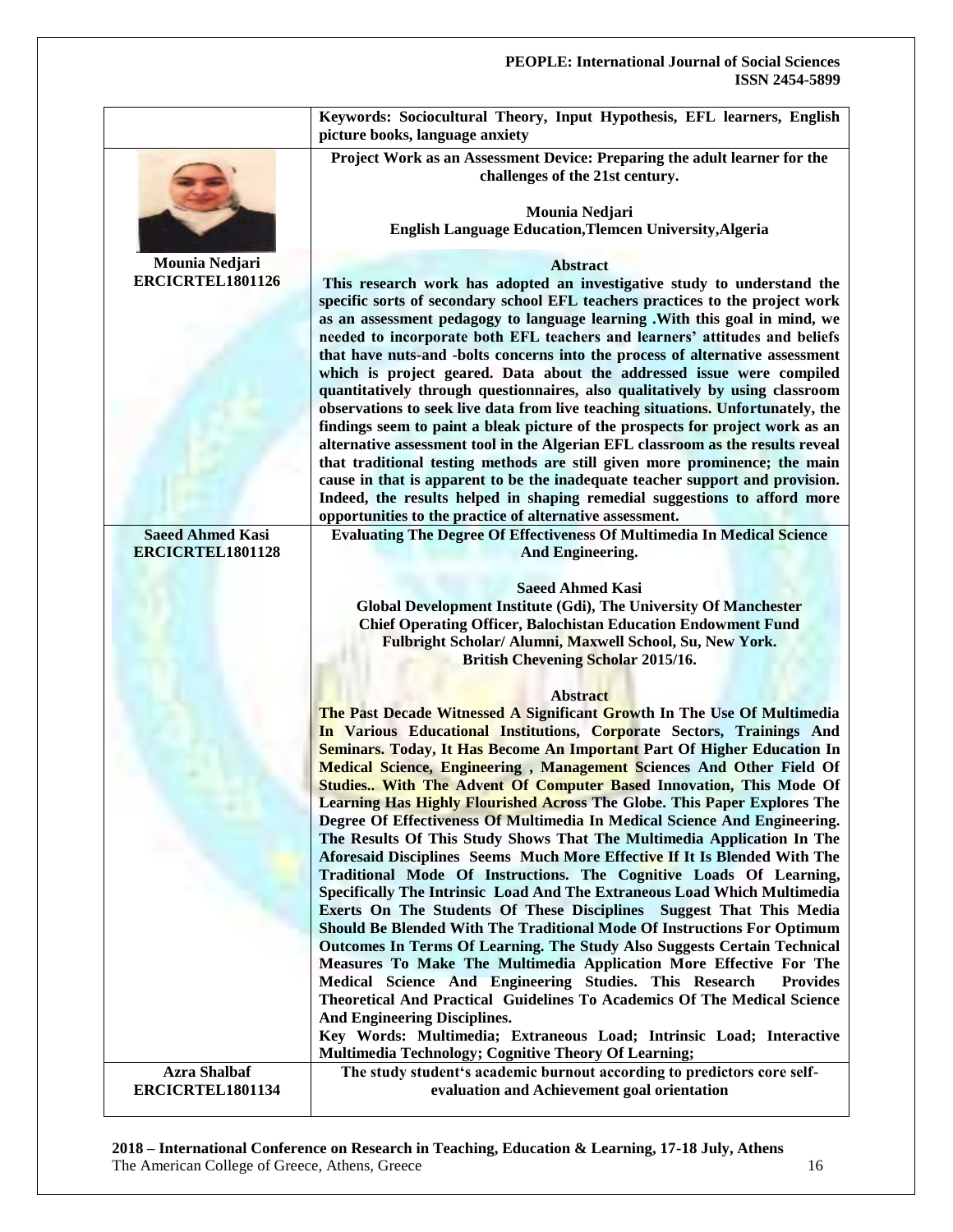#### **Azra Shalbaf The Faculty of Psychology & Education,The University of Tehran,Iran, Tehran**

|                                       | <b>Abstract</b>                                                                                                                                                                                                                                   |
|---------------------------------------|---------------------------------------------------------------------------------------------------------------------------------------------------------------------------------------------------------------------------------------------------|
|                                       | This research was done with the purpose of the study of core self-evaluation<br>and achievement goal orientation in predicting academic burn out in students<br>of Tehran city. The method of research is cross-correlation. The statistical      |
|                                       | population consisted of all high school students in 2015-2016. Sample of 200<br>students were selected using multistage cluster sampling. Analyzed 170<br>questionnaires, after discarding the incompletes. Data were collected by Breso          |
|                                       | school-burnout inventory (2007), achievement goals questionnaire (2001) and<br>core self-evaluations scale (2003). Data were analyzed by correlation,<br>independent t-tests and regression. The Results showed that there was                    |
|                                       | negative relationship between academic burnout and core self-evaluation,<br>goal mastery-oriented, performance-oriented and performance-avoidance but<br>there was no associated with mastery-avoidance. Also the results of multiple             |
|                                       | regression showed that core self-evaluation and mastery-oriented negatively<br>affect academic burnout. And the total, 36% of the variance of academic<br>burnout was explained by two variable. Eventually the results showed that               |
|                                       | there was no significant difference among of three variables in the two groups<br>of female and male students. But there was significant difference in emotional<br>exhaustion of academic burnout in the two groups, and male had higher         |
|                                       | emotional exhaustion.<br>Keywords: academic burnout, core self-evaluation, achievement goal<br>orientation                                                                                                                                        |
| <b>Yuying Zhu</b><br>ERCICRTEL1801135 | A Comparative Research on the Development Level of Left-behind and Non-<br>left-behind Children in Rural Areas of Henan Province                                                                                                                  |
|                                       | <b>Yuying Zhu</b>                                                                                                                                                                                                                                 |
|                                       | Department of English School of Education Science, Nanjing Normal<br><b>University, Nangjing, China</b>                                                                                                                                           |
|                                       | <b>Abstract</b>                                                                                                                                                                                                                                   |
|                                       | Left-behind children in rural areas are vulnerable groups with the course of<br>our country's urbanization. Left-behind young children in rural area separate<br>from their parents in their early childhood, vicegerent guardian's care are less |
|                                       | sensitive and careful than children's parents, they give less concern to<br>children's verbal development, this make the verbal problem of the left-                                                                                              |
|                                       | behind children to be ubiquitous problem. This study chooses four                                                                                                                                                                                 |
|                                       | kindergartens from the east the middle and the west of the Henan Province,<br>explore the verbal development differences between the left-behind young                                                                                            |
|                                       | children and the non-left-behind young rural children through the MSCA<br>scales and self-made questionnaires. The study shows that there is no                                                                                                   |
|                                       | significant difference between the left-behind young children and the non-left-                                                                                                                                                                   |
|                                       | behind young rural children in the verbal development, though the marks in<br>primary class and middle class the non-left-behind young rural children is                                                                                          |
|                                       | higher, but the top class in the kindergarten is not. what's more, the emergent<br>reading and the economy have significant influence in young children's verbal                                                                                  |
|                                       | ability.                                                                                                                                                                                                                                          |
|                                       | Keywords—Left-behind and non-left-behind children in rural areas, regional<br>difference, verbal development                                                                                                                                      |
| <b>Azra Shalbaf</b>                   | <b>Design Patterns of Communication Behavior in Educational Organizations</b>                                                                                                                                                                     |
| ERCICRTEL1801138                      | <b>Azra Shalbaf</b>                                                                                                                                                                                                                               |
|                                       | The Faculty of Psychology & Education Institute of Psychology &                                                                                                                                                                                   |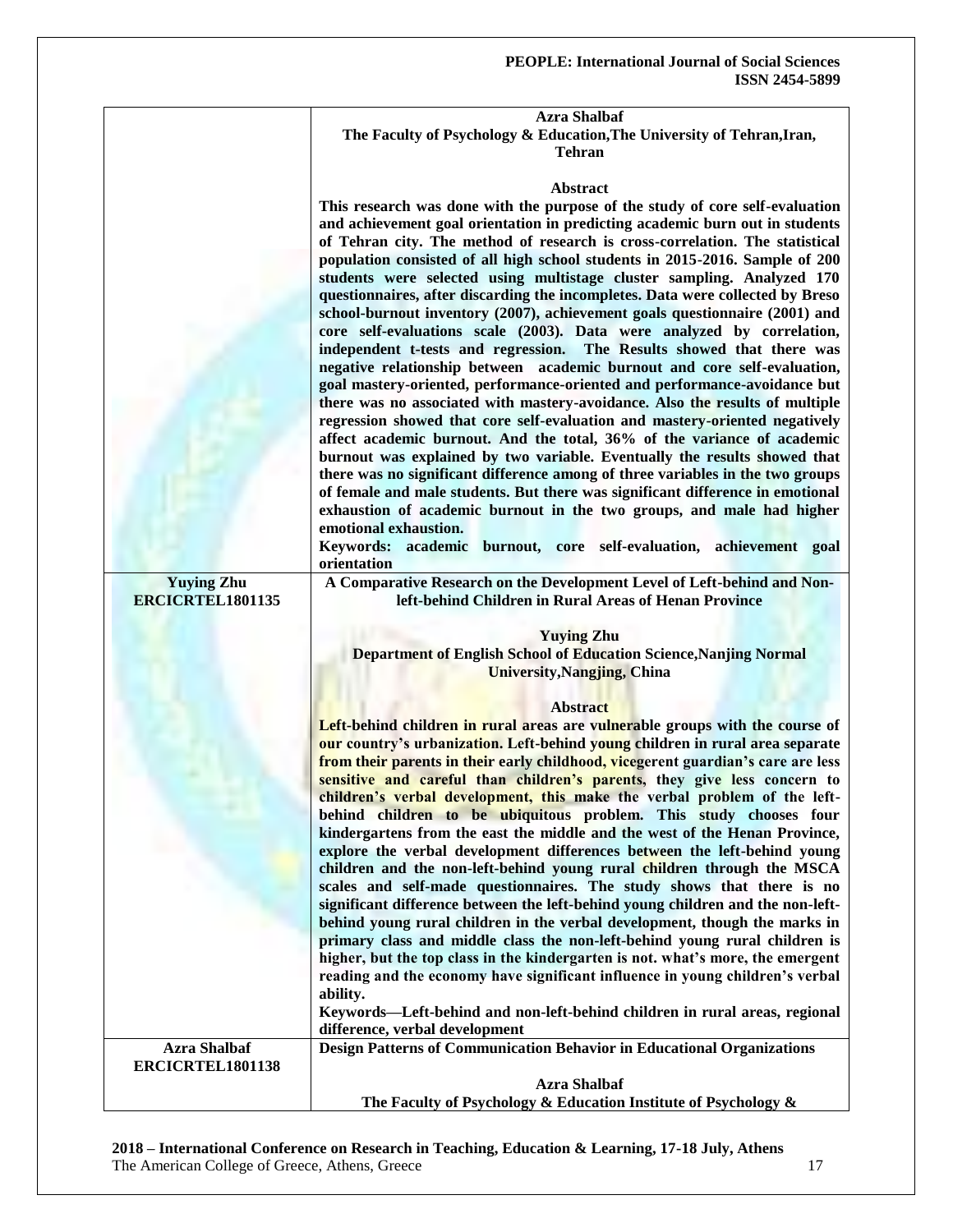#### **Education,The University of Tehran,Tehran, Iran**

#### **Abstract**

**Ethics in educational organizations is a preventive measure for unethical deeds in the environment of educational organizations. Specification and compilation of ethical responsibilities of organizations dealing with educational organizations with respect to their own rights in particular and others rights in general is really needed in the widespread and free domain of communications. This paper is an analytical study on efficiency and effectiveness of ethics and designing a model of communicative behavior, to indicate how ethics prevent unethical behavior in multiple domains in educational organizations,**

**in according to the knowledge of psychology and education, This article defines the precise meaning of ethics while analyzing it and comprehensively distinguishes the boundaries between internal and external environments of organization with an approach to ideals, values and commitment of the organization for conceptualizing educational organizations ethics. To define comprehensive ethical codes in the ethics of educational organizations and stating accountability of organization for unethical behaviors calls for such a conceptualization. The codification of ethical affairs would be useless without such a conceptualization. Therefore, education ethics are defined through ethical responsibilities of an organization with respect to its internal (environment managers, advisors, professors, staff, etc.) and external environment (publishers, decision-makers, authorities, government, universe, humanity and etc.) and behavioral communicative models based on respect to others rights.** 

**Key Words: Educational Organizations, Communication Behavior, Ethics**

**The Implementation Of Lesson Plan In Teaching English For Chemical Engineering Class**

> **Nunung Susilowati English Department, Unnes**

#### **Abstract**

**Nunung Susilowati ERCICRTEL1801140 The use of lesson plan in the teaching process is important. A lesson plan is a step-by-step guide that provides a structure for an essential learning. Before planning a lesson, it is important to classify the learning outcomes and objective for the class. It is important because it helps the teacher in achieving the goal of the lesson that day. As it is important, the teacher should make a good lesson plan. The aim of this sudy is to find out how the lecture implements the lesson plan that she has made before in the teaching process. The researcher make an observation of the teaching process in the classroom and also collect the lesson plan that the teacher's has made to collect the data. After analyzing the datas, it was found that the teacher did not apply the lesson plan fully in the learning process. The teacher used a text in the learning process, but she did not use the text that should be in the context of chemical enginering, not a general text. The lesson plan also did not fulfill the criterions of a good lesson plan. Regarding the results, it could be concluded that the lecture did not implement the lesson plan fuly and the lesson plan is not good enough. It is better for the teacher to use a text and also the lesson material that in the context of chemical engineering, not a general one. Keyword : Lesson Plan, Chemical Engineering, Implementation Themes: An Analysis of the Implementation of the lesson plan that is used in the Learning process in the Chemical Engineering Class Cadence Kaumoana ERCICRTEL1801143 Entrepreneurial Mindset as a Tool to enhance Engagement and Achievement in Education**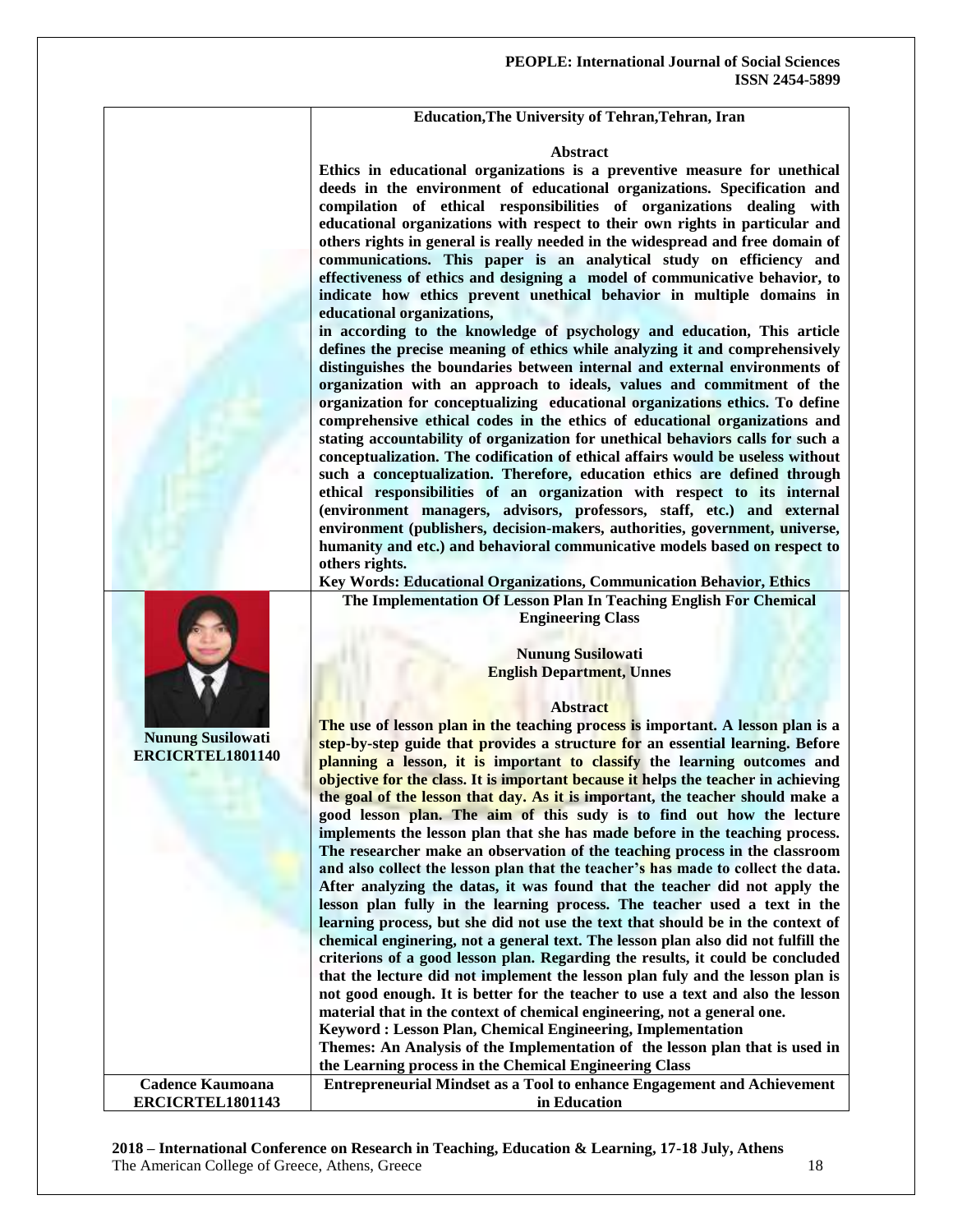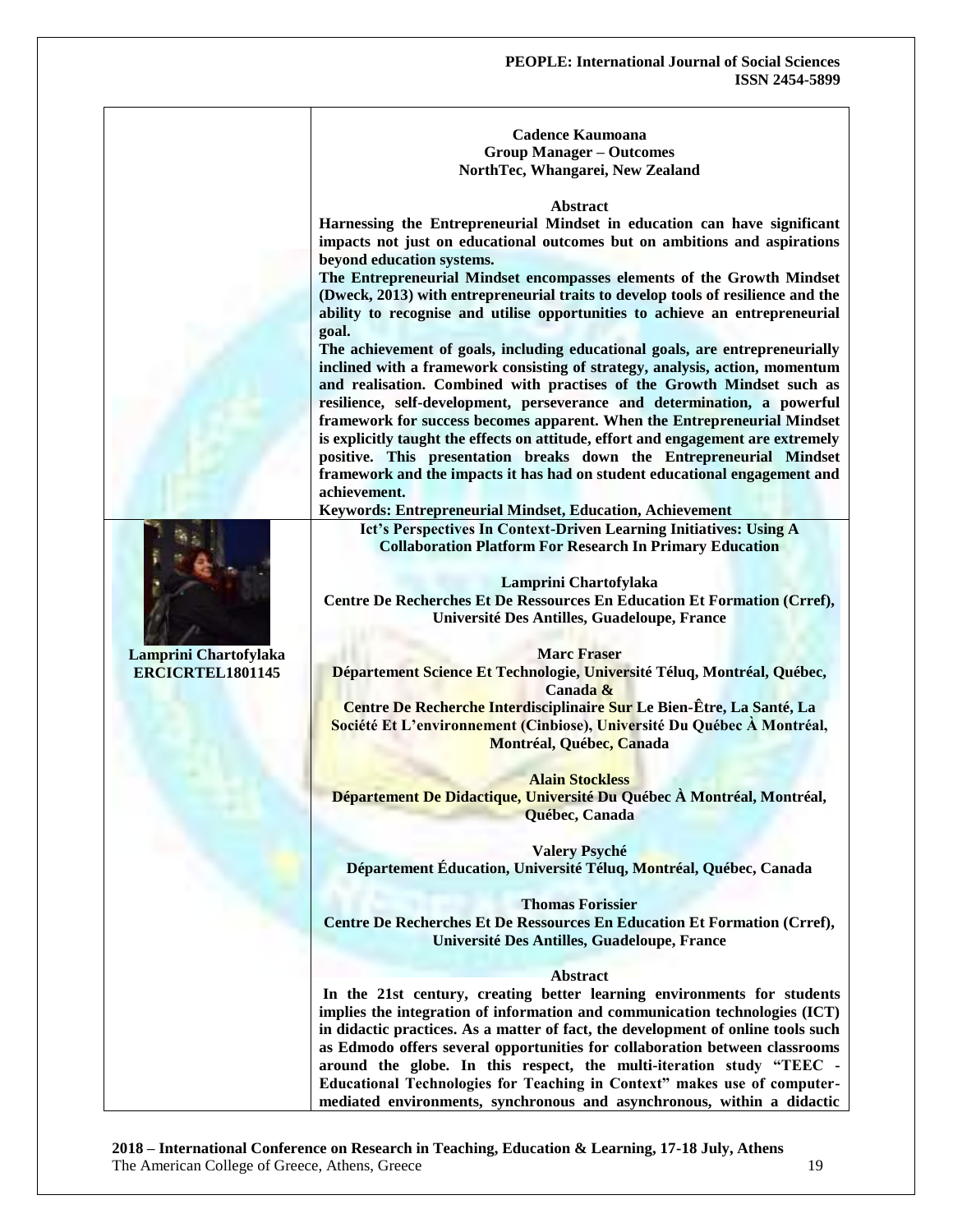| model of context-based learning approach between Guadeloupe and Quebec.         |
|---------------------------------------------------------------------------------|
| Our project focus on students' investigations on scientific objects of study in |
| diverse disciplines and in different educational levels. For two                |
| experimentations in elementary schools, focusing on sustainable development     |
| and linguistics, Edmodo platform was implemented as the asynchronous tool       |
| for communication among our participants aged 9-12 years old. This paper        |
| elucidates the opportunities and the challenges on adapting Edmodo as a         |
| supporting tool for sharing in context-driven learning initiatives. The Design- |
| Based Research (DBR) methodology is used for studying and validating our        |
| science learning didactic approach. Hence, DBR principles are also applied to   |
| the assessment of Edmodo as an asynchronous platform within our two             |
| successive iterations in primary education. In accordance with the global       |
| learning objectives of the project, data collected, principally through group   |
| notes (messages, documents) in Edmodo, aims to identify patterns on students'   |
| participation, engagement and interaction in an asynchronous mode.              |
| Additionally, our article is nurtured by observation notes concerning the       |
| introduction process and the implementation stage of Edmodo to our              |
| participants. Our ultimate objective is to provide insights on the use of       |
| Edmodo as an asynchronous digital workspace for collaboration and sharing       |
| in context-dependent learning situations in elementary education.               |
| Kaywords Learning didactic context asynchronous Edmodo                          |

**Keywords : learning, didactic, context, asynchronous, Edmodo Effect Of Blogging On Essay Writing Performance Of Iranian Students**

**Hajar Kashani Young Researchers And Elites Club/Islamic Azad University-Tehran North Branch, Tehran, Iran**

#### **Abstract**

**Hajar Kashani ERCICRTEL1801147 The purpose of this study was to determine the effect of blogging on the essay writing performance of Iranian graduate students. The writing performance was measured in terms of content, organization, language use, vocabulary, and mechanics. A quantitative experimental design was used to assess the effect of blogging on the Iranian graduate students' essay writing performance compared to the control group who did not receive the treatment (blogging) and used conventional pen-and-paper tool for essay writing. The instrument to assess the participants' writing performance in their pre and posttest was the TOEFL writing test. Results of the pretest and posttest of each group showed that both groups improved in their overall writing performance from pretest to posttest. Posttest results which compared both groups revealed that only in terms of content the blogging group outperformed the pen-and-paper group. Results of the study showed that essay writing can enhance the university students' writing performance by using both conventional and technology-based tools. The study also suggests using blogging as a communicative tool of writing to the ESL/EFL teachers in order to lower the students' anxiety level compared to the pen-and-paper tool and increase their motivation in writing. Keywords: Essay Writing, Iranian Graduate Students, Writing Performance,Blogging, Pen-And-Paper Suksan Suppasetseree ERCICRTEL1801148 Enhancing Thai EFL University Students' Reading Comprehension through a Flipped Cooperative Classroom Thanaset Chavanklang School of Foreign Languages, Suranaree University of Technology, Nakhon Ratchasima, Thailand Suksan Suppasetseree**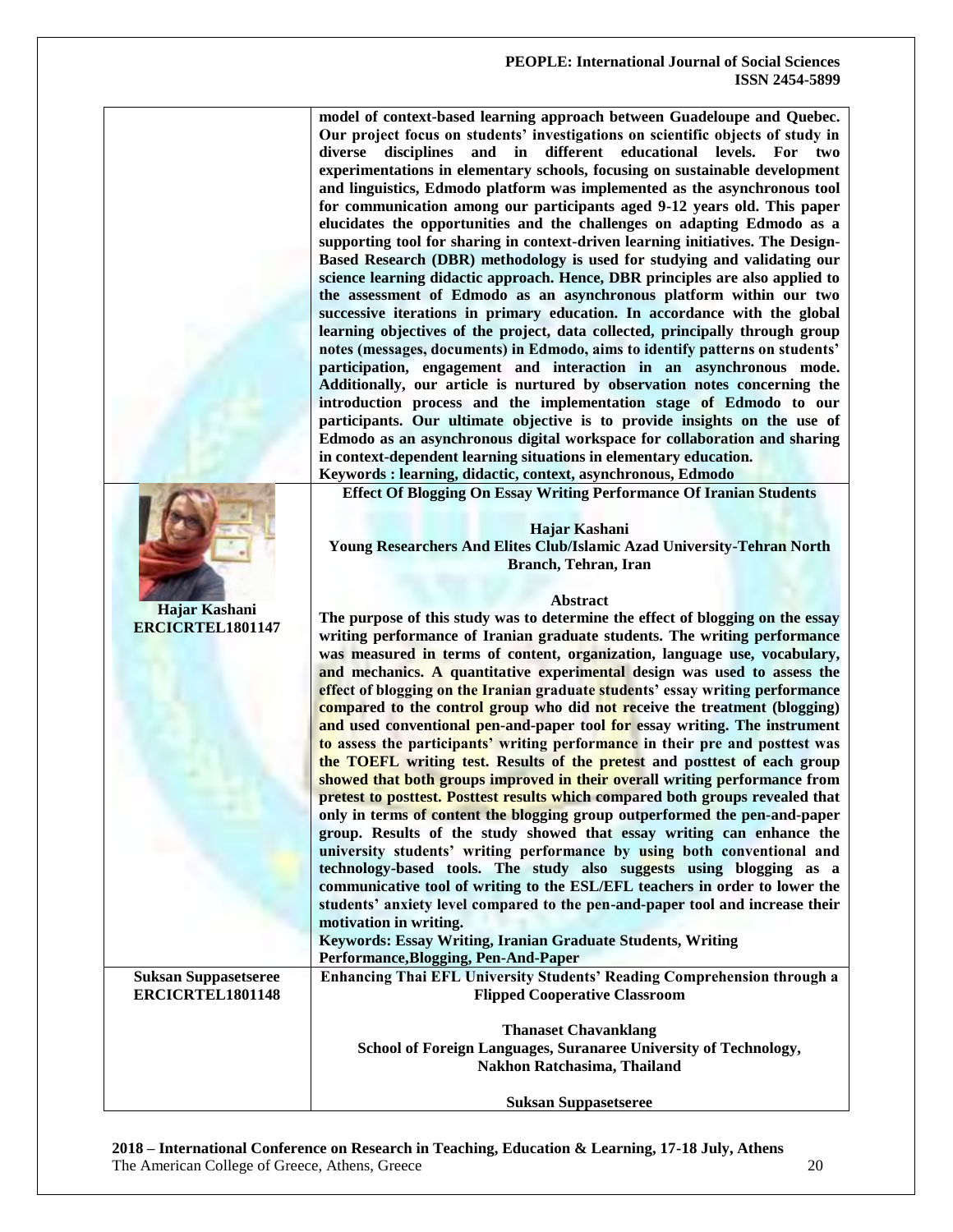#### **School of Foreign Languages, Suranaree University of Technology, Nakhon Ratchasima, Thailand**

#### **Abstract**

**Reading skills are important not only for academic achievement but also for professional development. However, some Thai EFL university students have been found to have relatively low reading comprehension ability, even with those majoring in English. Major causes include lack of reading strategies, improper instructional method, and large class size. Although providing reading strategies has commonly been used to improve reading comprehension, it is usually effective when providing suitable environments for learning and practicing. Therefore, an alternative instructional method needs to be used in order to provide enhancing learning environments for the maximum learning outcomes. In this study, a Flipped Cooperative Classroom Model (FCCM) is introduced. With this instructional approach, course inputs are learned through online before classroom, and the classroom time is used for more individual practice and group activities. Moreover, both online and classroom learning modes are supported by cooperative activities which help improve reading ability through the group learning process. The objective of this study was to investigate the effectiveness of the FCCM model. The study was implemented with a group of Thai EFL university English-majored students at Nakhon Ratchasima Rajabhat Univesity, through a Reading Comprehension course. The effectiveness of the model was assessed by comparing reading comprehension between the experimental group, learning through the FCCM instructions, and the control group, who learned with conventional classroom. Opinions of students learning with the FCCM method was also investigated. The results showed significant improvement in reading comprehension of the experimental group in comparison to the other group, as well as positive opinions about learning experience and the FCCM. Keywords : Reading Comprehension, Flipped Classroom. Cooperative Learning**

**The Benefit of Nurturing Nature in Context of the Indian Education System**

#### **Rahil Mahmood Head Start Educational Academy, Bangalore**

#### **Abstract**

**This study aims at exploring the impact of STEM education (specifically engineering) in the Indian education system. Discussed are the benefits of nurturing the unique 'nature' of an individual rather than forcing them to adopt a certain set of skills or pursue studies in a field that they may not have a natural inclination towards. The paper examines how the Indian education system has produced several engineers over the years who, as a result of being influenced by certain societal biases, have been unable to acquire a variety of jobs in the international market. In order to justify this claim about the advantage of nurturing the unique nature of an individual, a survey was conducted to determine the factors that drive people towards certain jobs. Three groups of people were included: high school students, professionals in various non-engineering fields, and professional engineers/engineering students in college. Each group was asked a variety of questions on their job/major and the role their parents/family members played in influencing their choices. The results revealed that 90.6% of students had parents who**  wanted them to pursue STEM subjects merely for the sake of "job security in the future" and "societal pressure." At the same time, less than 10.7% of those **surveyed confirmed that their parents had urged them to pursue subjects under the Humanities, either at school or college level. Of the professional** 

**2018 – International Conference on Research in Teaching, Education & Learning, 17-18 July, Athens** The American College of Greece, Athens, Greece 21

### **Rahil Mahmood ERCICRTEL1801151**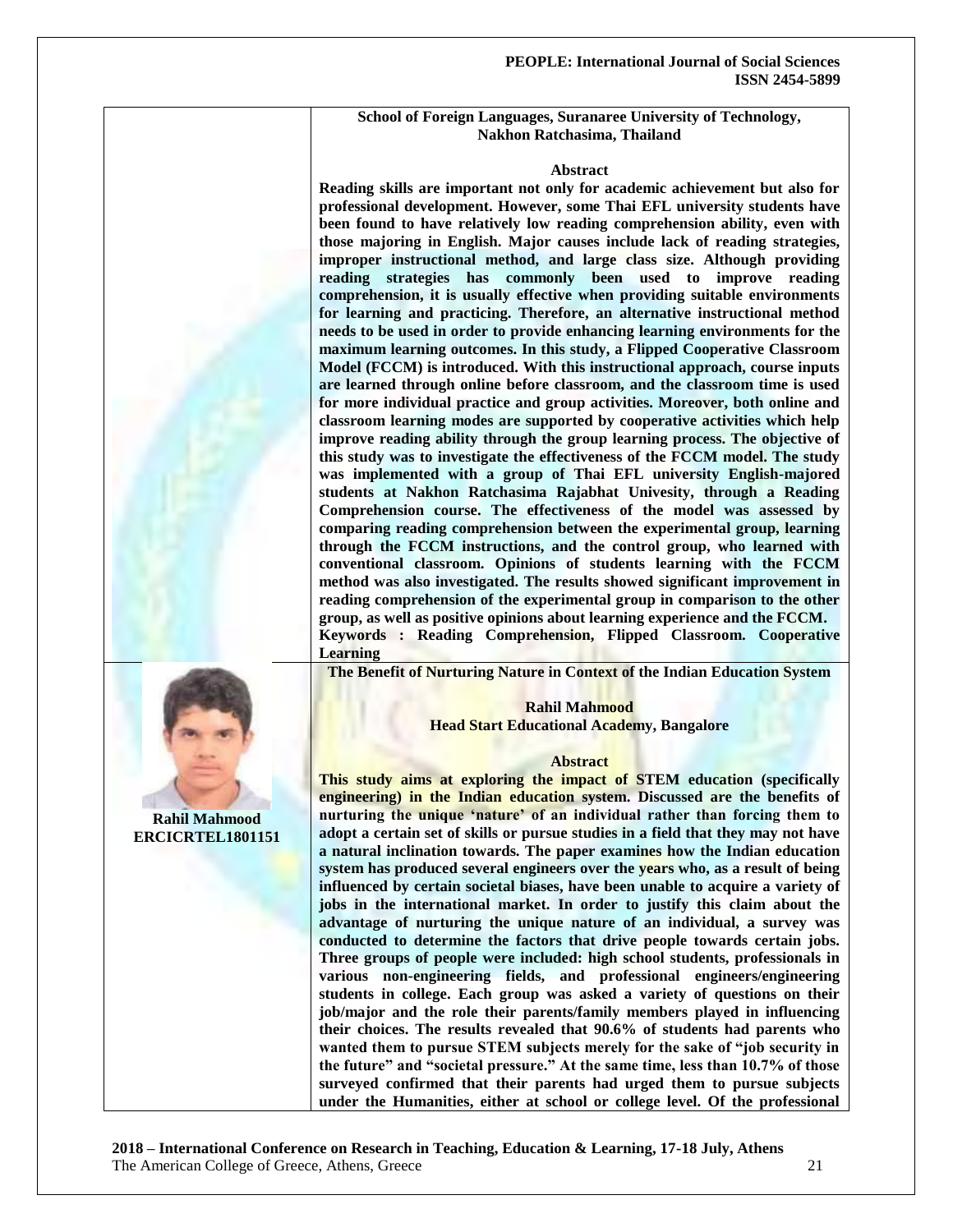**engineers, 70.2% stated their calling didn't lie in engineering and therefore planned on switching fields in the future. With the help of data from the surveys conducted, this study aims at promoting the idea that Indian society could benefit to a large extent by allowing students to discover and nurture their unique ‗nature.'**

**Keywords: Nature and nurture, Indian education system, STEM education, societal/familial pressure, job satisfaction.** 

**Educational Scenarios For The Next Two Decades In Elementary, Secondary, And Higher Education Curricula In Turkey**



**Educational sciences,Celal bayar university,Manisa, Turkey**

#### **Abstract**

**Due to the planned character of educational practices, it is of importance that countries work out detailed plans for such practices beforehand and assign the preparatory work for these plans to special commissions. The particular profile of individual that every country needs and aims to train in accordance with its own general objectives and philosophy is revealed through its educational programs. Thus, the present study created scenarios regarding the elementary, secondary and higher education curricula to be implemented in Turkey in the next two decades by considering the changes and trends around the world. These scenarios were constructed from the data obtained from interviews with 30 instructors employed in Ankara, Hacettepe, and Middle East Technical Universities (Scenario Group). The obtained data were subjected to content analysis by the researchers (Scenario Team) and scenarios were shaped around the three identified categories (elementary, secondary and higher education curricula).**

**A Study on the Development of Flipped-MOOC Model in University**

**Eun-Sook Park**

**General Studies,Kosin University,Busan, South Korea**

#### **Abstract**

**This research has explored the trend of MOOC inland and outland and analyzed the present condition and types of MOOC in University, and found out the strategy of MOOC, and make a MOOC educational model and flipped-MOOC model could be used in the class. For this, the following task has implemented, 1) exploring the trend and management of MOOC inland and outland and the present condition of MOOC in University through the literature and case study, 2) developing MOOC educational model for building MOOC in University and effective management, 3) making Flipped-MOOC model based on flipped learning in MOOC environment, and applied into the course and find out the strong and weak point and suggested the alternative for effective management of Flipped-MOOC course. As the result, this research found out various usage direction and method to enforce the life long education and educational competitiveness according to the change and improvement of educational method and quality enhancement as a part of University. And this research suggested the practical task and management strategy for developing and using MOOC in the educational filed. The task for establishing educational goal is suggested as well for the effective development and successful management of MOOC.**



**Metin Asci ERCICRTEL1801152**

**Eun-Sook Park ERCICRTEL1801153**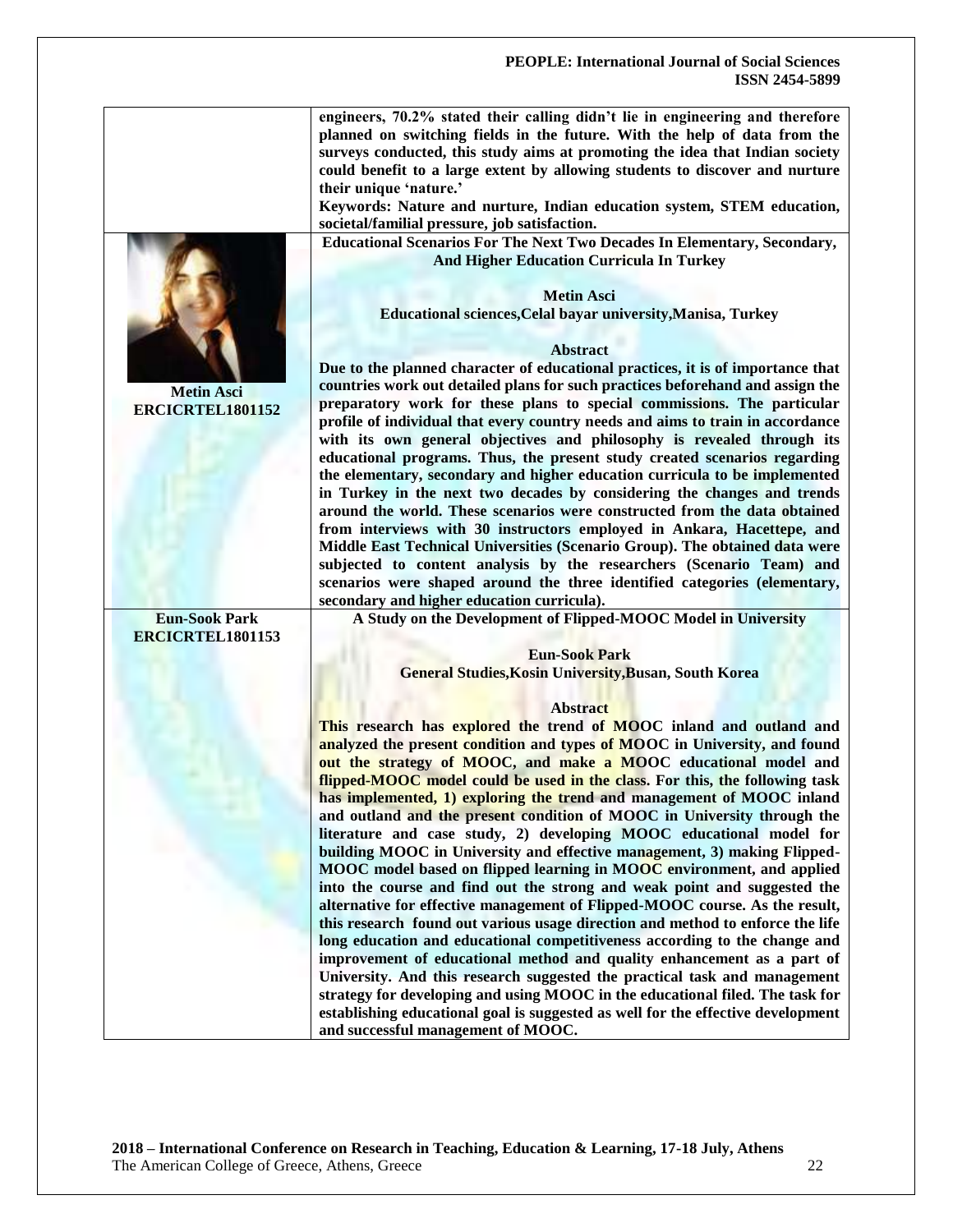

**Brian Mumba ERCICRTEL1801154**



**Prof. Dr. Usama Ashmawi ERCICRTEL1801063**

**A Comparative Study Between Turkey And Zambia Teacher Education System**

**Brian Mumba Department Of Measurement And Evaluation In Education Faculty Of Education Mersin University Turkey**

#### **Abstract**

**Teacher education, remain and continue to be the most important element in**  any education system in the world. There is a common saying that "the success" **of an education system largely depends on the quality of the teachers who plan**  and practice teaching and learning processes". The main objective of the study **is to compare teacher training policy and practice in Zambia to Turkey's system. The study was qualitatively designed. The study is divided into four sections. The first section, describe the general characteristics of the education system in Turkey and Zambia. In the second section, the study focused on education background in both countries with a focus on teacher education. The third section describes teacher education in both countries. Last but not the least, the last section, give a review based on the similarities, differences and problems in the teacher education practices in Turkey and Zambia. Based on the literature reviewed, it can be said that, in spite of some similarities in the teacher education system and practices, the Turkish teacher training system has richness in terms of its features. Zambia can learn from Turkey especially in the area of regulation of training institutions, admission into the teaching program and selection into the teaching service. The problem of unemployment continues to face the countries as there is a high number of new graduates waiting to be recruited into the system as teachers.**

**Anaerobic And Aerobic, Stroke Rates Influences Of Male And Female Swimmers**

**Prof. Dr. Usama Ashmawi Professor of swimming training and head of the theories and applications of Aquatic sports department, Faculty of physical education, Port-Said University, Egypt.**

**Dr. Mohamed El-Rashedy** 

**Ph.D. At theories and applications of Aquatic sports department, Faculty of physical education, Port-Said University, Egypt.**

**Dr. Dalia Shlima** 

**Ph.D. At theories and applications of Aquatic sports department, Faculty of physical education, Port-Said University, Egypt.**

#### **Abstract**

**Aims was to analyze the influence of gender on the relationship between stroke rates corresponding to aerobic (AE) and Anaerobic of 30 min (AN30) in swimmers. Twenty-two males (GM1) and fourteen female (GF) swimmers were studied. A subset of males (GM2) was matched to the GF by their velocity for a 30 min swim (An30). The Aerobic (AE) was determined through the slope of the linear regression line between the distances (200 and 400 m) and participant's respective times. AE was significantly higher than AN30 in males (GM1 - 1.25 and 1.16 and GM2 - 1.21 and 1.12 m·s-1) and females (GF - 1.15 and 1.11 m·s-1). There was no significant difference between AE and AN30 in males (GM1 - 34.16 and 31.32 and GM2 - 33.67 and 32.46 cycle·s-1, respectively) and females (GF - 35.18 and 34.67 cycle·s-1, respectively). There was a significant correlation between AE and AN30 (GM1 - r = 0.88, GF - r =**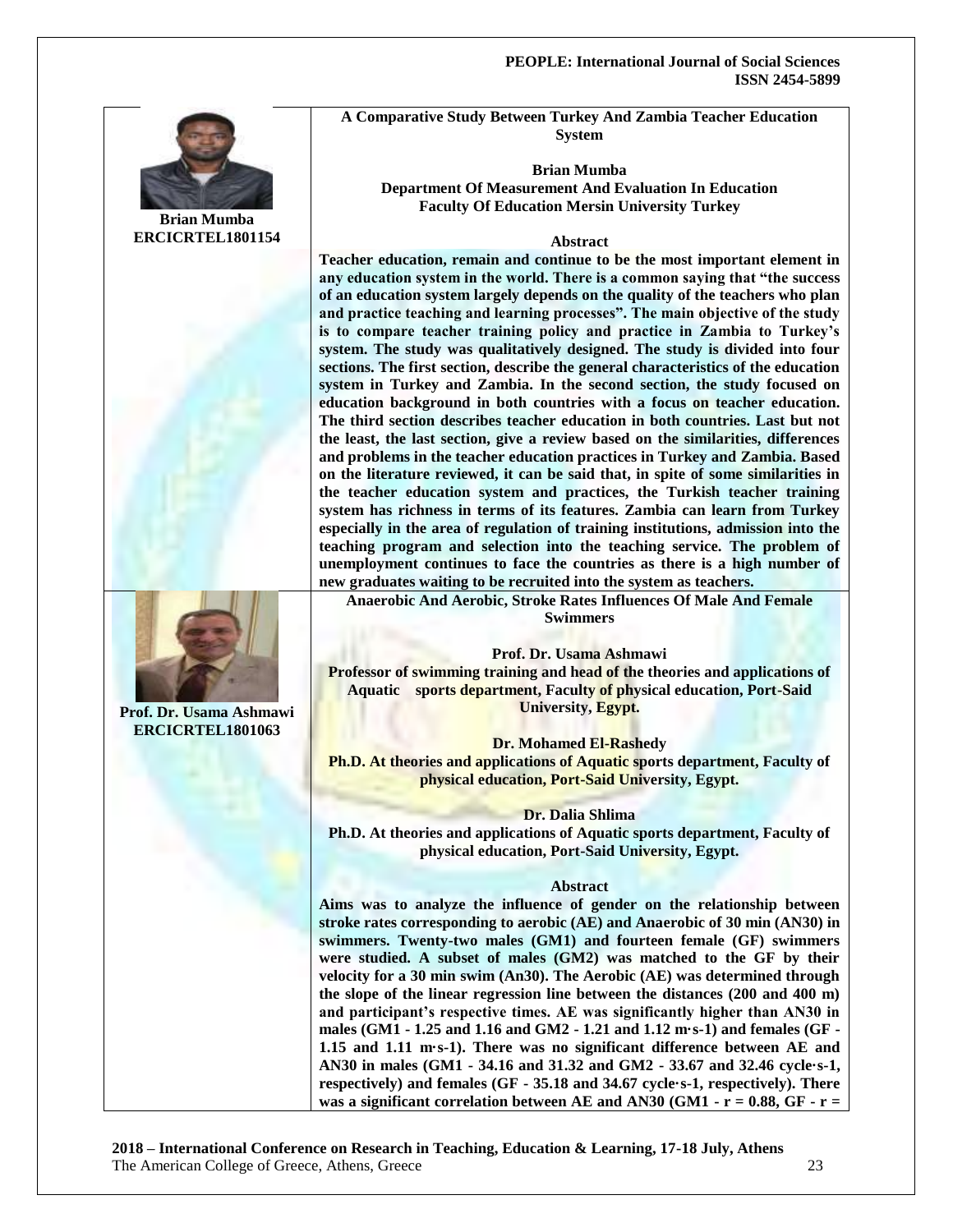|                                           | 0.93 and GM2 - $r = 0.90$ and between AE and AN30 (GM1 - $r = 0.88$ , GF - $r =$<br>0.80 and GM2 - $r = 0.88$ ). Thus, the relationship between AE and AN30 is not<br>influenced by gender, in swimmers with similar and different aerobic capacity<br>levels.                                                                                                                                                  |
|-------------------------------------------|-----------------------------------------------------------------------------------------------------------------------------------------------------------------------------------------------------------------------------------------------------------------------------------------------------------------------------------------------------------------------------------------------------------------|
|                                           | Key words: Swimming, aerobic, anaerobic, gender                                                                                                                                                                                                                                                                                                                                                                 |
| Prof.Dr. Ehab Shehata<br>ERCICRTEL1801065 | Effect Of Integrating Shoulder, Core Exercises On Muscular Power And<br><b>Overhead Strokes Accuracy For Badminton Players</b>                                                                                                                                                                                                                                                                                  |
|                                           | <b>Prof.Dr. Ehab Shehata</b><br>Professor of racket games at the Theories and applications of collective<br>sports and racket games department, faculty of physical education, Port-Said<br>university, Egypt.                                                                                                                                                                                                  |
|                                           | <b>Assit. Prof. Dr. Mohamed Elshinawy</b><br>Assistant . Prof. Dr. at the Theories and applications of collective sports and<br>racket games department, faculty of physical education, Port-Said university,                                                                                                                                                                                                   |
|                                           | Egypt.                                                                                                                                                                                                                                                                                                                                                                                                          |
|                                           | <b>Abstract</b>                                                                                                                                                                                                                                                                                                                                                                                                 |
|                                           | The current study examined the effects of a six-week integrating shoulder and                                                                                                                                                                                                                                                                                                                                   |
|                                           | core exercises on muscular power and overhead strokes accuracy for<br>Badminton players. Twenty four Badminton players were recruited to                                                                                                                                                                                                                                                                        |
|                                           | participate in this study. Their mean age was (17.35+2.01years). Mean weight<br>was $(67.55+5.69kg)$ , and height was $(173.36+4.88cm)$ the participants were<br>randomly divided in to a(control group and an intervention group integrating<br>shoulder and core exercises for at least 30 min ,3times\ wk. During a six week<br>both groups (control and intervention) Followed an overhead strokes training |
|                                           | 3 times\ wk., muscular power and overhead strokes evaluated in all subjects in<br>the beginning of the protocol, after the intervention group was completed a<br>six-week integrating shoulder and core exercises. The present study showed<br>that there was significant within the intervention group between (pre- post-                                                                                     |
|                                           | test), the post test was significantly higher than the (pre- test) in muscular<br>power and overhead strokes accuracy for Badminton players. The core and<br>shoulder exercises is commonly used as an efficient method to maintain and/or<br>improve muscular power in arms and legs for badminton players. The core                                                                                           |
|                                           | and shoulder exercises used as an efficient method to improve clear and smash<br>accuracy strokes for badminton players.<br>Key words: Integrating shoulder and core exercises, Muscular power                                                                                                                                                                                                                  |
|                                           | overhead strokes. badminton                                                                                                                                                                                                                                                                                                                                                                                     |
|                                           | Students' motivation of to learn science in Arab schools in Israel                                                                                                                                                                                                                                                                                                                                              |
|                                           | <b>Essa Alfahel</b>                                                                                                                                                                                                                                                                                                                                                                                             |
|                                           | <b>Kaye Academic College of Education</b>                                                                                                                                                                                                                                                                                                                                                                       |
|                                           | <b>Achva Academic College of Education</b>                                                                                                                                                                                                                                                                                                                                                                      |
|                                           | <b>Wajeeh Daher</b>                                                                                                                                                                                                                                                                                                                                                                                             |
| <b>Essa Alfahel</b><br>ERCICRTEL1801075   | <b>Al-Qasemi Academic College of Education</b>                                                                                                                                                                                                                                                                                                                                                                  |
|                                           | Abstract                                                                                                                                                                                                                                                                                                                                                                                                        |
|                                           | The present study intends to examine the level of motivation to study scientific<br>subjects of students in different stages of Arab Schools (elementary, middle                                                                                                                                                                                                                                                |
|                                           | and high schools) in Israel. The study included a convenience sample of 838<br>students from four districts: South, Central, Haifa and the North. We used a                                                                                                                                                                                                                                                     |
|                                           | motivation questionnaire developed by Glynn, Brickman, Armstrong and<br>Taasoobshirazi (2011) and which contained 25 statements examining five<br>motivation dimensions: internal motivation, self-efficacy, self-determination,                                                                                                                                                                                |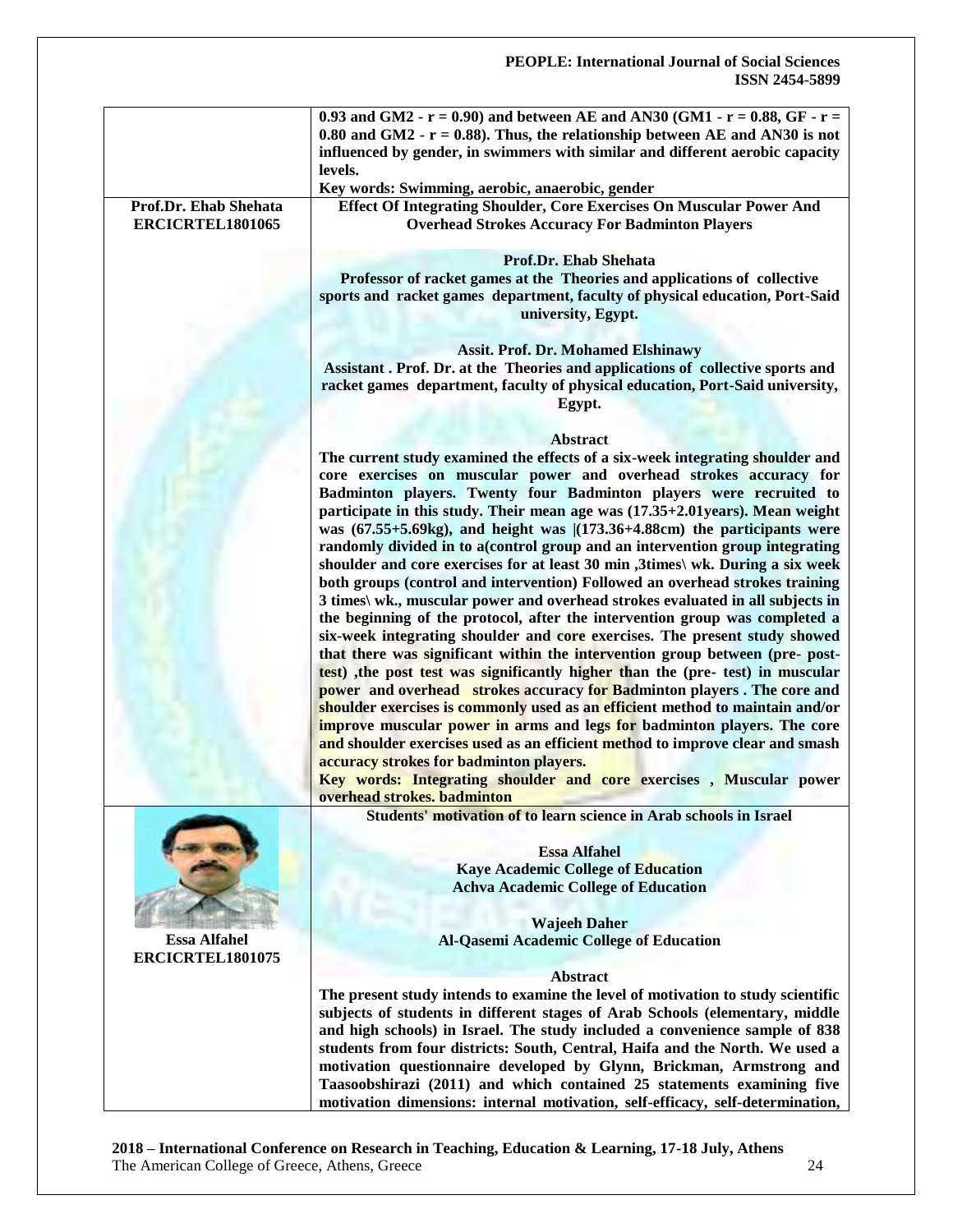|                           | career motivation, and achievement motivation. For testing the hypotheses,<br>the SPSS package was used to calculate the averages, standard deviations, t<br>values, and F values. The following findings were obtained: The level of<br>motivation to study scientific subjects is high among students in all types of<br>schools (elementary, middle and high school); significant differences were<br>found in motivation level to study scientific subjects between the three types of<br>schools, with the highest level of motivation among elementary school<br>students; the level of motivation to study scientific subjects is higher among<br>girls than among boys in all types of schools (elementary, middle and high<br>school); The level of motivation to study scientific subjects is higher among<br>students with a higher level of achievement than students with a medium or<br>low level of achievement; the level of motivation of students in high schools<br>who study with female teachers is higher than the level of motivation of<br>students who study with male teachers. We will discuss the findings and draw<br>appropriate conclusions. The research results point at the importance of<br>finding ways to motivate high school students to learn science, as well as<br>finding ways to encourage females to become science teachers.<br>Keywords: Students' motivation, science learning, motivation to learn science,<br><b>Arab schools</b> |
|---------------------------|-------------------------------------------------------------------------------------------------------------------------------------------------------------------------------------------------------------------------------------------------------------------------------------------------------------------------------------------------------------------------------------------------------------------------------------------------------------------------------------------------------------------------------------------------------------------------------------------------------------------------------------------------------------------------------------------------------------------------------------------------------------------------------------------------------------------------------------------------------------------------------------------------------------------------------------------------------------------------------------------------------------------------------------------------------------------------------------------------------------------------------------------------------------------------------------------------------------------------------------------------------------------------------------------------------------------------------------------------------------------------------------------------------------------------------------------------------------------------------------|
| <b>Alan Cross</b>         | <b>Linking Primary Science and Maths Through Reasoning</b>                                                                                                                                                                                                                                                                                                                                                                                                                                                                                                                                                                                                                                                                                                                                                                                                                                                                                                                                                                                                                                                                                                                                                                                                                                                                                                                                                                                                                          |
| ERCICRTEL1801079          | <b>Alison Borthwick and Alan Cross</b>                                                                                                                                                                                                                                                                                                                                                                                                                                                                                                                                                                                                                                                                                                                                                                                                                                                                                                                                                                                                                                                                                                                                                                                                                                                                                                                                                                                                                                              |
|                           |                                                                                                                                                                                                                                                                                                                                                                                                                                                                                                                                                                                                                                                                                                                                                                                                                                                                                                                                                                                                                                                                                                                                                                                                                                                                                                                                                                                                                                                                                     |
|                           | <b>Alan Cross</b>                                                                                                                                                                                                                                                                                                                                                                                                                                                                                                                                                                                                                                                                                                                                                                                                                                                                                                                                                                                                                                                                                                                                                                                                                                                                                                                                                                                                                                                                   |
|                           | Manchester Institute of Education, University of Manchester, Manchester                                                                                                                                                                                                                                                                                                                                                                                                                                                                                                                                                                                                                                                                                                                                                                                                                                                                                                                                                                                                                                                                                                                                                                                                                                                                                                                                                                                                             |
|                           |                                                                                                                                                                                                                                                                                                                                                                                                                                                                                                                                                                                                                                                                                                                                                                                                                                                                                                                                                                                                                                                                                                                                                                                                                                                                                                                                                                                                                                                                                     |
|                           |                                                                                                                                                                                                                                                                                                                                                                                                                                                                                                                                                                                                                                                                                                                                                                                                                                                                                                                                                                                                                                                                                                                                                                                                                                                                                                                                                                                                                                                                                     |
|                           | <b>Abstract</b>                                                                                                                                                                                                                                                                                                                                                                                                                                                                                                                                                                                                                                                                                                                                                                                                                                                                                                                                                                                                                                                                                                                                                                                                                                                                                                                                                                                                                                                                     |
|                           | Linking primary science and mathematics education is for many practitioners                                                                                                                                                                                                                                                                                                                                                                                                                                                                                                                                                                                                                                                                                                                                                                                                                                                                                                                                                                                                                                                                                                                                                                                                                                                                                                                                                                                                         |
|                           | an obvious link, one which feels natural but one we found when we asked                                                                                                                                                                                                                                                                                                                                                                                                                                                                                                                                                                                                                                                                                                                                                                                                                                                                                                                                                                                                                                                                                                                                                                                                                                                                                                                                                                                                             |
|                           | teachers was not made as explicitly as it might. In this paper we focus on how                                                                                                                                                                                                                                                                                                                                                                                                                                                                                                                                                                                                                                                                                                                                                                                                                                                                                                                                                                                                                                                                                                                                                                                                                                                                                                                                                                                                      |
|                           | these two subjects can and we feel should be connected and shows what it is to                                                                                                                                                                                                                                                                                                                                                                                                                                                                                                                                                                                                                                                                                                                                                                                                                                                                                                                                                                                                                                                                                                                                                                                                                                                                                                                                                                                                      |
|                           | work scientifically and mathematically. Mathematics is regarded by many                                                                                                                                                                                                                                                                                                                                                                                                                                                                                                                                                                                                                                                                                                                                                                                                                                                                                                                                                                                                                                                                                                                                                                                                                                                                                                                                                                                                             |
|                           | people 'to be a body of established knowledge and procedures - facts and                                                                                                                                                                                                                                                                                                                                                                                                                                                                                                                                                                                                                                                                                                                                                                                                                                                                                                                                                                                                                                                                                                                                                                                                                                                                                                                                                                                                            |
|                           | rules' (Ahmed, 1987). While there are elements of this within learning                                                                                                                                                                                                                                                                                                                                                                                                                                                                                                                                                                                                                                                                                                                                                                                                                                                                                                                                                                                                                                                                                                                                                                                                                                                                                                                                                                                                              |
|                           | mathematics, using science reveals how mathematics contributes to real life                                                                                                                                                                                                                                                                                                                                                                                                                                                                                                                                                                                                                                                                                                                                                                                                                                                                                                                                                                                                                                                                                                                                                                                                                                                                                                                                                                                                         |
|                           |                                                                                                                                                                                                                                                                                                                                                                                                                                                                                                                                                                                                                                                                                                                                                                                                                                                                                                                                                                                                                                                                                                                                                                                                                                                                                                                                                                                                                                                                                     |
|                           | situations enhancing and enriching the learning of both subjects. In what we                                                                                                                                                                                                                                                                                                                                                                                                                                                                                                                                                                                                                                                                                                                                                                                                                                                                                                                                                                                                                                                                                                                                                                                                                                                                                                                                                                                                        |
|                           | might call our scientific world, there are no areas where mathematics is not                                                                                                                                                                                                                                                                                                                                                                                                                                                                                                                                                                                                                                                                                                                                                                                                                                                                                                                                                                                                                                                                                                                                                                                                                                                                                                                                                                                                        |
|                           | present! This paper considers these links with a particular focus on reasoning.                                                                                                                                                                                                                                                                                                                                                                                                                                                                                                                                                                                                                                                                                                                                                                                                                                                                                                                                                                                                                                                                                                                                                                                                                                                                                                                                                                                                     |
|                           | These links are considered as are the views and opinions of teachers.                                                                                                                                                                                                                                                                                                                                                                                                                                                                                                                                                                                                                                                                                                                                                                                                                                                                                                                                                                                                                                                                                                                                                                                                                                                                                                                                                                                                               |
|                           | Development of new engineering programs using dual education principles in                                                                                                                                                                                                                                                                                                                                                                                                                                                                                                                                                                                                                                                                                                                                                                                                                                                                                                                                                                                                                                                                                                                                                                                                                                                                                                                                                                                                          |
|                           | Cambodia, China, India and Russia                                                                                                                                                                                                                                                                                                                                                                                                                                                                                                                                                                                                                                                                                                                                                                                                                                                                                                                                                                                                                                                                                                                                                                                                                                                                                                                                                                                                                                                   |
|                           |                                                                                                                                                                                                                                                                                                                                                                                                                                                                                                                                                                                                                                                                                                                                                                                                                                                                                                                                                                                                                                                                                                                                                                                                                                                                                                                                                                                                                                                                                     |
|                           | <b>Laureano Jiménez Esteller</b>                                                                                                                                                                                                                                                                                                                                                                                                                                                                                                                                                                                                                                                                                                                                                                                                                                                                                                                                                                                                                                                                                                                                                                                                                                                                                                                                                                                                                                                    |
|                           | Department of Chemical Engineering, Universitat Rovira i Virgili, Tarragona,                                                                                                                                                                                                                                                                                                                                                                                                                                                                                                                                                                                                                                                                                                                                                                                                                                                                                                                                                                                                                                                                                                                                                                                                                                                                                                                                                                                                        |
|                           | Spain.                                                                                                                                                                                                                                                                                                                                                                                                                                                                                                                                                                                                                                                                                                                                                                                                                                                                                                                                                                                                                                                                                                                                                                                                                                                                                                                                                                                                                                                                              |
|                           |                                                                                                                                                                                                                                                                                                                                                                                                                                                                                                                                                                                                                                                                                                                                                                                                                                                                                                                                                                                                                                                                                                                                                                                                                                                                                                                                                                                                                                                                                     |
|                           | <b>Alba Molas Cardona</b>                                                                                                                                                                                                                                                                                                                                                                                                                                                                                                                                                                                                                                                                                                                                                                                                                                                                                                                                                                                                                                                                                                                                                                                                                                                                                                                                                                                                                                                           |
| Laureano Jiménez Esteller | Department of Chemical Engineering, Universitat Rovira i Virgili, Tarragona,                                                                                                                                                                                                                                                                                                                                                                                                                                                                                                                                                                                                                                                                                                                                                                                                                                                                                                                                                                                                                                                                                                                                                                                                                                                                                                                                                                                                        |
| ERCICRTEL1801121          |                                                                                                                                                                                                                                                                                                                                                                                                                                                                                                                                                                                                                                                                                                                                                                                                                                                                                                                                                                                                                                                                                                                                                                                                                                                                                                                                                                                                                                                                                     |
|                           | Spain.                                                                                                                                                                                                                                                                                                                                                                                                                                                                                                                                                                                                                                                                                                                                                                                                                                                                                                                                                                                                                                                                                                                                                                                                                                                                                                                                                                                                                                                                              |
|                           |                                                                                                                                                                                                                                                                                                                                                                                                                                                                                                                                                                                                                                                                                                                                                                                                                                                                                                                                                                                                                                                                                                                                                                                                                                                                                                                                                                                                                                                                                     |
|                           | <b>Dieter Thomas Boer</b>                                                                                                                                                                                                                                                                                                                                                                                                                                                                                                                                                                                                                                                                                                                                                                                                                                                                                                                                                                                                                                                                                                                                                                                                                                                                                                                                                                                                                                                           |
|                           | Department of Mechanical Engineering, Universitat Rovira i Virgili,                                                                                                                                                                                                                                                                                                                                                                                                                                                                                                                                                                                                                                                                                                                                                                                                                                                                                                                                                                                                                                                                                                                                                                                                                                                                                                                                                                                                                 |
|                           | Tarragona, Spain.                                                                                                                                                                                                                                                                                                                                                                                                                                                                                                                                                                                                                                                                                                                                                                                                                                                                                                                                                                                                                                                                                                                                                                                                                                                                                                                                                                                                                                                                   |
|                           |                                                                                                                                                                                                                                                                                                                                                                                                                                                                                                                                                                                                                                                                                                                                                                                                                                                                                                                                                                                                                                                                                                                                                                                                                                                                                                                                                                                                                                                                                     |
|                           | <b>Abstract</b>                                                                                                                                                                                                                                                                                                                                                                                                                                                                                                                                                                                                                                                                                                                                                                                                                                                                                                                                                                                                                                                                                                                                                                                                                                                                                                                                                                                                                                                                     |
|                           | We can find several synonyms to refer to dual education (apprenticeship,                                                                                                                                                                                                                                                                                                                                                                                                                                                                                                                                                                                                                                                                                                                                                                                                                                                                                                                                                                                                                                                                                                                                                                                                                                                                                                                                                                                                            |
|                           | work-based learning, on-the-job training, blended education). The objective                                                                                                                                                                                                                                                                                                                                                                                                                                                                                                                                                                                                                                                                                                                                                                                                                                                                                                                                                                                                                                                                                                                                                                                                                                                                                                                                                                                                         |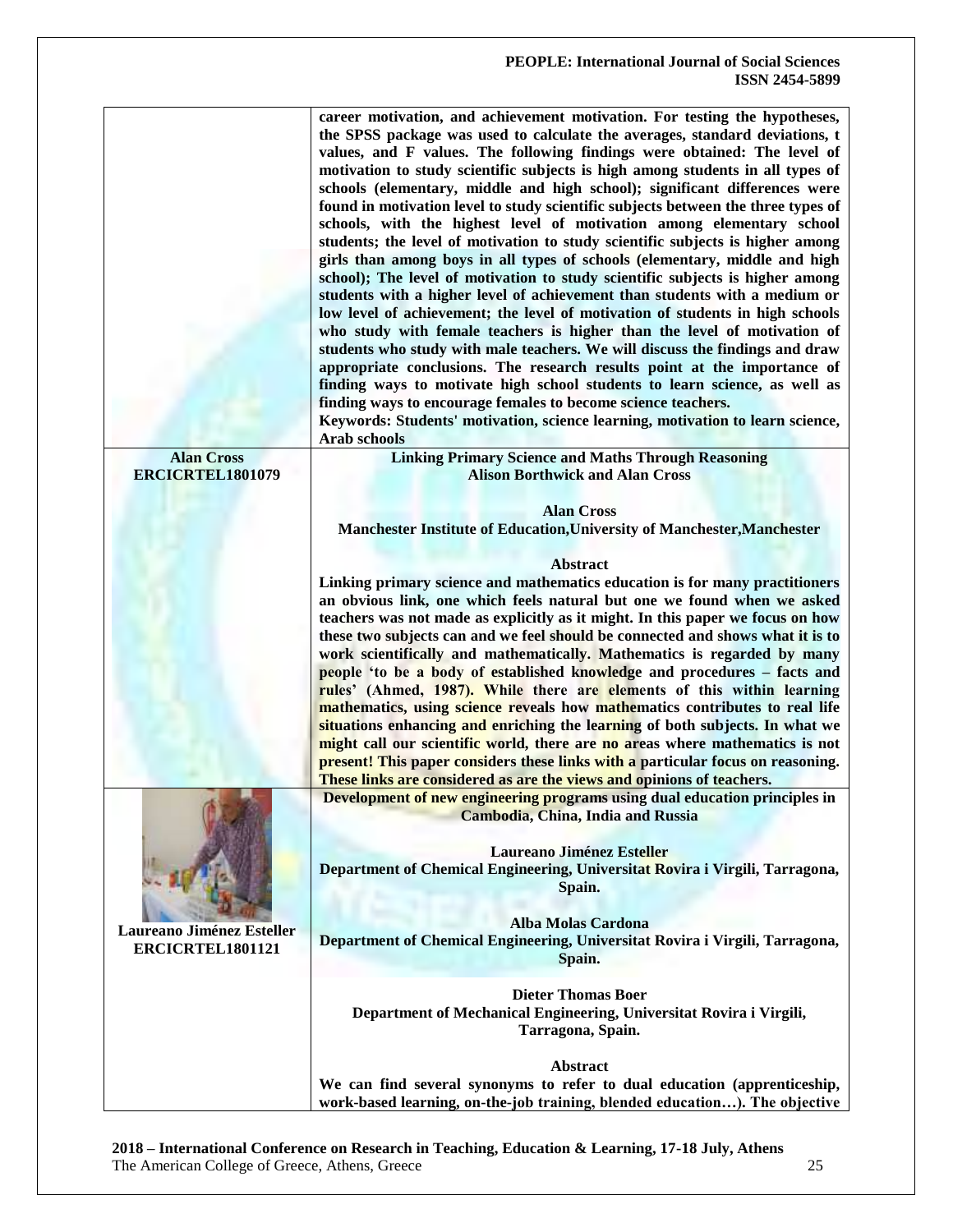|                                               | of this work is to develop dual learning programs in higher education that<br>combine work-based learning in a company and class-based learning in the<br>same course.<br>The advantages of this educational system are that trainees benefit from<br>coworkers, hard and soft skills are developed simultaneously, facilitates<br>school-to-work transition and companies improved workers retention. The<br>main disadvantages are that companies have to follow HEI regulations, more<br>student effort is required and it is an elitist approach.<br>In the TEEDE project (Towards Excellence in Engineering Curricula for Dual<br>Education, www.teede.eu), dual programs are developed (Table 1). The                                                                                                                                                                                                                                                                                                                                                                                                                                                                                                                                                                                                                                                                                                                                                                                                                                                                                                                                                        |
|-----------------------------------------------|--------------------------------------------------------------------------------------------------------------------------------------------------------------------------------------------------------------------------------------------------------------------------------------------------------------------------------------------------------------------------------------------------------------------------------------------------------------------------------------------------------------------------------------------------------------------------------------------------------------------------------------------------------------------------------------------------------------------------------------------------------------------------------------------------------------------------------------------------------------------------------------------------------------------------------------------------------------------------------------------------------------------------------------------------------------------------------------------------------------------------------------------------------------------------------------------------------------------------------------------------------------------------------------------------------------------------------------------------------------------------------------------------------------------------------------------------------------------------------------------------------------------------------------------------------------------------------------------------------------------------------------------------------------------|
|                                               | regional needs analysis involving stakeholders (i.e., university, companies, HE<br>regulator) has been done. Each partner is developing programs (new or<br>modify an existing B.Sc., M.Sc. or PhD). In the implementation, each partner                                                                                                                                                                                                                                                                                                                                                                                                                                                                                                                                                                                                                                                                                                                                                                                                                                                                                                                                                                                                                                                                                                                                                                                                                                                                                                                                                                                                                           |
|                                               | has to decide if the program has to be offered as a parallel track to a school-<br>based scheme.                                                                                                                                                                                                                                                                                                                                                                                                                                                                                                                                                                                                                                                                                                                                                                                                                                                                                                                                                                                                                                                                                                                                                                                                                                                                                                                                                                                                                                                                                                                                                                   |
| Prof. Dr. Jan C. Schubert<br>ERCICRTEL1801139 | Working with experiments in the Geography classroom - influence on<br>students' motivational and self-related characteristics.                                                                                                                                                                                                                                                                                                                                                                                                                                                                                                                                                                                                                                                                                                                                                                                                                                                                                                                                                                                                                                                                                                                                                                                                                                                                                                                                                                                                                                                                                                                                     |
|                                               | Prof. Dr. Jan C. Schubert                                                                                                                                                                                                                                                                                                                                                                                                                                                                                                                                                                                                                                                                                                                                                                                                                                                                                                                                                                                                                                                                                                                                                                                                                                                                                                                                                                                                                                                                                                                                                                                                                                          |
|                                               | <b>University of Erlangen-Nuremberg, Germany</b>                                                                                                                                                                                                                                                                                                                                                                                                                                                                                                                                                                                                                                                                                                                                                                                                                                                                                                                                                                                                                                                                                                                                                                                                                                                                                                                                                                                                                                                                                                                                                                                                                   |
|                                               | <b>Abstract</b>                                                                                                                                                                                                                                                                                                                                                                                                                                                                                                                                                                                                                                                                                                                                                                                                                                                                                                                                                                                                                                                                                                                                                                                                                                                                                                                                                                                                                                                                                                                                                                                                                                                    |
|                                               | Working with scientific methods like experiments in the Geography classroom<br>seems to be very rare in Germany (Hemmer, Hemmer 2010). On the other<br>hand, research in students' interests shows that experiments are seen as the<br>most interesting method in the Geography classroom (Hemmer, Hemmer<br>2010, p. 93). The question arises if students still evaluate experiments as<br>interesting and thus as a motivating factor when they actually receive<br>instruction in the classroom which includes scientific methods in general and<br>experiments in particular. Against this background, a teaching unit (six<br>lessons) was designed, then tested in several classes and improved after every<br>completion based on teachers' and students' evaluations. The unit focusses on<br>soil as an important factor for agriculture. Students could analyze soil with<br>scientific methods regarding its composition, its water retention potential and<br>the influence of soil compaction. Before the instruction took place, the<br>students (eleven-year-olds, N = 54, German grammar school $\Box$ "Gymnasium")<br>were asked to fill out a questionnaire regarding the past three topics in their<br>Geography lessons. The questionnaire consisted of 47 items on motivational<br>and self-related characteristics which had to be rated on a four-level Likert-<br>like scale. After the instruction, the students were asked to fill out the same<br>questionnaire again, this time considering the teaching unit about soil and<br>agricultural issues.<br>The reliability of the scales was satisfying with Cronbach's alpha between .64 |
|                                               | and .89. The data was analyzed using descriptive as well as inferential<br>statistics. The results show significantly higher motivational and self-related<br>characteristics for the teaching unit in comparison to the other geography<br>lessons, e. g. the difference between the mean values of situational interest is                                                                                                                                                                                                                                                                                                                                                                                                                                                                                                                                                                                                                                                                                                                                                                                                                                                                                                                                                                                                                                                                                                                                                                                                                                                                                                                                       |
|                                               | .60 between pre- and post-test. T-test $(t(42) = 6.03, p < .001)$ shows a<br>significant difference with a high effect size of $d = .93$ . In addition, the self-<br>perceived competence is more positive for the teaching unit compared to the<br>other geography lessons (meanpre = 2.97, meanpost = 3.25, $t(42)$ = 3.30, p =<br>.002, $d = .50$ ). Same is true for topic-specific self-efficacy (meanpre = 2.92,<br>$p < .001$ , $d = .52$ ) and self-concept regarding<br>meanpost = 3.23, $t(42) = 4.06$ ,<br>geography (meanpre = 3.02, meanpost = 3.22, t(42) = 3.56, p = .001, d = .31). In<br>contrast, the topic-specific interest regarding the teaching unit's topic<br>"agriculture and soil" does not differ from the three previous topics in the                                                                                                                                                                                                                                                                                                                                                                                                                                                                                                                                                                                                                                                                                                                                                                                                                                                                                                |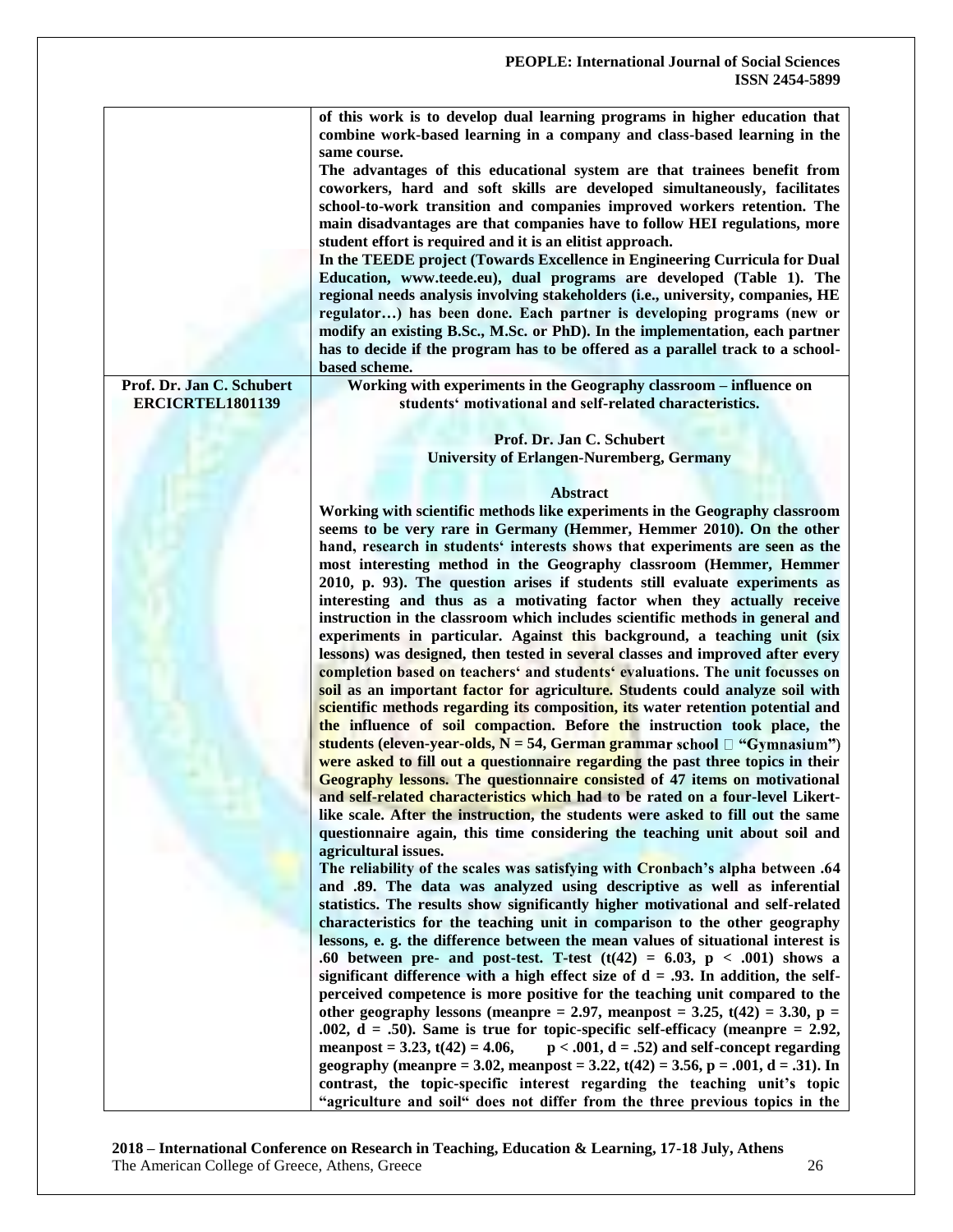|                         | Geography lessons.<br>The results underline the potential of working with scientific methods like<br>experiments for students' motivation in the Geography classroom. Further<br>research will be conducted using an enhanced research design which includes<br>an experimental-control-group design and a comparison of content-related<br>knowledge of the students.<br>Keywords: Geography classroom, scientific methods, student experiments,<br>students' motivation |
|-------------------------|---------------------------------------------------------------------------------------------------------------------------------------------------------------------------------------------------------------------------------------------------------------------------------------------------------------------------------------------------------------------------------------------------------------------------------------------------------------------------|
| Leyla Angélica Sandoval | Problem-based learning (PBL): A methodology for Business Organization                                                                                                                                                                                                                                                                                                                                                                                                     |
| Hamón                   | studies.                                                                                                                                                                                                                                                                                                                                                                                                                                                                  |
| ERCICRTEL1801157        |                                                                                                                                                                                                                                                                                                                                                                                                                                                                           |
|                         |                                                                                                                                                                                                                                                                                                                                                                                                                                                                           |
|                         | Leyla Angélica Sandoval Hamón                                                                                                                                                                                                                                                                                                                                                                                                                                             |
|                         | Department Business Organization, Universidad Autónoma de Madrid,                                                                                                                                                                                                                                                                                                                                                                                                         |
|                         | Madrid, Spain, angelica.sandoval@uam.es                                                                                                                                                                                                                                                                                                                                                                                                                                   |
|                         |                                                                                                                                                                                                                                                                                                                                                                                                                                                                           |
|                         | <b>Abstract (Font-14, Bold)</b>                                                                                                                                                                                                                                                                                                                                                                                                                                           |
|                         | The methodologies for the teaching-learning process have been in the spotlight                                                                                                                                                                                                                                                                                                                                                                                            |
|                         | to encourage the students to acquire knowledge, challenges and more                                                                                                                                                                                                                                                                                                                                                                                                       |
|                         | complete and useful skills for their career development. So, the alternative                                                                                                                                                                                                                                                                                                                                                                                              |
|                         | methodologies like learning based on problems give the student the                                                                                                                                                                                                                                                                                                                                                                                                        |
|                         | opportunity to get closer to real-life problems and propose solutions. The aim                                                                                                                                                                                                                                                                                                                                                                                            |
|                         | of this study is to describe the experience of carrying out the PBL method on                                                                                                                                                                                                                                                                                                                                                                                             |
|                         | the topic of Business Organization (2016 -2017). The challenge with this study                                                                                                                                                                                                                                                                                                                                                                                            |
|                         | started with the change in design, through to the development and the                                                                                                                                                                                                                                                                                                                                                                                                     |
|                         | evaluation of the study. The results of the study include: 1. The students have                                                                                                                                                                                                                                                                                                                                                                                           |
|                         | been able to have a more active role (teamwork, debates, activities planning,                                                                                                                                                                                                                                                                                                                                                                                             |
|                         | time management, etc.) and were committed throughout the study. 2. Through                                                                                                                                                                                                                                                                                                                                                                                                |
|                         | the PBL, the study led to a more thorough exploration of some topics                                                                                                                                                                                                                                                                                                                                                                                                      |
|                         | (including critical and practical thinking) and relate them to other                                                                                                                                                                                                                                                                                                                                                                                                      |
|                         | multidisciplinary studies. 3. The teacher has a more defined orientation and                                                                                                                                                                                                                                                                                                                                                                                              |
|                         | supervision function that is supported in part by the reformulation of the                                                                                                                                                                                                                                                                                                                                                                                                |
|                         | evaluation. 4. This type of methodology opens up more possibilities for                                                                                                                                                                                                                                                                                                                                                                                                   |
|                         | interaction between students, professors and actual business professionals. In                                                                                                                                                                                                                                                                                                                                                                                            |
|                         | conclusion, the PBL has allowed students to access both the theoretical side                                                                                                                                                                                                                                                                                                                                                                                              |
|                         | and the practical side of the study through real-life situations. This step has                                                                                                                                                                                                                                                                                                                                                                                           |
|                         | provided optimal results not only in terms of academic performance but also                                                                                                                                                                                                                                                                                                                                                                                               |
|                         | in terms of the degree of satisfaction demonstrated in the study's assessment                                                                                                                                                                                                                                                                                                                                                                                             |
|                         | surveys.                                                                                                                                                                                                                                                                                                                                                                                                                                                                  |
|                         | <b>Keywords Higher Education, PBL, Business Organization.</b>                                                                                                                                                                                                                                                                                                                                                                                                             |
| Raheela Chandni         | To establish the extent that cyber bullying has a negative impact on the                                                                                                                                                                                                                                                                                                                                                                                                  |
| ERCICRTEL1801156        | learning environment in schools where students are aged 13-18 in the United                                                                                                                                                                                                                                                                                                                                                                                               |
|                         | Kingdom and to find possible ways to counteract this problem.'                                                                                                                                                                                                                                                                                                                                                                                                            |
|                         |                                                                                                                                                                                                                                                                                                                                                                                                                                                                           |
|                         | Raheela Chandni                                                                                                                                                                                                                                                                                                                                                                                                                                                           |
|                         | <b>Education, Childhood Education, Governement College for Women Pind</b>                                                                                                                                                                                                                                                                                                                                                                                                 |
|                         | Dadan khan district, Jhelum, Pakistan                                                                                                                                                                                                                                                                                                                                                                                                                                     |
|                         |                                                                                                                                                                                                                                                                                                                                                                                                                                                                           |
|                         |                                                                                                                                                                                                                                                                                                                                                                                                                                                                           |
|                         | <b>Introduction and Background</b><br>In my own personal development I have seen how education can be the key                                                                                                                                                                                                                                                                                                                                                             |
|                         |                                                                                                                                                                                                                                                                                                                                                                                                                                                                           |
|                         | determining factor in an individual's life. It is for this reason that I have a                                                                                                                                                                                                                                                                                                                                                                                           |
|                         | commitment to the importance of the value of education. In this proposal I                                                                                                                                                                                                                                                                                                                                                                                                |
|                         | want to put forward a course of study, research and analysis that I feel will                                                                                                                                                                                                                                                                                                                                                                                             |
|                         | lead to the betterment of children's lives and the tackling of problems that can                                                                                                                                                                                                                                                                                                                                                                                          |
|                         | lead to things going wrong at a crucial stage of development. To this end, I                                                                                                                                                                                                                                                                                                                                                                                              |
|                         | want to focus on those issues that can undermine a student's progress,                                                                                                                                                                                                                                                                                                                                                                                                    |
|                         | especially if they come from disadvantaged backgrounds. I am particularly                                                                                                                                                                                                                                                                                                                                                                                                 |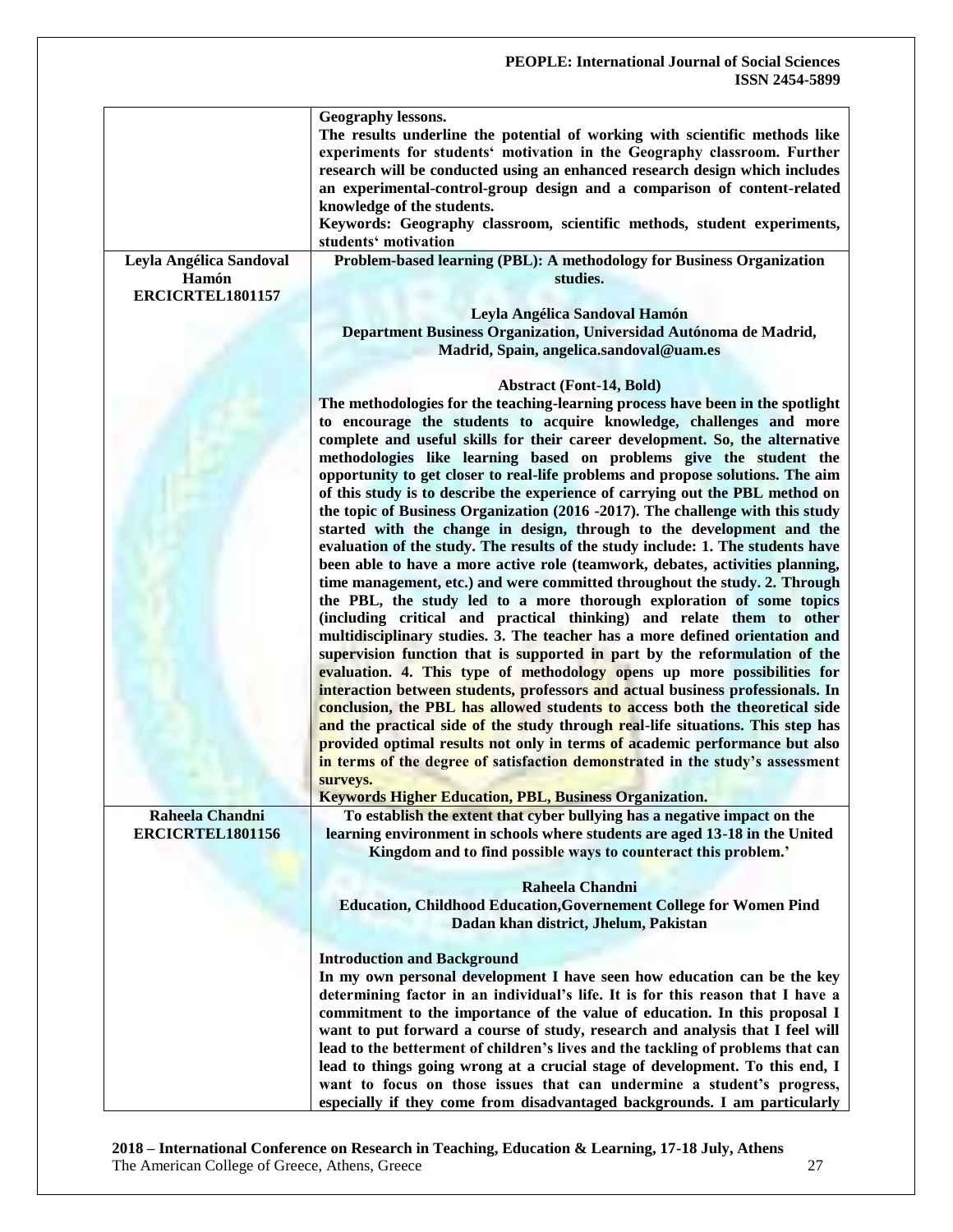**keen in developing ways of countering cyber bullying that can disrupt the education of students, even of the brightest of students, who may therefore be prevented from attaining the qualifications that their natural ability might seem to suggest they should obtain.**

**This is often a question of culture – but it is not something that can be easily defined. Individuals who meet in schools can come from a variety of different social, economic and religious backgrounds. They may have different values or expectations. In a school situation, it is quite possible for these factors to influence the educational experience. When I write about culture, I don't mean something which can be as narrowly understood as something that can be simply related to questions of ethnicity – though that may be part of the picture. I am rather interested in the set of cultural values that belong to groups – and which may be also linked to educational expectations, and may harbour oppressive viewpoints. In an ideal world – perhaps - all students would, at least whilst at school, be able to take the values are issued under the authority of the school – thus making it a matter of learning some core values that will enable them to progress smoothly through the courses of study that are available in the particular school. In reality this is probably impossible – and in many cases may not be desirable, as these values may contain oppressive attitudes. It also must be noted that the wrong sort of core values – ones that are not based on sound educational principles, but on more narrowly defined cultural expectations will also harm a student's progress. None-the-less, I believe that the study of culture is part of the set of issues that need to be addressed in order to provide a basis for opportunity for all children.**

**These issues of culture seem to me to be closely related to what I will call the learning environment. Obviously, the circumstances in which the child experiences their education have a huge role to play and can be seen to be a determining factor in deciding the eventual outcome of the process in which education is carried out. Therefore, any disturbances can make a significant impact. If a child is bullied, or at least made to feel intimidated, then the chances are greatly increased that the education process will not produce a satisfactory outcome – and would be contrary to any pedagogic theory in which the educational process would be founded on developing the child into a fully-rounded human being. In my research, I will attempt to investigate the learning environment in order to better understand how it impacts on individual students. I will also look at the relationship between the learning environment and school crime, including physical violence, intimidation and theft. My purpose will be to account for the dynamics that construct the learning environment and how this can be changed by interventions made by those working in the education sector. It will also account for the levels of different kinds of crime, and how each of these can influence the learning environment. One area I particularly want to concentrate on is methods which might be able to counteract a negative environment. I would like to develop an analysis that will look into whether psychological counselling can have a positive impact and also whether it is possible that strategies of personality building can have a significant role to play in helping schools achieve better academic results.**

**The Netflix series 13 Reasons Why (2017) has put the question of bullying, cyber bullying and suicide into the public arena in a sensational way. It has also perhaps opened up new areas of debate. There is also a danger that such programmes can have a negative effect on vulnerable students – and the US National Association of School psychologists have expressed some concerns about the impact of the programme, and issued recommendations to educators as a response (June, 2017). As someone with a focus on Humanitarian education and wary of the impact of oppressive educational**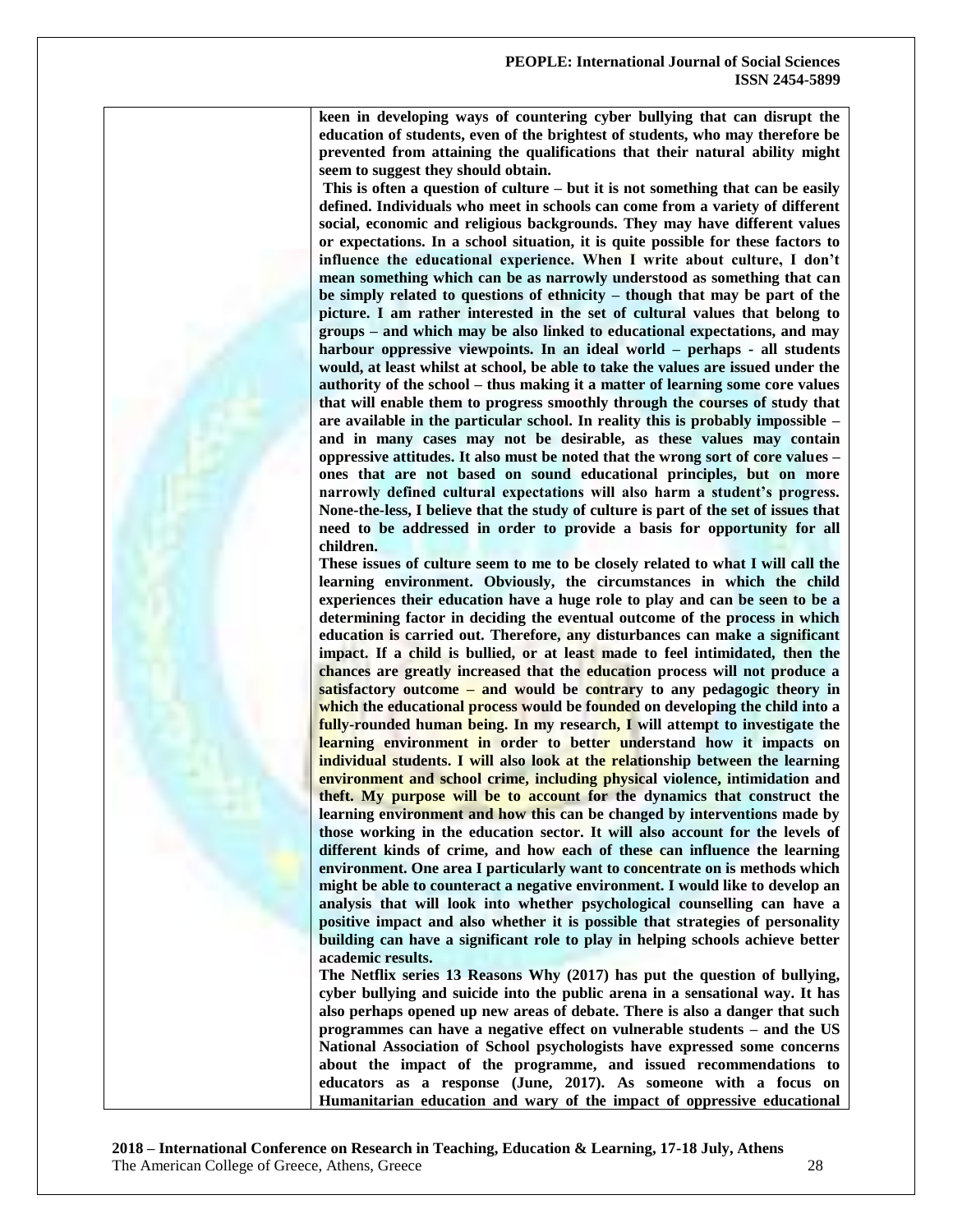**structures, I am concerned that rather than enabling educators to bring hidden issues out into the open a ‗knee-jerk' response will in fact re-establish traditional viewpoints. These are areas that I would like to investigate in my study.**

**Research Area: It will be seen from what I have written above that my interest is to bring together an understanding of the impact of culture – especially in relation to educational expectation – an understanding of the learning environment, and an understanding of the impact of crime. My belief is that by attending to these areas it may be possible to draw up strategies that can positively influence educational outcomes. If this is to be achieved, it would seem to me that welfare support is likely to have a significant role to play. I see that students who may be considered to be disruptive need to be tackled in such a way as to reduce the amount of disruption that they can generate within the learning environment – where often this disruption is caused by a relatively small number of individuals and can yet have a major impact on many others. I have mentioned the role that can be played by effective welfare. I am aware that in the past local education authorities were often given the duty – that could be one of enforcement – in conjunction with the police to deal with criminal activity in schools. In today's society, where the role of the authority has been downgraded, and the role of the individual school has seen its responsibility towards its own students increase, it needs to be assessed how these matters can be most effectively addressed. So the question of the implementation of strategies to deal with crime in schools needs to be related to the models of educational practise that are encountered in the current arrangement of educational services and the backup that they can access.** 

**In formulating a research question I first need to define the area of my study more precisely. My research will be focused on state schools in the United Kingdom, and I am particularly interested in the experience of students aged 13 to 18. In many cases 13 is the period when students leave middle schools – in a three tier system – and begin secondary education. It is a point when there is a distinct change in the school experience as students start to work towards those qualifications which will define their subsequent careers and life expectations. It is also a period which is complicated by puberty – and gender and sexuality can be factors in abuse. These factors must be taken into account in my work.** 

**Although, in general terms I am interested in crime in relation to school. In the case of my research I want to – as I have already indicated – to place my emphasis on the effect of bullying. Bullying has been the subject of interest by education professionals for some time – and there have been campaigns aimed at encouraging children to report this crime. Not all of the work which has been undertaken is necessarily relevant the experience of children and young adults in the United Kingdom. I would want to make use of information gathered in other cultures that relates to these issues, as much of the available work done in this area has been undertaken outside the United Kingdom – but the focus of my study must be on the United Kingdom. As has also been reported, bullying has become part of the phenomenon of the social media. This area needs thorough investigation as it provides a distinct threat to the learning environment. So I do want to focus my time in my research on the effects of cyber crime. This is a subject that is of course difficult to measure. However, there cannot be any doubt that it represents a significant challenge to those hoping to foster an effective learning environment within the school campus. It can also be even more serious in its consequences with instances of suicide being reported. However, the purpose of my study would be to look at ways in which the school can find ways of counteracting these negative influences. To summarize, my intention is to make an investigation into the**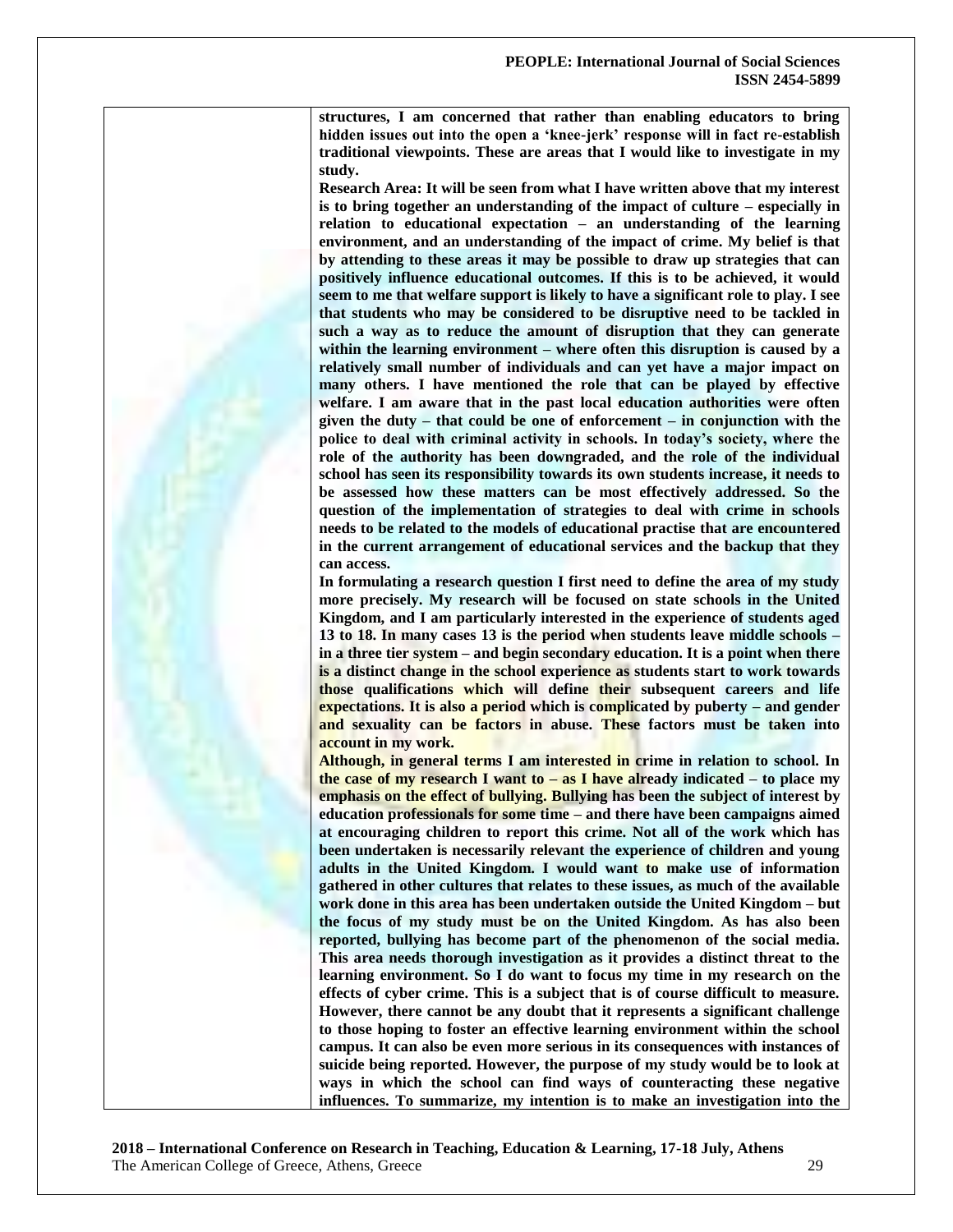|                          | effects of cyber bullying on children aged 13 to 18 at UK state schools, and                                                                           |
|--------------------------|--------------------------------------------------------------------------------------------------------------------------------------------------------|
|                          | then to make recommendations on ways that this can be combated in order to                                                                             |
|                          | improve the learning environment.                                                                                                                      |
|                          |                                                                                                                                                        |
|                          | Methodology: My methodology will be based on pedagogical practices that are                                                                            |
|                          | concerned with developing the human individual to the best that they can                                                                               |
|                          | attain, not only in conventional academic success but also and just as                                                                                 |
|                          | importantly freedom from oppressive educational practices.                                                                                             |
|                          | I envisage having two principal parts to my research $- (1)$ to make a critical                                                                        |
|                          | analysis of the current research into bullying and where relevant into the                                                                             |
|                          | impact of cyber bullying; and (2) to make an investigation into the current                                                                            |
|                          | problem. To achieve the second part of this, I will undertake liaison with                                                                             |
|                          | people working in the education sector - head teachers, school welfare                                                                                 |
|                          | officers, and teachers – as well as a sample group of students. My aim would                                                                           |
|                          |                                                                                                                                                        |
|                          | be to draw up an integrated picture of the situation.                                                                                                  |
|                          | One of the things that I would want to implement is to devise a questionnaire                                                                          |
|                          | that may be used to provide documentary evidence. The intention would be                                                                               |
|                          | that the form could be completed online and in anonymity. The precise                                                                                  |
|                          | questions would need to be carefully devised in order to encourage children to                                                                         |
|                          | contribute accurate and useful data. It will need to be determined how large                                                                           |
|                          | and what focus is given to the sample. It probably will need to be limited to a                                                                        |
|                          | specific region or location. There would also be a need to determine how levels                                                                        |
|                          | of physical bullying compare with cyber bullying. Records of discussions with                                                                          |
|                          | educational experts will need to be structured in order that they may be used                                                                          |
|                          | to provide statistical data.                                                                                                                           |
|                          | Keywords: UK Education policy, race and community education equality                                                                                   |
|                          | issues, new technologies for teaching and learning, educational counselling                                                                            |
|                          |                                                                                                                                                        |
|                          | and psychology, learning objectives, the impact of social media, cyber                                                                                 |
|                          | bullying, suicide.                                                                                                                                     |
|                          |                                                                                                                                                        |
| Dr. Wijayasiri Vitharana | <b>Soft skills Enhances through Dance Education</b>                                                                                                    |
| ERCICRTEL1801161         |                                                                                                                                                        |
|                          | Dr. Wijayasiri Vitharana                                                                                                                               |
|                          | Senior Lecturer, University of Sri Jayewardenepura -Sri Lanka                                                                                          |
|                          |                                                                                                                                                        |
|                          | <b>Abstract</b>                                                                                                                                        |
|                          | Sri Lanka is one of the amplifying countries having a lot of manpower                                                                                  |
|                          | prosperity but it is not being duly availed. The immature succession is having                                                                         |
|                          |                                                                                                                                                        |
|                          | appropriate aptitude and a valuable percentage of adolescent are getting good                                                                          |
|                          | job opportunities also. But the species which is on the average level is just                                                                          |
|                          | having the dream of getting an employment. Employers advance to hire and                                                                               |
|                          | enhance those groups of persons who are resourceful, ethical and self-directed                                                                         |
|                          | with good soft skills. Hard skills and experience are not enough for the ingress                                                                       |
|                          | and escalation in the corporate world. Inspire of such great significance of soft                                                                      |
|                          | skills many institutions are reluctant to include soft skills training in the                                                                          |
|                          | curriculum. Soft Skills are behavioral competencies. Also known as                                                                                     |
|                          | Interpersonal Skills, or people skills, they include proficiencies such as                                                                             |
|                          | communication skills,<br>conflict resolution and negotiation,<br>personal                                                                              |
|                          | effectiveness, creative problem solving, strategic thinking, team building,                                                                            |
|                          | influencing skills and selling skills, to name a few.                                                                                                  |
|                          | The purpose of this paper is to examine how dance supports enhance soft                                                                                |
|                          | skills within the classroom and across the dance education. This topic has the                                                                         |
|                          |                                                                                                                                                        |
|                          | potential to further the prevalence of dance in public education, and can guide                                                                        |
|                          | educators in the way they choose to instruct dance whether as its own subject                                                                          |
|                          | or as an integrative method.                                                                                                                           |
|                          | In order to achieve the goal of the study, the survey research designed within                                                                         |
|                          | the framework of qualitative approach was used in a sample of 25 dancing<br>teachers, hundred secondary students, and seven principals from 25 Sinhala |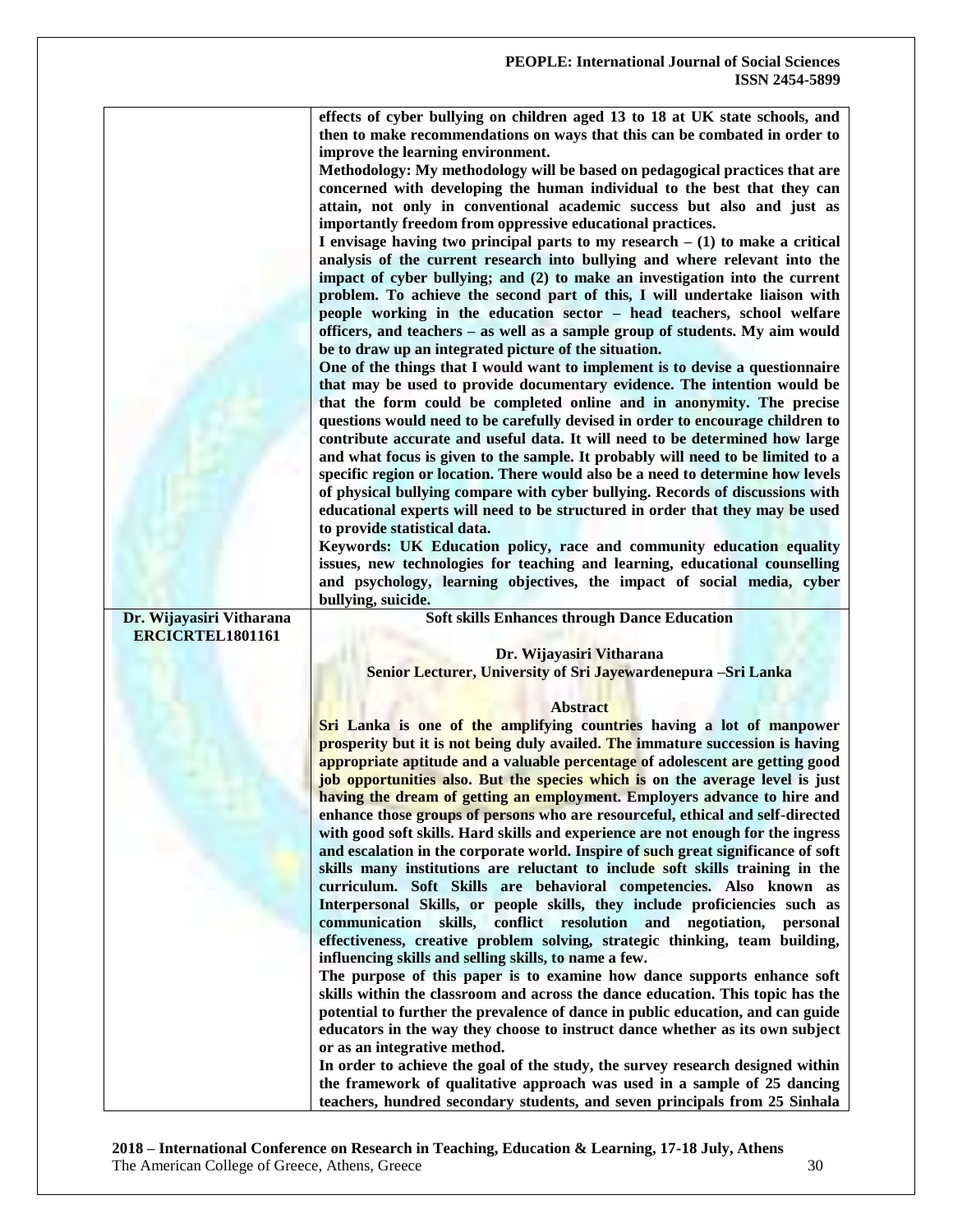| medium schools. Questionnaires, study privileged student's own accounts of        |
|-----------------------------------------------------------------------------------|
| their experiences, through interview and videotapes of their choreography. All    |
| major data sources come directly from the student and teachers. Classroom         |
| observations were the major data collection instruments. Further, reports,        |
| handouts and curriculum related to the programme were also studied.               |
| Dance education has the ability and flexibility to support student learning in    |
| an onward model. Dance curriculum allows for exploration and awareness of         |
| social justice issues, it encourages and enhances critical and creative thinking, |
| and it encourages student self-dependence as well as soft skills.                 |
| <b>Keywords: Soft skills, Dance Education, aptitude</b>                           |
|                                                                                   |

# **LISTENERS**

| <b>Suna Ulus</b><br>English Teaching, Faculty of Education, Bogazi University, Istanbul, Turkey                      |  |
|----------------------------------------------------------------------------------------------------------------------|--|
| ERCICRTEL1801051                                                                                                     |  |
| <b>Saikou Touray</b>                                                                                                 |  |
| Internal Audit Directorate, Ministry of Finance and Economic Affairs, Banjul, The Gambia                             |  |
| ERCICRTEL1801055                                                                                                     |  |
| Prof. Dr. Jasim Al-Tameemi                                                                                           |  |
| Mathematical Education, College of Education, Diyala University, Muqdadia, Iraq                                      |  |
| ERCICRTEL1801057                                                                                                     |  |
| <b>Yussif Suleman Issah</b>                                                                                          |  |
| Arts and History, Gaziosmanpa?a University, Turkey, Gaziosmanpa?a University, Turkey, Tokat, Turkey                  |  |
| <b>ERCICRTEL1801058</b>                                                                                              |  |
| <b>Charles Kwadwo Tweneboah</b>                                                                                      |  |
| Department of languages, English Language Section, Maria Montessori School, Kumasi, Ghana<br><b>ERCICRTEL1801067</b> |  |
| <b>Saira Ahmad</b>                                                                                                   |  |
| <b>Education, LACAS, Lahore, Pakistan</b>                                                                            |  |
| ERCICRTEL1801069                                                                                                     |  |
| <b>Mustapha Sougda</b>                                                                                               |  |
| <b>Ibn Zohr Univeristy, University in Agadir, Morocco</b>                                                            |  |
| <b>ERCICRTEL1801074</b>                                                                                              |  |
| <b>Maxwell Duncan</b>                                                                                                |  |
| Department of Industrial Art, Faculty of Art, Kwame Nkrumah University of Science and                                |  |
| Technology, Kumasi, Ghana                                                                                            |  |
| ERCICRTEL1801084                                                                                                     |  |
| <b>Kiyeye Ntumba Laurentine</b>                                                                                      |  |
| <b>Sciences Sociales, Matrix Real Ong, Rdcongo</b>                                                                   |  |
| <b>ERCICRTEL1801085</b>                                                                                              |  |
| <b>Kavena Natazi Destin</b>                                                                                          |  |
| <b>Sciences Sociales, Matrix Real Ong, Rdcongo</b>                                                                   |  |
| ERCICRTEL1801086                                                                                                     |  |
| Lombi Munkula Miroger                                                                                                |  |
| Sciences sociales, Matrix Real, Rd Congo                                                                             |  |
| ERCICRTEL1801090                                                                                                     |  |
| <b>Mpongo Promedi</b>                                                                                                |  |
| Sciences sociales, Matrix Real ong, Rdcongo                                                                          |  |
| ERCICRTEL1801097                                                                                                     |  |
| Mbiyavanga Kunseviko Florence                                                                                        |  |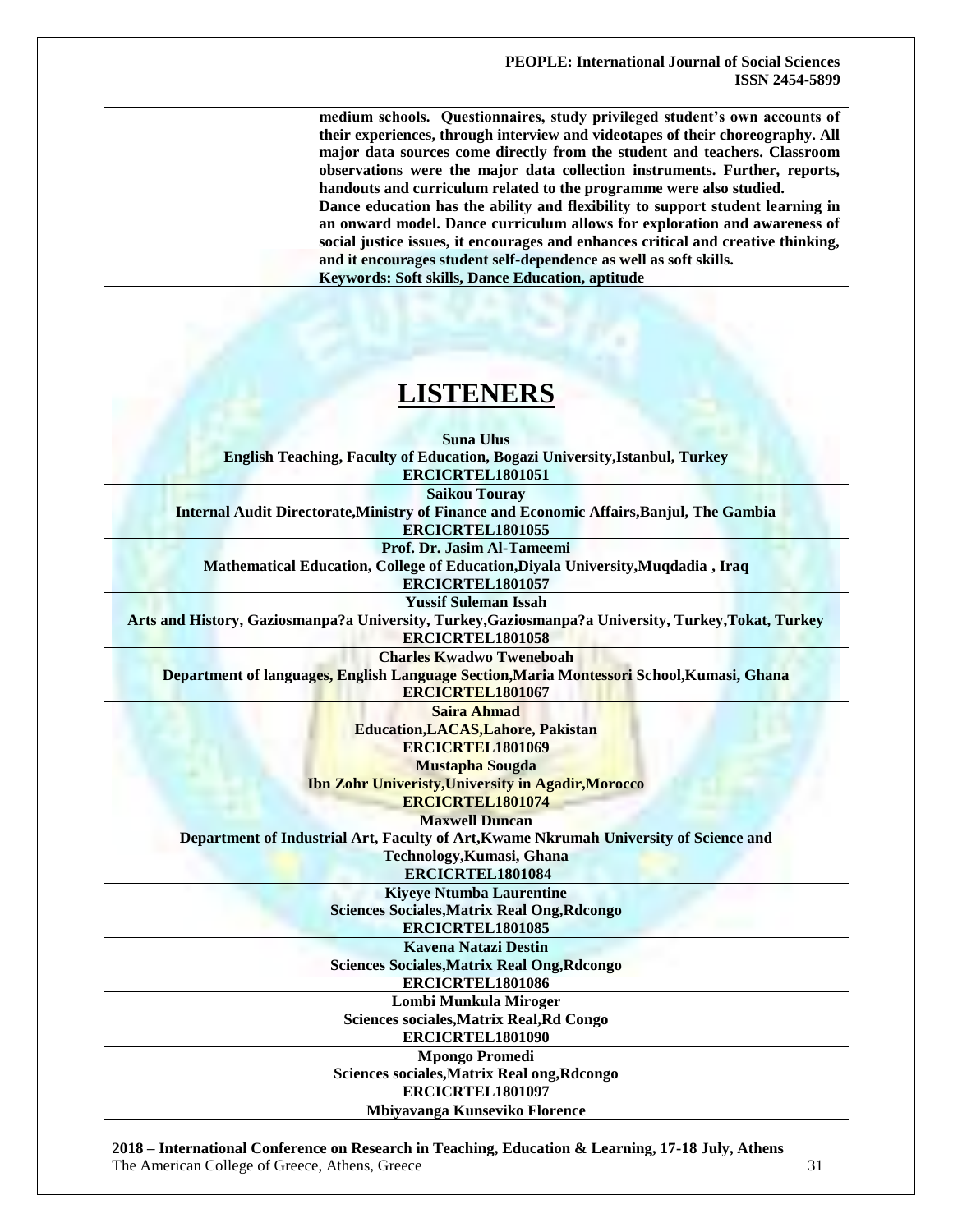| Sciences sociales, Matrix Real ong, Rdcongo<br>ERCICRTEL1801098    |
|--------------------------------------------------------------------|
| Itumba matanda Erdeyn                                              |
| Sciences sociales humanitaires, Matrix real, Rdcongo               |
| ERCICRTEL1801099                                                   |
|                                                                    |
| <b>Itumba Poma Richdhy</b>                                         |
| Sciences sociales humanitaires, Matrix real, Rdcongo               |
| ERCICRTEL1801100                                                   |
| Itumba Ipaso Christini                                             |
| Sciences sociales humanitaires, Matrix real, Rdcongo               |
| ERCICRTEL1801101                                                   |
| Kayiba Matanda Tina                                                |
| Sciences sociales humanitaires, Matrix real, Rdcongo               |
| ERCICRTEL1801102                                                   |
| Itumba Matanda Erdeyn                                              |
| Sciences sociales humanitaires, Matrix real, Rdcongo               |
|                                                                    |
| ERCICRTEL1801103                                                   |
| <b>Mwango Losase Archange</b>                                      |
| Sciences sociales humanitaires, Matrix real, Rdcongo               |
| ERCICRTEL1801105                                                   |
| Mukiabi Aciweyi Claude                                             |
| Sciences sociales et humanitaire, Matrix Real Ong, Rdcongo         |
| ERCICRTEL1801108                                                   |
| <b>Sila Angelos</b>                                                |
| Sciences sociales et humanitaire, Matrix Real Ong, Rdcongo         |
|                                                                    |
| ERCICRTEL1801109                                                   |
| <b>Sila Mwango Sidney</b>                                          |
| Sciences sociales et humanitaire, Matrix Real Ong, Rdcongo         |
| ERCICRTEL1801110                                                   |
| Sila Itumba Gina                                                   |
| Sciences sociales et humanitaire, Matrix Real Ong, Rdcongo         |
| ERCICRTEL1801111                                                   |
| Mwango itumba bukand                                               |
| Sciences sociales et humanitaire, Matrix Real Ong, Rdcongo         |
| ERCICRTEL1801112                                                   |
| <b>Kalombo Mukeina Cheritte</b>                                    |
|                                                                    |
| Sciences sociales et humanitaire, Matrix Real Ong, Rdcongo         |
| <b>ERCICRTEL1801113</b>                                            |
| <b>Mananga Matsuela Eriel</b>                                      |
| Sciences sociales et humanitaires, Matrix Real ong, Rdcongo        |
| ERCICRTEL1801114                                                   |
| Itumba Matanda Erdeyn                                              |
| Sciences sociales et humanitaires, Matrix Real ong, Rdcongo        |
| ERCICRTEL1801115                                                   |
| <b>Nkanu Mawazo Therese</b>                                        |
| <b>Sciences Sociales Et Humanitaires, Matrix Real Ong, Rdcongo</b> |
| ERCICRTEL1801116                                                   |
|                                                                    |
| <b>Malombo M'vula Sarah</b>                                        |
| Sciences sociales et humanitaires, Matrix Real ong, Rdcongo        |
| ERCICRTEL1801117                                                   |
| <b>Bokeli Francy</b>                                               |
| Sciences Sociales Et Humanitaires, Matrix Real Ong, Rdcongo        |
| ERCICRTEL1801118                                                   |
| Munkiabi Aciweyi Claude                                            |
| Sciences Sociales Et Humanitaires, Matrix Real Ong, Rdcongo        |
|                                                                    |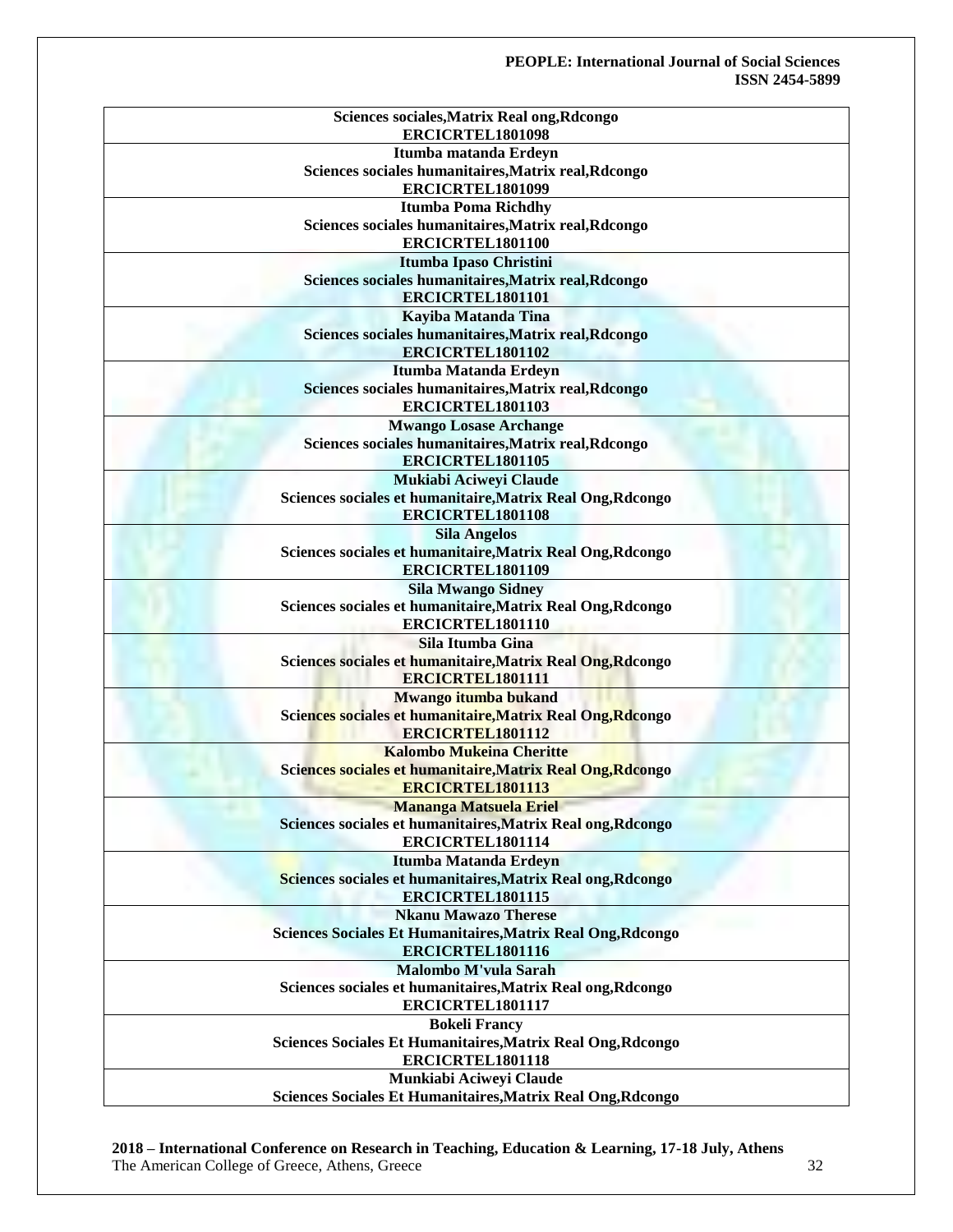| <b>Ayoola Emmanuel Akinniyi</b><br>Language and Linguistics, University of Ibadan, Ibadan Oyo state, Nigeria |
|--------------------------------------------------------------------------------------------------------------|
|                                                                                                              |
|                                                                                                              |
| ERCICRTEL1801120                                                                                             |
| Phoba meno Marie Claire                                                                                      |
| Sciences sociales et himanitaires, Matrix real ong, Rdcongo                                                  |
| ERCICRTEL1801129                                                                                             |
| <b>Mbala Rajou</b>                                                                                           |
| Sciences sociales et humanitaires, Matrix real ong, Rdcongo                                                  |
| ERCICRTEL1801130                                                                                             |
| <b>Itumba onime Fely</b>                                                                                     |
| Sciences sociales et humanitaires, Matrix real ong, Rdcongo                                                  |
| ERCICRTEL1801133                                                                                             |
| <b>Laaouissid Boubakr</b>                                                                                    |
| Faculty of Law, Ibn Zohr University, Agadir, Morocco                                                         |
| ERCICRTEL1801136                                                                                             |
| Ali Ezzagui                                                                                                  |
| Faculty of Law, Ibn Zohr University, Agadir, Morocco                                                         |
| ERCICRTEL1801137                                                                                             |
| <b>Mark Owusu Yeboah</b>                                                                                     |
| <b>Fundani High School, Eastern Cape Department of Education, Cathcart, South Africa</b>                     |
| ERCICRTEL1801144                                                                                             |
| <b>Emad Radha</b>                                                                                            |
| English Language, Charmo University, Kirkuk, Iraq                                                            |
| <b>ERCICRTEL1801146</b>                                                                                      |
| <b>Obeng Yeboah Prince</b>                                                                                   |
| Mathematicians and English Teacher, Atwedie M/A Junior high school, kumasi-Ghana                             |
| ERCICRTEL1801155                                                                                             |
| <b>Prince Obeng-Yeboah</b>                                                                                   |
| Ghana Education Service, Atwedie M/A JHS, Juaso-A/A, Ashanti, Ghana                                          |
| ERCICRTEL1801158                                                                                             |
| <b>Yussif Suleman Issah</b>                                                                                  |
| Social Science, Gazi Osmanpasa University, Turkey                                                            |
| <b>ERCICRTEL1801159</b>                                                                                      |
| Matuba Ndudi Lydia                                                                                           |
| <b>Sciences Sociales, Matrix Real Ong, Rdcongo</b>                                                           |
| <b>ERCICRTEL1801087</b>                                                                                      |
| Poma Longo jean carlos                                                                                       |
| Sciences Sociales, Matrix Real Ong, Rdcongo                                                                  |
| <b>ERCICRTEL1801088</b>                                                                                      |
| <b>Mbu Kiele Arnold</b>                                                                                      |
| Sciences sociales, Matrix real, Maroc Rabat                                                                  |
| ERCICRTEL1801089                                                                                             |
| <b>Therese Nkanu</b>                                                                                         |
| <b>Sciences Sociales, Matrix Real, Maroc Rabat</b>                                                           |
| ERCICRTEL1801091                                                                                             |
| Marianne Mj Mawazo Mafuta                                                                                    |
| <b>Sciences Sociales, Matrix Real, Maroc Rabat</b>                                                           |
| ERCICRTEL1801092                                                                                             |
| <b>Rachel Musinga Makengo</b>                                                                                |
| Sciences sociales, Matrix Real, Maroc Rabat                                                                  |
| ERCICRTEL1801093                                                                                             |
| <b>Guylain Mpongo</b>                                                                                        |
| Sciences sociales, Matrix Real, Maroc Rabat                                                                  |
| ERCICRTEL1801094                                                                                             |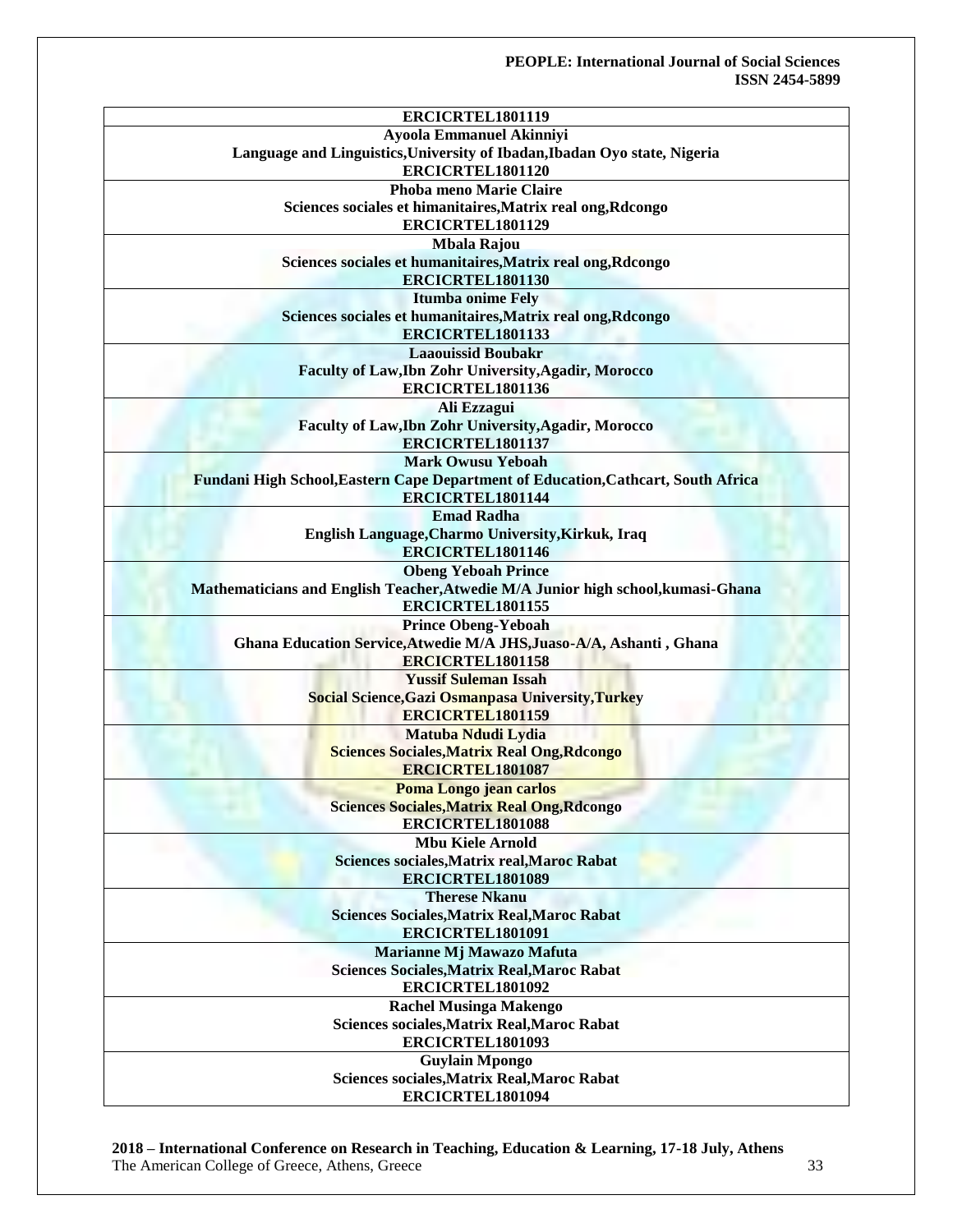| <b>Didier Masau Mimbole</b>                                                                         |
|-----------------------------------------------------------------------------------------------------|
| Sciences socales, Matrix real, Rd Congo                                                             |
| ERCICRTEL1801095                                                                                    |
| <b>Mbala Mafuta Angelique</b>                                                                       |
| Sciences sociales, Matrix Real ong, Rdcongo                                                         |
| ERCICRTEL1801096                                                                                    |
| <b>Mwango Bukandi Sylvie</b>                                                                        |
| Sciences sociales humanitaires, Matrix real, Rdcongo                                                |
| ERCICRTEL1801104                                                                                    |
| <b>Matou Kanga Yengo</b>                                                                            |
| Sciences sociales humanitaires, Matrix Real ong, Maroc Rabat                                        |
| ERCICRTEL1801106                                                                                    |
| <b>Mpongo Kercie Promedie</b>                                                                       |
| Sciences sociales humanitaires, Matrix Real ong, Maroc Rabat                                        |
| ERCICRTEL1801107                                                                                    |
| <b>Alphonsine Yebolia Lifenge</b>                                                                   |
| Sciences sociales et humanitaires, Matrix Real ong, Rdcongo                                         |
| ERCICRTEL1801127                                                                                    |
| <b>Mafuta William</b>                                                                               |
| Sciences sociales et humanitaires, Matrix real ong, Rdcongo                                         |
| ERCICRTEL1801131                                                                                    |
| <b>Yaw Mensah Smith</b>                                                                             |
| Eastern Cape Department of Education, Gushiphela Senior Secondary School, King Williams Town, South |
| <b>Africa</b>                                                                                       |
| ERCICRTEL1801081                                                                                    |
| <b>Prince Obeng-Yeboah</b>                                                                          |
| Ghana Education Service, Atwedie M/A JHS, Juaso-A/A, Ashanti, Ghana                                 |
| ERCICRTEL1801158                                                                                    |
| Sharifa Harun                                                                                       |
| Department of English, Gazi University, Ankara, Turkey                                              |
| ERCICRTEL1801160                                                                                    |
| Sudarma Harischandra                                                                                |
| Department of Teacher Education, National Institute of Education, Sri Lanka                         |
| ERCICRTEL1801162                                                                                    |

# **Upcoming Conferences**

<https://eurasiaresearch.org/tera>

- $\triangleright$  ICRTEL 2018 International Conference on Research in Teaching, Education & Learning, 27-28 Aug, Barcelona
- $\geq$  2nd ICRTEL 2018 International Conference on Research in Teaching, Education & Learning, 26-27 Sept, Budapest
- $\geq$  3rd ICRTEL 2018 International Conference on Research in Teaching, Education & Learning, 01-02 Oct, Dubai